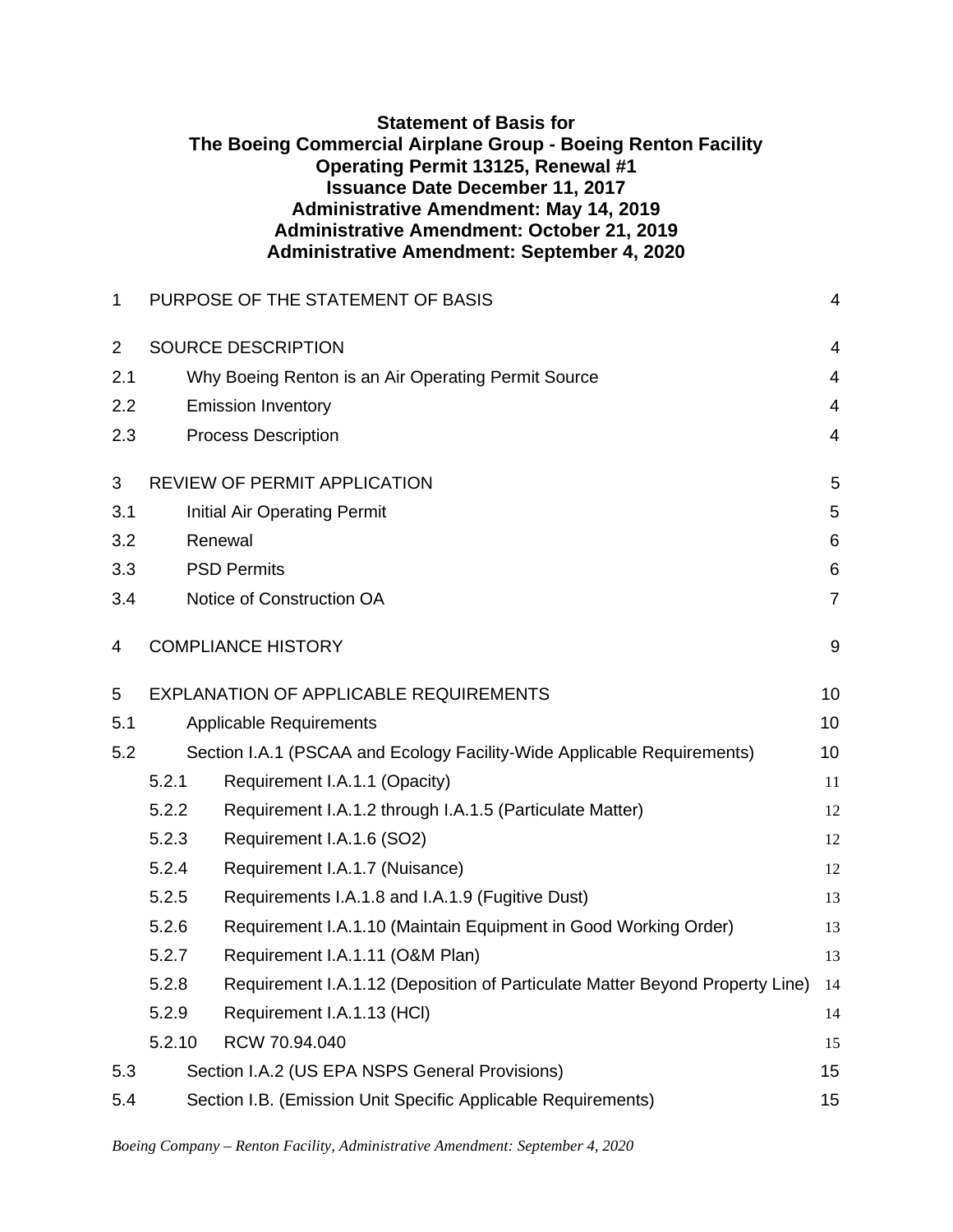|                | <b>Statement of Basis</b> | Boeing Company - Renton Facility<br>Operating Permit 13125, Administrative Amendment: September 4, 2020<br>Page 2 of 37 |    |
|----------------|---------------------------|-------------------------------------------------------------------------------------------------------------------------|----|
|                | 5.4.1                     | Coating, Cleaning, and Depainting Operations                                                                            | 16 |
|                | 5.4.2                     | <b>External Combustion</b>                                                                                              | 20 |
|                | 5.4.3                     | Abrasive Blasting, Cyclones, Baghouses, and Other Particulate Control                                                   |    |
|                | Operations                |                                                                                                                         | 21 |
|                | 5.4.4                     | <b>Stationary Internal Combustion Engines</b>                                                                           | 21 |
|                | 5.4.5                     | <b>Motor Vehicle Fueling Operations</b>                                                                                 | 22 |
|                | 5.4.6                     | <b>Storage Tanks</b>                                                                                                    | 23 |
|                | 5.4.7                     | <b>Wood Furniture Operations</b>                                                                                        | 23 |
|                | 5.4.8                     | <b>Site Remediation</b>                                                                                                 | 23 |
|                | 5.4.9                     | <b>Waste Water Treatment Operations</b>                                                                                 | 24 |
|                | 5.4.10                    | <b>Composite Processing Operations</b>                                                                                  | 24 |
| 6              |                           | MONITORING, MAINTENANCE AND RECORDKEEPING PROCEDURES                                                                    | 24 |
| 6.1            |                           | <b>Standard Approval Conditions</b>                                                                                     | 25 |
| 6.2            |                           | <b>Monitoring Frequency</b>                                                                                             | 25 |
| 6.3            |                           | <b>O&amp;M Plan Requirements</b>                                                                                        | 26 |
| $\overline{7}$ |                           | PROHIBITED ACTIVITIES                                                                                                   | 26 |
| 8              |                           | ACTIVITIES REQUIRING ADDITIONAL APPROVAL                                                                                | 26 |
| 8.1            |                           | <b>New Source Review</b>                                                                                                | 26 |
| 8.2            |                           | Nonroad Engines                                                                                                         | 27 |
| 9              |                           | STANDARD TERMS AND CONDITIONS                                                                                           | 27 |
| 9.1            |                           | Reporting                                                                                                               | 28 |
| 10             |                           | UNCONSTRAINED ACTIVITIES                                                                                                | 28 |
| 11             |                           | <b>PERMIT SHIELD</b>                                                                                                    | 29 |
| 12             |                           | PUBLIC COMMENTS AND RESPONSES                                                                                           | 29 |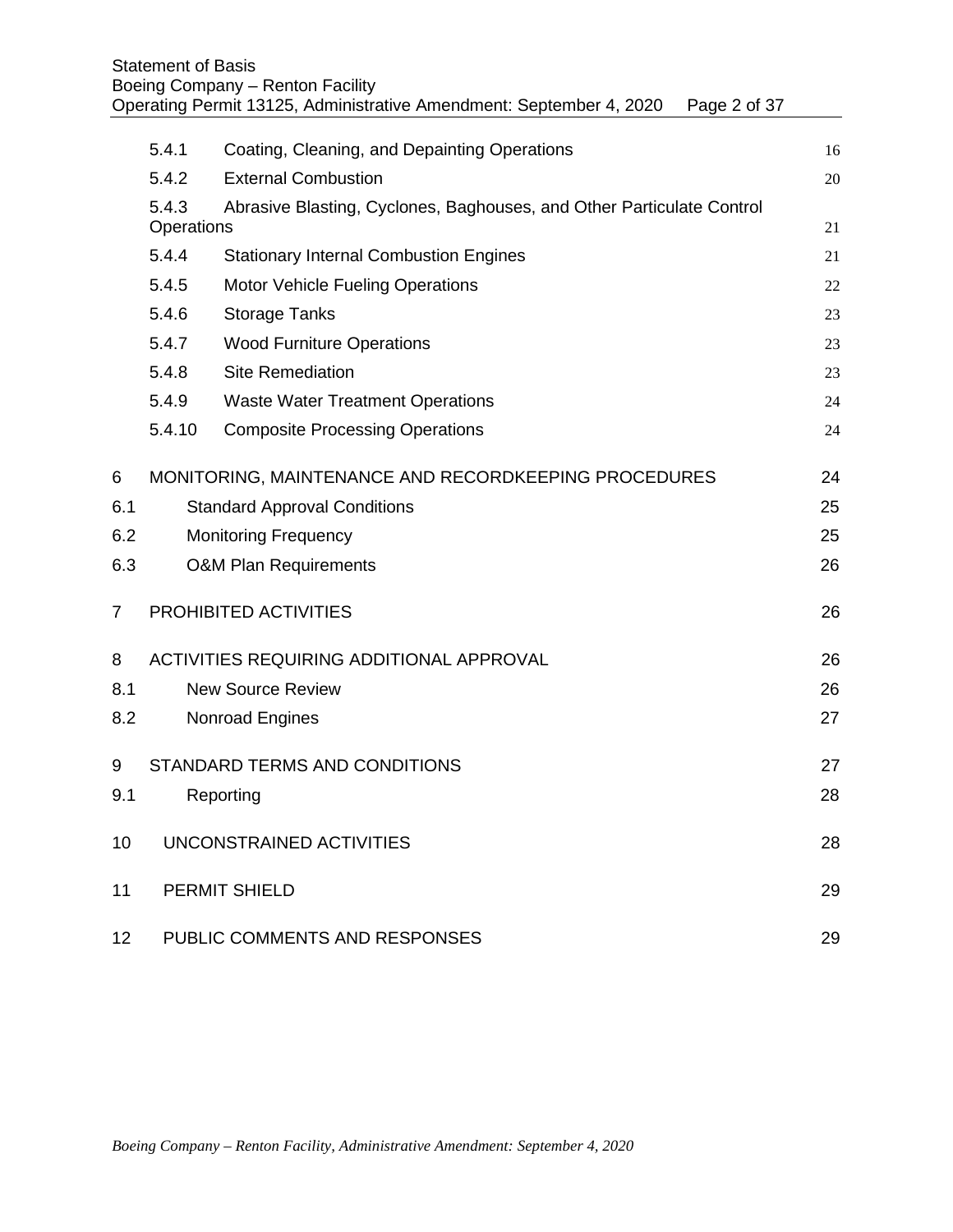# **List of Abbreviations**

| <b>ANESHAP</b>      | National Emissions Standard for Aerospace Manufacturing and<br><b>Rework Facilities</b> |  |  |  |  |
|---------------------|-----------------------------------------------------------------------------------------|--|--|--|--|
| <b>AOP</b>          | <b>Air Operating Permit</b>                                                             |  |  |  |  |
| <b>CFR</b>          | Code of Federal Regulations                                                             |  |  |  |  |
| <b>CIC</b>          | <b>Corrosion Inhibiting Compound</b>                                                    |  |  |  |  |
| DOE or<br>Ecology   | Washington State Department of Ecology                                                  |  |  |  |  |
| <b>EPA</b>          | U.S. Environmental Protection Agency                                                    |  |  |  |  |
| <b>EU</b>           | <b>Emission Unit</b>                                                                    |  |  |  |  |
| <b>HAP</b>          | <b>Hazardous Air Pollutants</b>                                                         |  |  |  |  |
| <b>NESHAP</b>       | National Emissions Standard for Hazardous Air Pollutants                                |  |  |  |  |
| <b>NOC</b>          | Notice of Construction Order of Approval                                                |  |  |  |  |
| <b>NSPS</b>         | <b>New Source Performance Standard</b>                                                  |  |  |  |  |
| <b>O&amp;M Plan</b> | Operation and Maintenance Plan                                                          |  |  |  |  |
| <b>OA</b>           | Order of Approval                                                                       |  |  |  |  |
| <b>PSCAA</b>        | <b>Puget Sound Clean Air Agency</b>                                                     |  |  |  |  |
| <b>PSD</b>          | <b>Prevention of Significant Deterioration</b>                                          |  |  |  |  |
| <b>RCW</b>          | Revised Code of Washington                                                              |  |  |  |  |
| <b>RICE</b>         | Reciprocating Internal Combustion Engine                                                |  |  |  |  |
| <b>SIP</b>          | State Implementation Plan                                                               |  |  |  |  |
| <b>VOC</b>          | <b>Volatile Organic Compounds</b>                                                       |  |  |  |  |
| <b>WAC</b>          | <b>Washington Administrative Code</b>                                                   |  |  |  |  |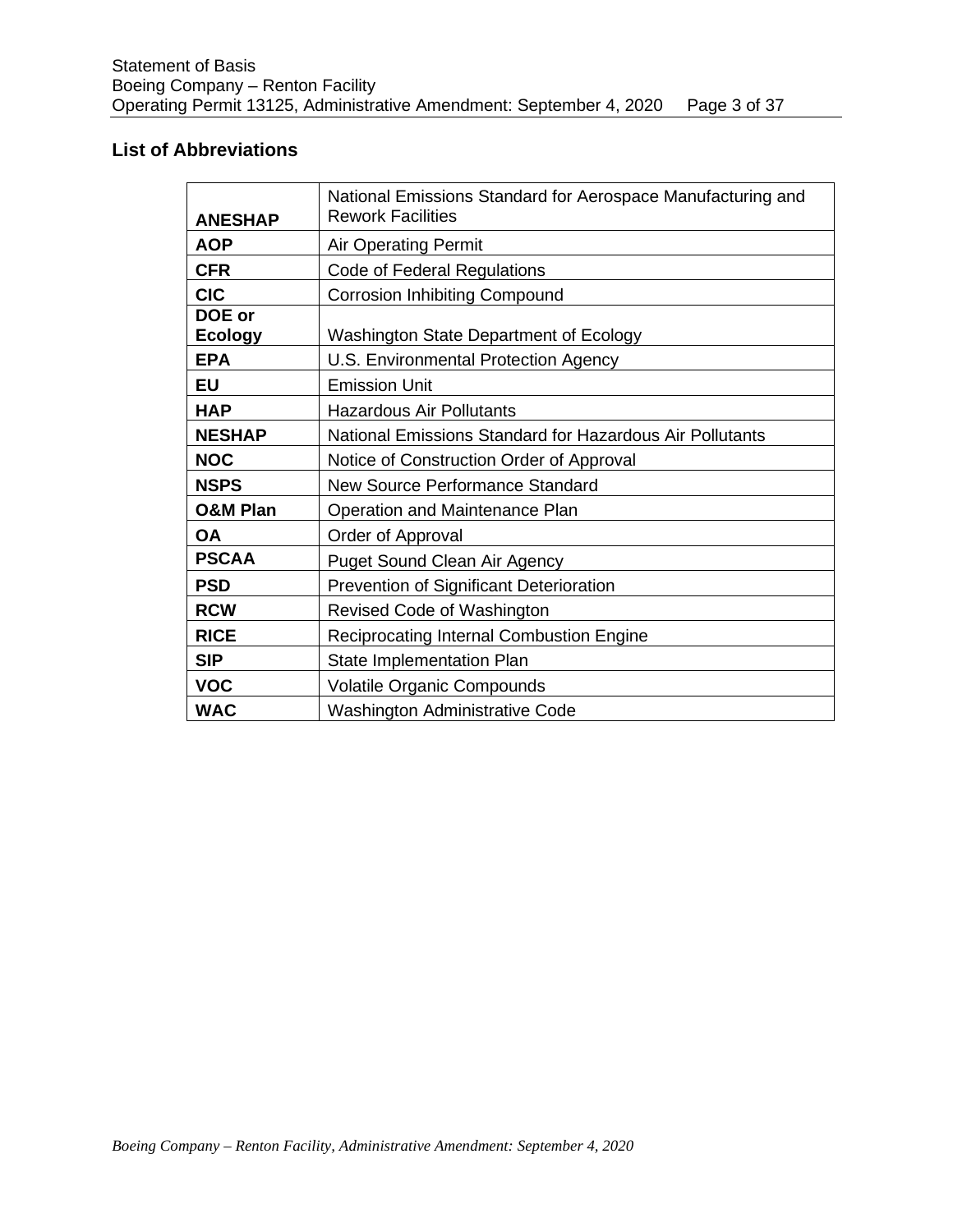## <span id="page-3-0"></span>**1 Purpose of the Statement of Basis**

This document summarizes the legal and factual basis for the permit conditions in the air operating permit to be issued to the Boeing Commercial Airplanes – Renton (Boeing Renton) facility under the authority of the Washington Clean Air Act, Chapter 70.94 Revised Code of Washington (RCW), Chapter 173-401 of the Washington Administrative Code (WAC), and the Puget Sound Clean Air Agency (PSCAA) Regulation I, Article 7. Unlike the permit, this document is not legally enforceable. It includes references to the applicable statutory or regulatory provisions that relate to Boeing Renton's air emissions and provides a description of the activities taking place at Boeing Renton, including a compliance history.

#### <span id="page-3-2"></span><span id="page-3-1"></span>**2 Source Description**

# **2.1 Why Boeing Renton is an Air Operating Permit Source**

Boeing Renton qualifies as a major source and is required to obtain an operating permit because it emits more than 100 tons per year (tpy) of volatile organic compounds (VOCs), more than 25 tpy of total hazardous air pollutants (HAPs), and more than 10 tpy of certain specific HAPs. The major sources of VOC and HAP emissions are from the use of solvents and coatings used to support cleaning and coating operations associated with aircraft assembly and manufacturing.

### **2.2 Emission Inventory**

<span id="page-3-3"></span>The following table summarizes the HAP, TAC, and criteria pollutant (e.g. VOC) emissions from Boeing Renton over the last five years. The information is presented in tons per year.

| <b>Pollutant</b> | 2015   | 2014   | 2013 | 2012   | 2011 |
|------------------|--------|--------|------|--------|------|
| CO               | $25$   | $<$ 25 | $25$ | $<$ 25 | $25$ |
| NO <sub>2</sub>  | 33     | 36     | 40   | 36     | 37   |
| <b>HAP</b>       | 49     | 61     | 57   | 56     | 52   |
| <b>TAC</b>       | 104    | 125    | 113  | 111    | 90   |
| <b>VOC</b>       | 259    | 276    | 254  | 237    | 214  |
| <b>PM10</b>      | $25$   | $<$ 25 | $25$ | $<$ 25 | $25$ |
| PM2.5            | $<$ 25 | $<$ 25 | $25$ | $<$ 25 | $25$ |
| SO <sub>2</sub>  | $25$   | $<$ 25 | $25$ | $<$ 25 | $25$ |

**Table 1. Emission inventory summary 2011-2015, tons per year**

# **2.3 Process Description**

<span id="page-3-4"></span>The Airplane Programs manufacturing site in Renton, Washington, encompasses 4.3 million square feet (380,902 square meters) of building space and assembles single-aisle commercial airplanes. It is currently producing Next-Generation 737 and 737 MAX-based airplanes. The Next Generation 737 is the name given to the −600/-700/-800/-900 series of the Boeing 737 aircraft. Currently, only the 737-700, -800, and -900ER Next Generation 737 are produced. The 737 MAX series will eventually supplant the Next Generation 737.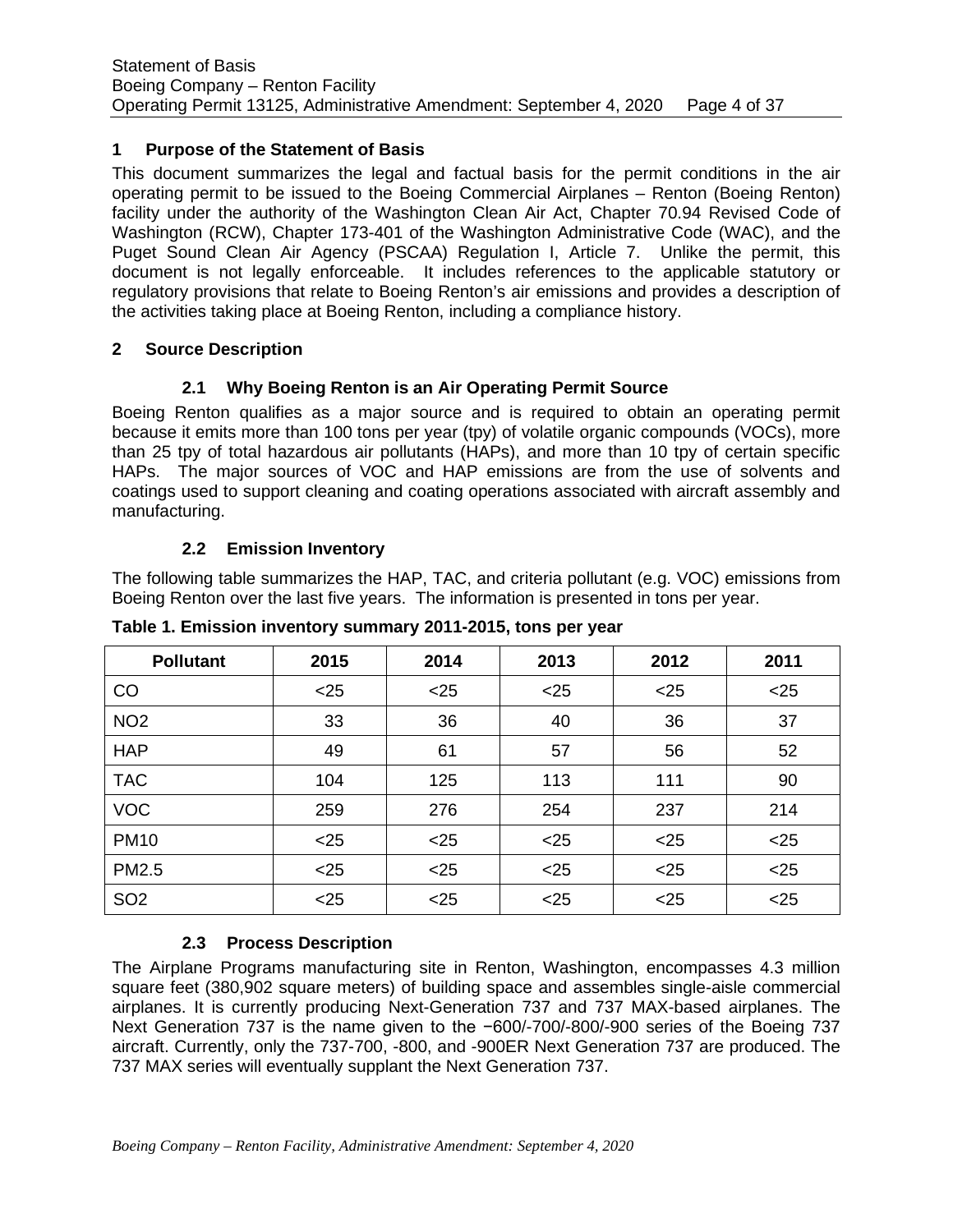The facility is located on Logan Avenue in an industrialized area of the city of Renton, adjacent to the Renton Airfield. Operations at the facility include machining, part assembly, primer, topcoat and specialty coating application, solvent cleaning, and facility and equipment maintenance and support activities.

Boeing Commercial Airplanes completes assembly of all 737s at its Renton facility; however, parts for the airplanes come from suppliers all over the world. The fuselage of the airplane is produced at a supplier plant in Wichita, Kansas. The assembled fuselages are transported by rail to the Renton factory. During the first stages of final assembly, insulation material is installed along the inside walls of the fuselage, then wiring and plumbing is added. Next, the landing gear and wings (which are entirely produced in Renton) are installed. At this point, the 737 takes its position in the moving production line. Near the beginning of the moving line, the tailfin is attached. Next, floor panels and serving galleys are installed and functional testing of hydraulic and electrical systems begins. As the airplane moves closer to the end of the line, the rest of the interior is completed - lavatories, luggage bins, ceiling panels, carpets, seats and other essentials. Right before the 737 exits the final assembly factory, mechanics attach the jet engines. Once assembled, the airplane is towed to a hangar for painting. About 50 gallons (189 liters) of paint are used on an average 737. When painting is complete, the airplane is ready for a more functional testing on the flight line (first engine run, etc.), and finally the aircraft's first flight which usually ends at Boeing Field in Seattle.

### <span id="page-4-1"></span><span id="page-4-0"></span>**3 Review of Permit Application**

# **3.1 Initial Air Operating Permit**

**Initial AOP:** The original air operating permit was issued on February 2, 2004, with an expiration date of February 2, 2009.

**Administrative Amendments:** Administrative modifications were issued to change names of responsible officials and/or plant contacts. Requests for these changes were received by the Agency on July 2, 2004, May 10, 2005, August 17, 2005, August 17, 2005, February 17, 2006, March 17, 2010, March 30, 2011, and April 9, 2015.

**Significant Modification 1:** On February 16, 2006 the Agency received a significant permit modification request from the Boeing Renton facility. The following modifications were requested:

- 1) Add applicable requirements regarding a new 64 MMBtu/hr natural gas boiler that was permitted under a Notice of Construction Order of Approval (OA) No. 9068 to the Air Operating Permit. This new boiler is subject to boiler New Source Performance Standard (NSPS) requirements under 40 CFR 60 Subpart Dc and boiler National Emissions Standard for Hazardous Air Pollutants (NESHAP) requirements under 40 CFR 63 Subpart DDDDD.
- 2) Add applicable requirements regarding a new 764 hp generator that was permitted under a Notice of Construction OA No. 9084 to the Air Operating Permit. This new generator is subject to RICE NESHAP requirements under 40 CFR 63 Subpart ZZZZ.
- 3) Delete from the equipment tables a number of pieces of process equipment that had been removed from the facility.

The application was found to be complete on March 14, 2006. A significant modification was issued on May 2, 2007.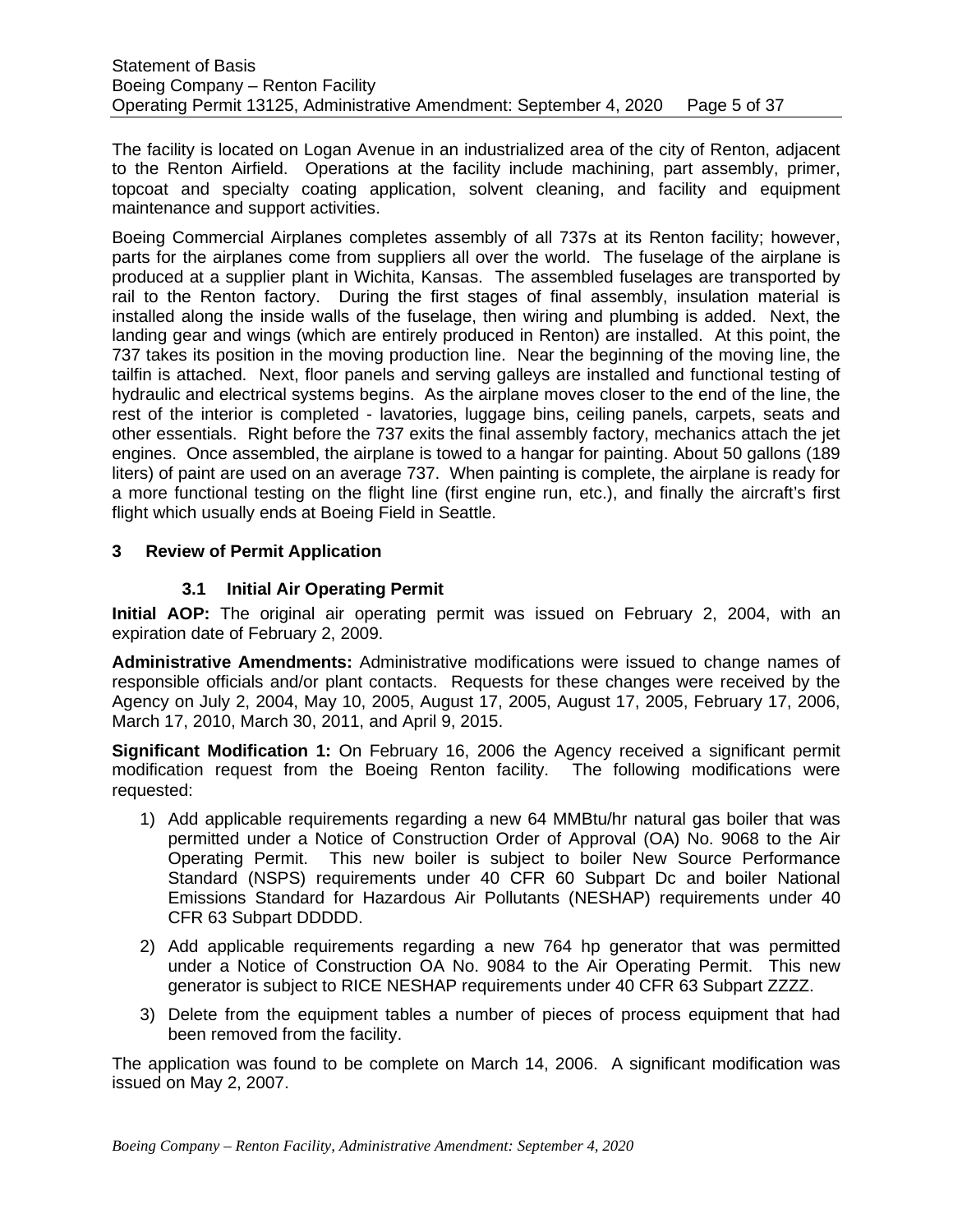### **3.2 Renewal**

<span id="page-5-0"></span>A renewal application letter was received on January 18, 2008, and a completeness letter was issued on February 1, 2008. Boeing Renton has been operating under the application shield provision of WAC 173-400-705(2). Changes made to specific sections are described within the appropriate requirement descriptions below throughout this Statement of Basis. Permit-wide changes include:

- "Boeing" was changed to "Boeing Renton".
- The text was "cleaned up," with consistent font and paragraph formatting for section headings and body text.
- The front page was formatted to Agency standard.
- The dating nomenclature for requirements has been streamlined.

### **3.3 PSD Permits**

<span id="page-5-1"></span>Prevention of Significant Deterioration (PSD) permits are issued by the Washington Department of Ecology for projects at large facilities that may significantly increase air pollutant emissions of criteria pollutants. The PSD application process requires the applicant to conduct engineering evaluations and computer modeling to demonstrate the proposed project will meet air quality standards and will not cause any significant deterioration to air quality, particularly in designated Class I Areas, such as National Parks and Wilderness Areas. Table 2 summarizes PSD permits issued to Boeing Renton. This permit incorporates PSD-08-01, Amendment 3, PSD-12-01, Amendment 1, and PSD-11-02 which were all issued since the original AOP was issued.

| <b>Ecology Permit#</b>   | <b>Date</b><br><b>Issued</b> | <b>Notes</b>                                                                                                                                                                                                                                                                                                                               |
|--------------------------|------------------------------|--------------------------------------------------------------------------------------------------------------------------------------------------------------------------------------------------------------------------------------------------------------------------------------------------------------------------------------------|
| PSD-08-01<br>Amendment 3 | 4/26/16                      | Reconfiguration and refurbishment of paint hangar P1 in<br>Bldg. 5-50 with VOC limit of 40.8 tpy. Installation of new<br>assembly tooling and support equipment in Bldgs. 4-20, 4-<br>21, 4-81, and 4-82 with VOC limit of 118 tpy. Superseded<br>PSD-08-01, Amendment 2.                                                                  |
| PSD-12-01<br>Amendment 1 | 1/21/15                      | PSD amendment based on selection of Phase 2 operation.<br>Superseded PSD-12-01.                                                                                                                                                                                                                                                            |
| PSD-12-01                | 2/19/13                      | Phase 1: Moving wing systems from Bldg. 4-81 and 4-82<br>into Bldg. 4-20 and 4-21 to increase production capacity<br>and overall production for 737 MAX model airplane. Phase<br>2: Make further changes to increase overall 737 production<br>capacity. Project would result in a net emission increase of<br>355.2 tons of VOC per year. |
| PSD-08-01<br>Amendment 2 | 2/19/13                      | Removal of 118 tpy VOC limit for Bldgs. 4-20, 4-21, 4-81,<br>and 4-82 and replacement with VOC limits in PSD-12-01.<br>Superseded PSD-08-01 Amendment 1.                                                                                                                                                                                   |
| PSD-11-02                | 10/14/11                     | Four new replacement wing panel booths in Bldg. 4-20 with<br>a VOC limit of 8.3 tpy, and one new and one modified wing<br>paint booth in Bldg. 4-86 with a VOC limit of 23.7 tpy.                                                                                                                                                          |

**Table 2. PSD permits issued to Boeing Renton**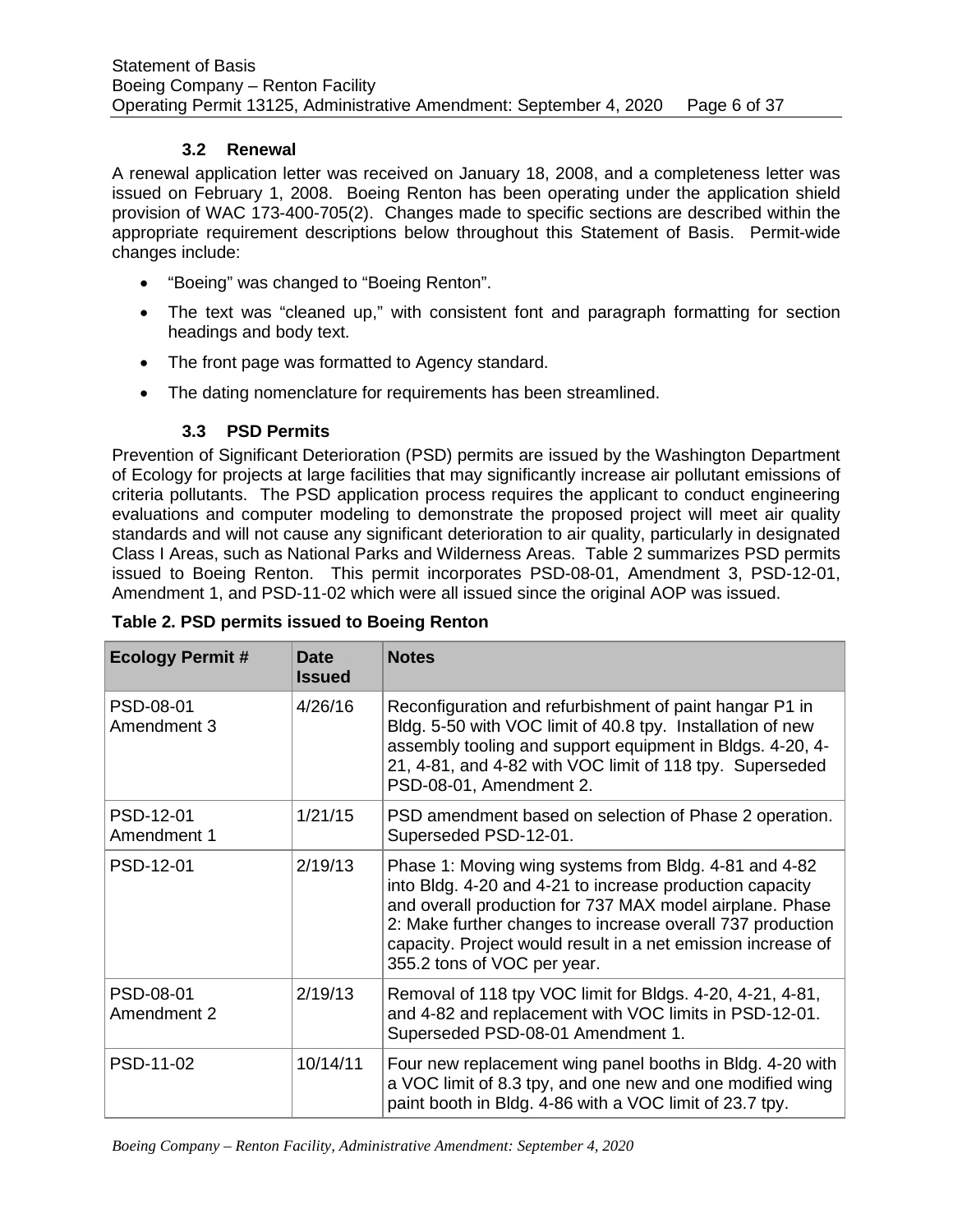| <b>Ecology Permit#</b>        | <b>Date</b><br>Issued | <b>Notes</b>                                                                                                                                                                                                                            |
|-------------------------------|-----------------------|-----------------------------------------------------------------------------------------------------------------------------------------------------------------------------------------------------------------------------------------|
|                               |                       | These changes accommodated a 737 production increase<br>from 374 to 504 airplanes per year.                                                                                                                                             |
| PSD-08-01                     | 10/7/08               | Reconfiguration and refurbishment of paint hangar P1 with<br>VOC limit of 40.8 tpy.                                                                                                                                                     |
| PSD-97-02                     | 1/14/98               | Modifications to Bldg. 4-86 for increased production of<br>wings for 737 Classic, 737 NG, and 757 airplanes, to move<br>airplane production capacity from 32 to 41 airplanes per<br>month, with VOC from Bldg. 4-86 limited to 242 tpy. |
| PSD-88-4, Amendment   5/17/95 |                       | Modifications to the Bldg. 4-41 Paint Hangar to<br>accommodate painting and cleaning of 707s, 737s, and<br>757s, with no increase in VOC limit of 124 tpy. Superseded<br>PSD-88-4.                                                      |
| <b>PSD-88-4</b>               | 1/30/89               | Modifications to the Bldg. 4-41 Paint Hangar and VOC limit<br>of $124$ tpy.                                                                                                                                                             |

# **3.4 Notice of Construction Order of Approval**

<span id="page-6-0"></span>A Notice of Construction Order of Approval (OA) is required of any new or modified air pollution source unless exempted in Regulation I, Section 6.03(b) and (c). Table 3 summarizes the OAs issued since the original Boeing Renton operating permit was issued on February 2, 2004.

|  |  |  |  | Table 3. NOC permits issued to Boeing Renton since February 2, 2004 |
|--|--|--|--|---------------------------------------------------------------------|
|--|--|--|--|---------------------------------------------------------------------|

| <b>OA</b> | Date Issued | <b>Notes</b>                                                                                                                                                                                                                                                                                               |
|-----------|-------------|------------------------------------------------------------------------------------------------------------------------------------------------------------------------------------------------------------------------------------------------------------------------------------------------------------|
| 11304     | 2/16/17     | Revise project description in the NOC to delete obsolete<br>regulatory reference. Cancels and supersedes NOC 7565.                                                                                                                                                                                         |
| 11142     | 5/26/16     | Installation of two spray booths rated at 84,000 cubic feet per<br>minute (cfm) used to apply corrosion-inhibiting compound<br>(CIC) and topcoat to aerospace components. The booth<br>exhausts are equipped with dry filtration systems. These<br>booths are part of the 737 MAX project.                 |
| 10517     | 9/25/12     | Installation a new In-spar wing paint booth in Bldg. 4-86.<br>Equipped with HEPA exhaust filters. Booth is one of 5<br>evaluated under PSD-11-02.                                                                                                                                                          |
| 10397     | 11/2/11     | Replacement of four wing panel spray booths in Bldg. 4-20<br>with four new wing panel spray booths. Booths evaluated<br>under PSD-11-02.                                                                                                                                                                   |
| 10258     | 12/30/10    | Boeing requested reorganization of paint booths PB0001-                                                                                                                                                                                                                                                    |
| 10250     | 12/30/10    | PB0009 into two separate NOCs. The spray booths were<br>originally permitted under NOCs 3121 and 3714. NOC 10250<br>authorizes operation of booths (PB0001-PB0006) that includes<br>some spray coating of coatings that contain chromium. NOC<br>10258 authorizes use of the rudder booths (PB0007-PB0009) |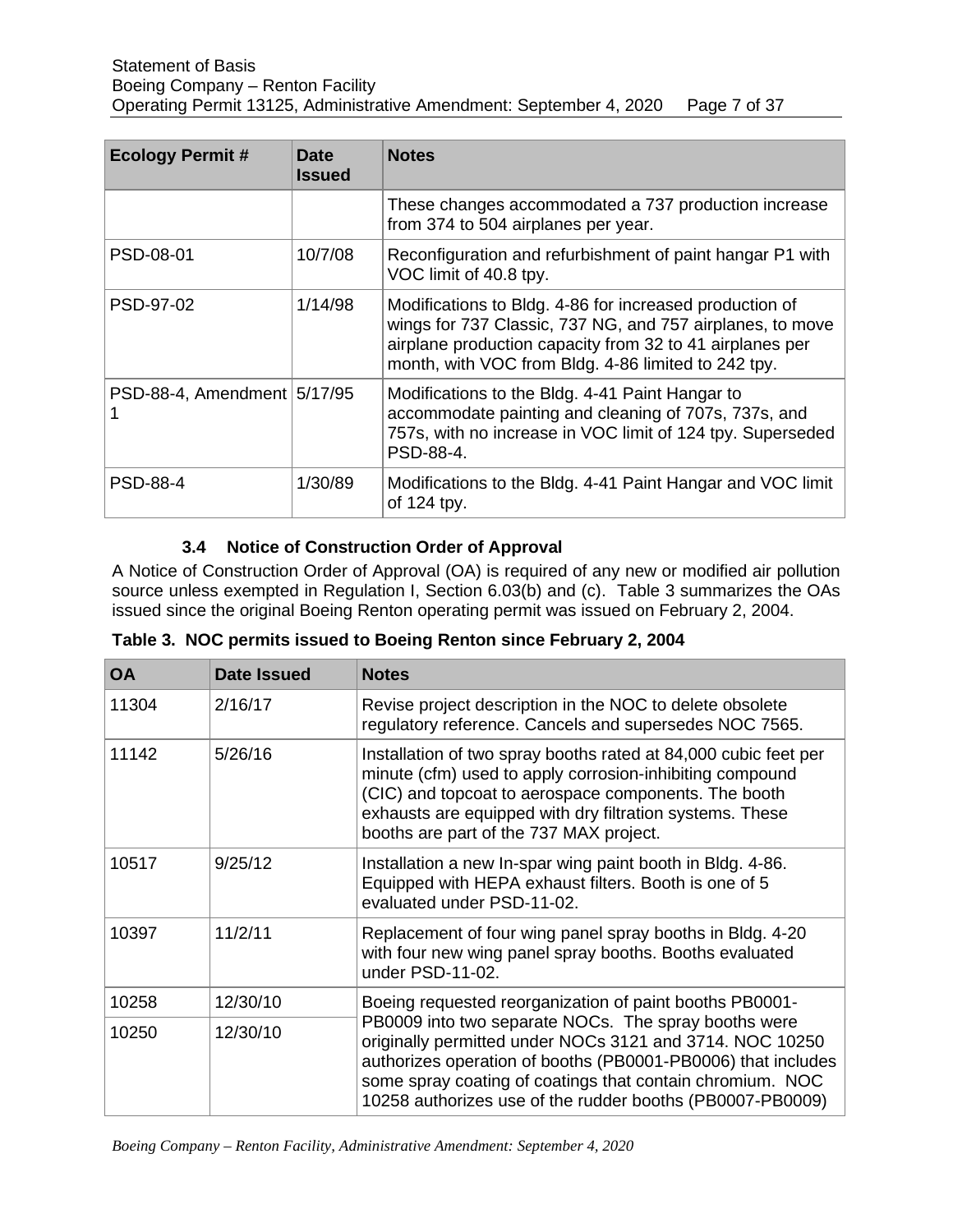| <b>OA</b> | <b>Date Issued</b> | <b>Notes</b>                                                                                                                                                                                                                                                                                                                                                                                                                                                                                                 |
|-----------|--------------------|--------------------------------------------------------------------------------------------------------------------------------------------------------------------------------------------------------------------------------------------------------------------------------------------------------------------------------------------------------------------------------------------------------------------------------------------------------------------------------------------------------------|
|           |                    | where no chromium containing coatings are spray applied.<br>NOCs 3121 and 3714 were cancelled and superseded by<br>NOCs 10250 and 10258.                                                                                                                                                                                                                                                                                                                                                                     |
| 7355      | 6/10/09            | Changes were made to the NOC description and Condition 6<br>for follow-up to the work done for the 5-50 paint hangar project<br>(see NOC 9897). Emissions increased due to debottlenecking.<br>The emission increases were modeled as part of the 5-50 paint<br>hangar project. Exhaust filters with higher removal efficiency<br>were required to demonstrate compliance with the Acceptable<br>Source Impact Level (ASIL) for hexavalent chromium in WAC<br>173-460-150. This NOC is now obsolete.         |
| 7296      | 6/10/09            | Changes were made to the NOC description and Condition 7<br>for follow-up to the work done for the 5-50 paint hangar project<br>(see NOC 9897). Emissions increased due to debottlenecking.<br>These debottlenecked increases were modeled as part of the<br>5-50 paint hangar project. Exhaust filters with higher removal<br>efficiency were required to demonstrate compliance with the<br>Acceptable Source Impact Level (ASIL) for hexavalent<br>chromium in WAC 173-460-150. This NOC is now obsolete. |
| 5979      | 6/10/09            | Changes were made to the NOC description and Condition 3<br>in follow-up to the work done for the 5-50 paint hangar project<br>(see NOC 9897). Emissions increased due to debottlenecking.<br>These debottlenecked increases were modeled as part of the<br>5-50 paint hangar project. Exhaust filters with higher removal<br>efficiency were required to demonstrate compliance with the<br>Acceptable Source Impact Level (ASIL) for hexavalent<br>chromium in WAC 173-460-150. This NOC is now obsolete.  |
| 9897      | 5/7/09             | This is a modification to the existing 5-50 paint hangar<br>originally permitted under NOC 3162. The paint hangar<br>needed to be re-designed to better accommodate the "next<br>generation" 737 aircraft and allow Boeing to increase its<br>aircraft production rate by up to 144 planes per year. NOC<br>9897 cancels and supersedes NOC 3162.                                                                                                                                                            |
| 9068      | 12/10/04           | 64 MMBtu/hr natural gas fired boiler with low-NO <sub>x</sub> burners and<br>flue gas recirculation.                                                                                                                                                                                                                                                                                                                                                                                                         |
| 9084      | 11/18/04           | Caterpillar Model 3456 diesel fired emergency stationary<br>generator rated at 764 hp.                                                                                                                                                                                                                                                                                                                                                                                                                       |

Changes made for AOP Renewal: PSD permits and Orders of Approval that have been issued since the last permit revision were added to the AOP. Orders of Approval that have been cancelled and superseded or are obsolete have been removed from the permit.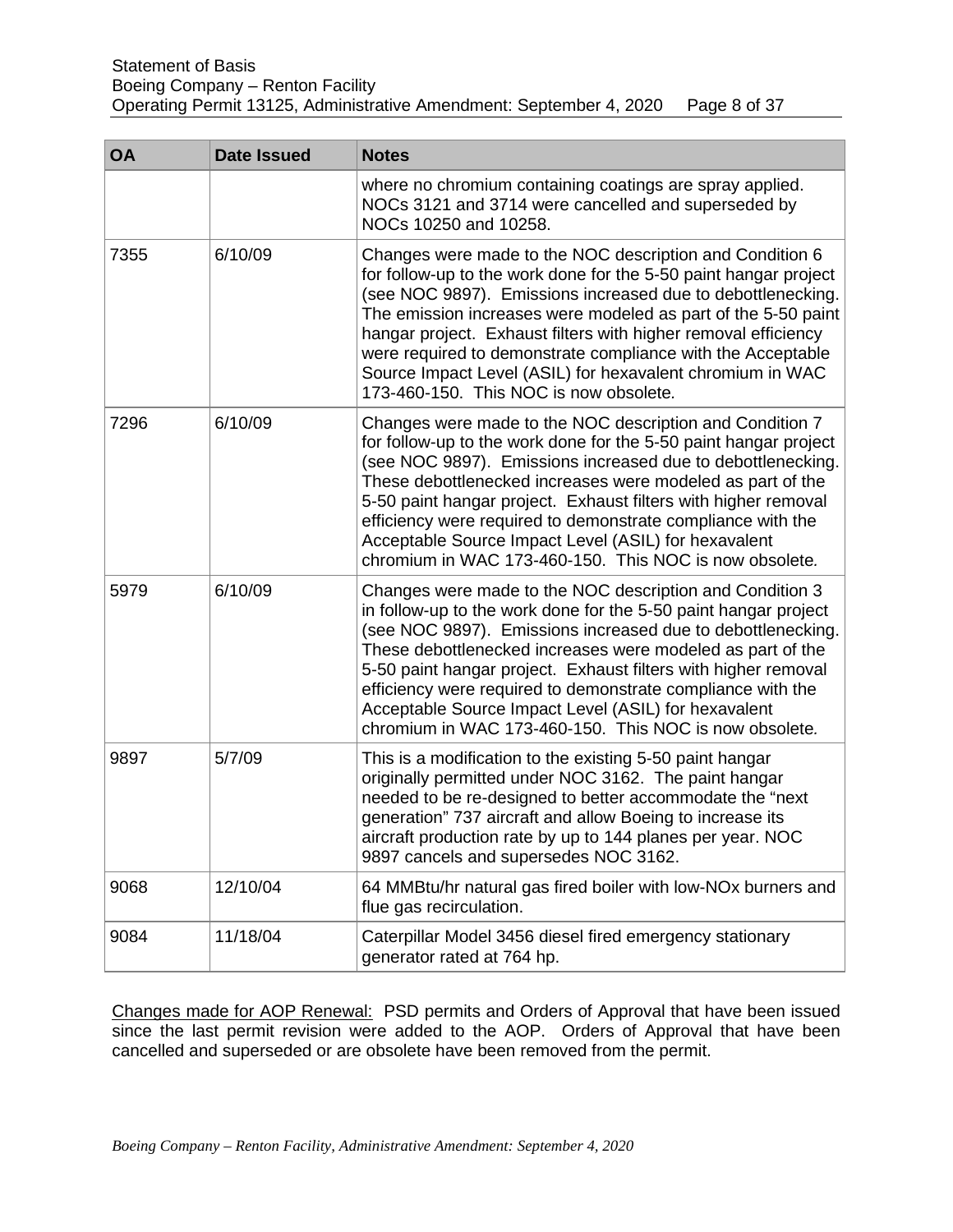# <span id="page-8-0"></span>**4 Compliance History**

Boeing Renton has been inspected at least annually by PSCAA since 1986. The compliance history for Boeing Renton since February 2004 is summarized below. Notices of Violation (NOVs) and Written Warnings (WWs) issued to the facility are listed in chronological order.

| WW or<br>NOV $#1$ | Violation<br><b>Date</b>         | <b>Issue</b><br>Date | Closed by<br>Agency? | Applicable Reg. or permit <sup>3</sup>                                                                                                                                               | <b>Comments</b>                                                                                                                                                                                               |
|-------------------|----------------------------------|----------------------|----------------------|--------------------------------------------------------------------------------------------------------------------------------------------------------------------------------------|---------------------------------------------------------------------------------------------------------------------------------------------------------------------------------------------------------------|
| WW 2-<br>007345   | March 13,<br>2007                | May 23,<br>2007      | Yes                  | AOP 13125, V.Q.3(b(2) Semi-<br><b>Annual Certification</b><br>Requirements &<br>40 CFR 63.753(b)(1)(ii) (9/1/98)<br><b>Reporting Requirements:</b><br><b>Cleaning Operations</b>     | Failed to promptly notify<br>the Agency of a new,<br>ANESHAP compliant,<br>hand-wipe cleaning solvent<br>(Skykleen 1000) used in<br>the facility since March<br>2006.                                         |
| WW 2-<br>008076   | November<br>8,2007               | March 14,<br>2008    | Yes                  | AOP 13125, EU 3.125 (OA No.<br>7355, Condition No. 4) -<br>Pressure drop range                                                                                                       | Failed to record pressure<br>drop for the exhaust filters<br>of spray booth PB0085.                                                                                                                           |
| WW 2-<br>008078   | January<br>18,2008               | March 28,<br>2008    | Yes                  | AOP 13125, EU 3.125 (OA No.<br>7355, Condition No. 4) -<br>Pressure drop range                                                                                                       | Failed to record pressure<br>drop for the exhaust filters<br>of spray booth PB0086.                                                                                                                           |
| WW 2-<br>008095   | June 26,<br>2008                 | October 9,<br>2008   | Yes                  | AOP 13125, EU 3.125 (OA No.<br>7355, Condition No. 4) -<br>Pressure drop range                                                                                                       | Failed to record pressure<br>drop for the exhaust filters<br>of spray booth PB0085.                                                                                                                           |
| WW 2-<br>008368   | March 1,<br>2, 16, 8<br>31, 2009 | August 7,<br>2009    | Yes                  | AOP 13125, EU 3.121 (OA No.<br>7296, Condition No. 4). Spray<br>booth out of compliance.<br>AOP 13125, EU 3.125 (OA No.<br>7355, Condition No. 4). Spray<br>booth out of compliance. | As reported in the August<br>2009 AOP Deviation<br>Report, spray booth<br>pressure drop standards<br>were out of compliance<br>with conditions in the AOP.                                                    |
| WW 2-<br>008765   | January<br>24, 2013              | January<br>24, 2013  | Yes                  | EU 3.33 (40 CFR 63.744(a)(1)<br>Place cleaning solvent -laden<br>cloth, paper, or other absorbent<br>applicators in closed containers<br>upon completion of use.                     | In booth (SB-1) in the 4-20<br>building, Agency inspector<br>McAfee found an open bag<br>(> gallon size) on a worker<br>lift with solvent (MPK)<br>laden gauze rags in the<br>seal. No worker was<br>present. |
| NOV 3-<br>006758  | May 8,<br>2013                   | December<br>4, 2013  | Yes                  | Failure to comply with PSD-12-<br>01 Condition IX.B Must notify<br>Ecology and PSCAA in writing or<br>electronic mail within 30 days of<br>when construction is<br>commenced.        | Construction was<br>commenced 3/26/13 and<br>PSCAA received notice<br>$5/8/13$ .                                                                                                                              |

**Table 4 NOVs and Written Warnings issued since previous permit issuance**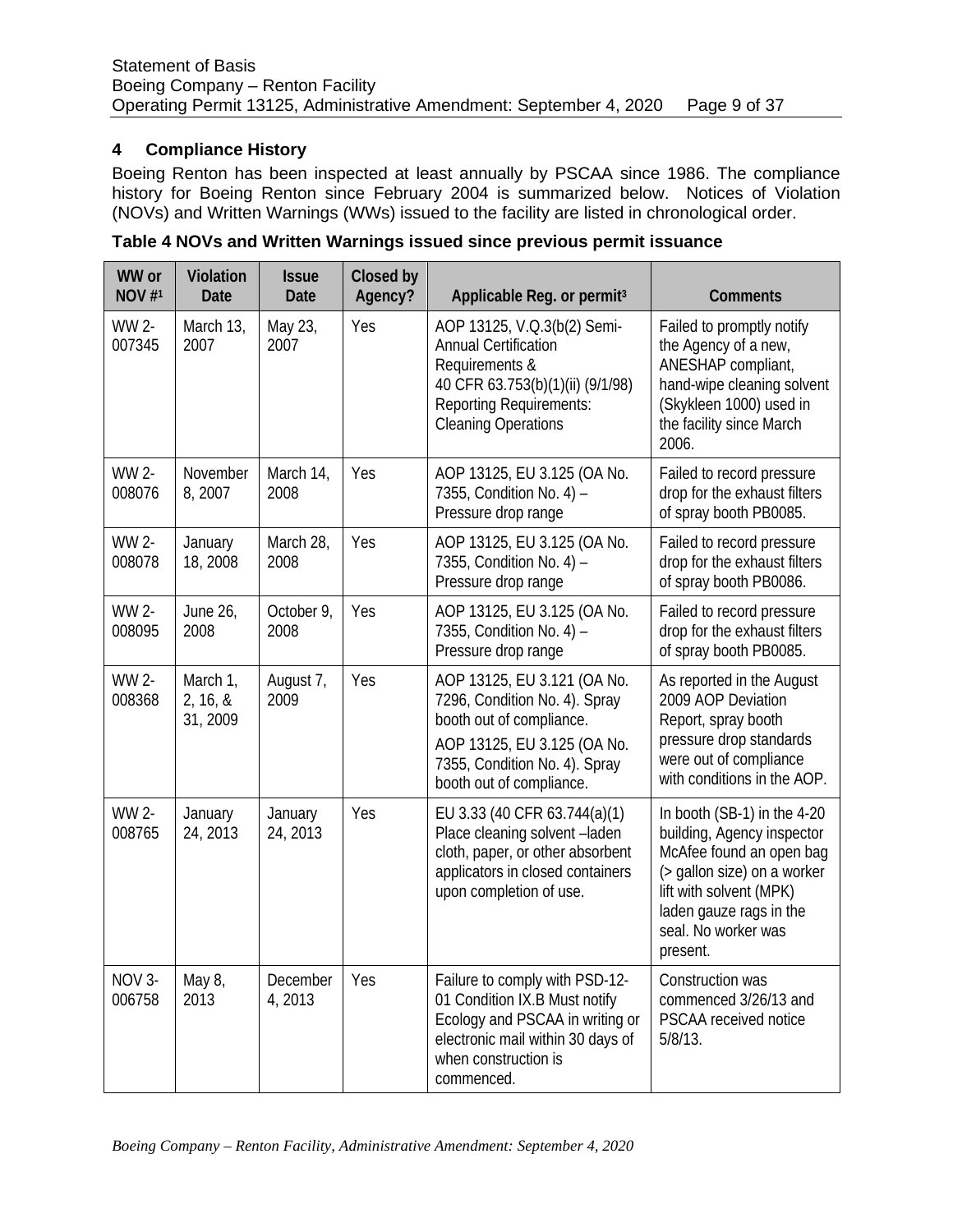#### Statement of Basis Boeing Company – Renton Facility Operating Permit 13125, Administrative Amendment: September 4, 2020 Page 10 of 37

| WW or<br>NOV#1     | Violation<br>Date  | <i><b>Issue</b></i><br>Date | Closed by<br>Agency? | Applicable Reg. or permit <sup>3</sup>                                                                                                                                                                                                                                             | <b>Comments</b>                                                                                    |
|--------------------|--------------------|-----------------------------|----------------------|------------------------------------------------------------------------------------------------------------------------------------------------------------------------------------------------------------------------------------------------------------------------------------|----------------------------------------------------------------------------------------------------|
| $NOV$ 3-<br>007795 | June 16,<br>2014   | March 31,<br>2016           | <b>Yes</b>           | Failure to meet PSD-11-02<br>Condition VII.C. Source must<br>report by June 15 for previous<br>calendar year the monthly and<br>rolling 12 month total quantities<br>of VOC-containing materials<br>used and quantity of VOC in four<br>new 737 wing panel booths in<br>Bldg 4-20. | Report was submitted on<br>6/26/14 for calendar year<br>2013. Due on 6/15/14.                      |
| WW 2-<br>008285    | January 2,<br>2017 | January<br>25, 2017         | Yes                  | Failure to submit test report<br>within 60 days.                                                                                                                                                                                                                                   | Test date was 11/2/16.<br>Report due 1/1/17. Agency<br>received 1/3/17 with<br>revision on 1/6/17. |

Notes: <sup>1</sup> Written warnings are numbered with a 2- prefix; Notices of Violation have a 3- or a 4- prefix.

<sup>2</sup> Corrective actions were satisfactorily completed by Boeing Renton

<sup>3</sup> Requirement number (EU No.) was current as of time of NOV or WW issuance, but may have been changed in subsequent permits.

### <span id="page-9-0"></span>**5 Explanation of Applicable Requirements**

Applicable requirements are listed in several sections of this operating permit as outlined below. The permit only lists the requirements that PSCAA has determined to be within the scope of the definition of "applicable requirements" under the operating permit program. Boeing Renton is legally responsible for complying with all applicable requirements of the operating permit as well as other requirements that do not fit the definition of "applicable requirements" found in Chapter 173-401 Washington Administrative Code (WAC).

# **5.1 Applicable Requirements**

<span id="page-9-1"></span>Boeing Renton is subject to all the requirements listed in all the tables contained in Section I of the permit.

# **5.2 Section I.A.1 (PSCAA and Ecology Facility-Wide Applicable Requirements)**

<span id="page-9-2"></span>Section I.A.1 contains PSCAA and Ecology requirements that apply facility-wide. The table in Section I.A.1 contains the citation and adoption or effective date for each requirement, along with a paraphrased description of the requirement, monitoring, maintenance and recordkeeping requirements, and any applicable reference test method.

The requirement number in the first column and the requirement paraphrase in the third column are for information only and are not enforceable. In the event of conflict or omission between the information contained in the third column and the actual statute or regulation cited in the second column, the requirements and language of the actual statute or regulation cited shall govern. For more information regarding any of the requirements cited in the second column, refer to the actual requirements cited.

The actual enforceable requirement and adoption or effective date(s) are in the second column. In some cases, the effective dates of the "Federally Enforceable" requirement and the "*State only*" requirement are different because either the state (or local authority) has not submitted the regulation to the Environmental Protection Agency (EPA) for approval into the State Implementation Plan (SIP), or the state (or local authority) has submitted it and the EPA has not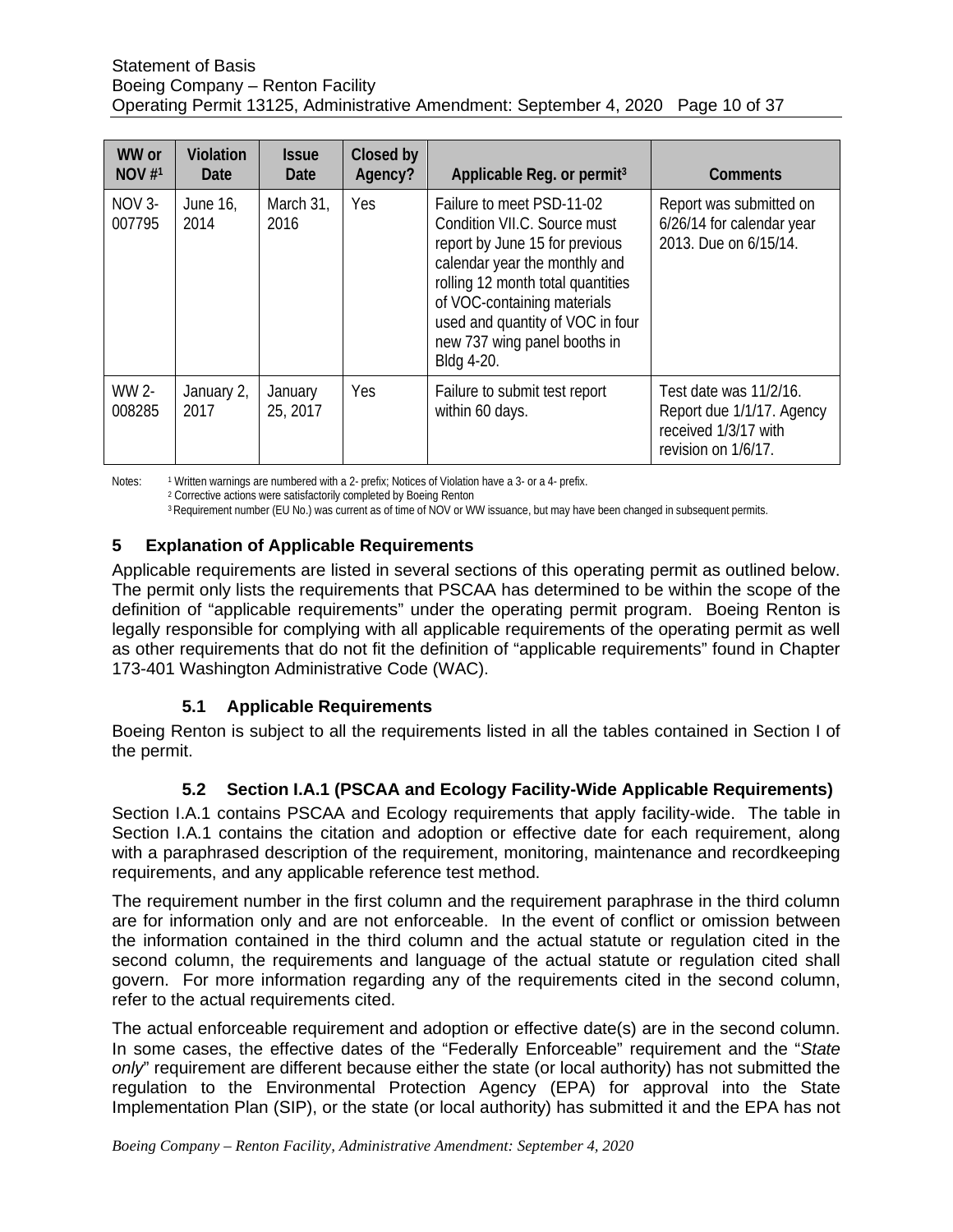yet approved it. "*State only*" adoption dates are in italicized font, and shall be understood to include the Washington Department of Ecology and PSCAA. When the EPA does approve the new requirement into the SIP, the old requirement will be replaced and superseded by the new requirement. This replacement will take place automatically, with no changes being made to the permit until the permit is renewed. The new requirement will be enforceable by the EPA as well as PSCAA from the date that it is adopted into the SIP, and the old requirement will no longer be an applicable requirement.

The fourth column, "Monitoring, Maintenance & Recordkeeping Method," identifies the methods described in Section II of the permit. Following these methods is an enforceable requirement of this permit.

The fifth column, "Reference Test Method," identifies the reference method associated with an applicable emission limit that is to be used if and when a source test is required. In some cases where the applicable requirement does not cite a test method, one has been added. This is called "gapfilling" and is authorized under WAC 173-401-615. Unless otherwise specified in the rules or permit condition, the averaging period for the test method is specified in Section VIII.A. PSCAA Regulation I, Section 3.07(a) states that testing for compliance must follow the current EPA approved methods unless specific methods have been adopted by the PSCAA Board. WAC 173-400-105(4) allows either EPA 40 CFR 60 Appendix A or procedures in Ecology's *"Source Test Manual – Procedures for Compliance Testing" as of July 12, 1990.* These three requirements may conflict if the current method is not listed in the permit. However, EPA seldom significantly changes the Reference Methods and the current method could be used as credible evidence of an emission violation. Finally, major changes in the Reference Test Method may necessitate reopening the permit.

# **5.2.1 Requirement I.A.1.1 (Opacity)**

<span id="page-10-0"></span>Both PSCAA Regulation I, Section 9.03 and WAC 173-400-040(1)(a) and (b) state it is unlawful to cause or allow the emission of any air contaminant of any air contaminant for a period or periods aggregating more than 3 minutes in any 1 hour which is in excess of 20% opacity (any emission unit). The 9/20/93 version of the WAC is included in the permit since that is the version included in the PSCAA SIP. The 4/1/11 version of the WAC is not included in the permit since WAC 173-400-020(1) states the provisions in WAC 173-400 shall apply statewide except where a local authority (in this case, PSCAA) has adopted and implemented corresponding local rules that apply only to sources in the local jurisdiction. Once EPA deletes the 9/20/93 version of the WAC from the PSCAA SIP, only Regulation I, Section 9.03 will apply in Requirement I.A.1.1.

The monitoring method has not been significantly revised from monitoring requirements in the existing operating permit. Clarification on the monitoring for this standard and provisions as they relate to emergency generators is provided below:

- If Ecology Method 9A demonstrates compliance, additional monitoring is not necessary to demonstrate compliance with the opacity requirements until the next required monitoring.
- Because emergency generators and generators for fire suppression pumps often have visible emissions, but seldom have visible emissions greater than 20% opacity, the permit has specific provisions for those units. If Boeing Renton observes visible emissions from an emergency generator or generator for fire suppression pumps, Boeing Renton shall check to make sure that the generator is operated and maintained properly and either shut it down within 3 hours or observe visible emissions using WDOE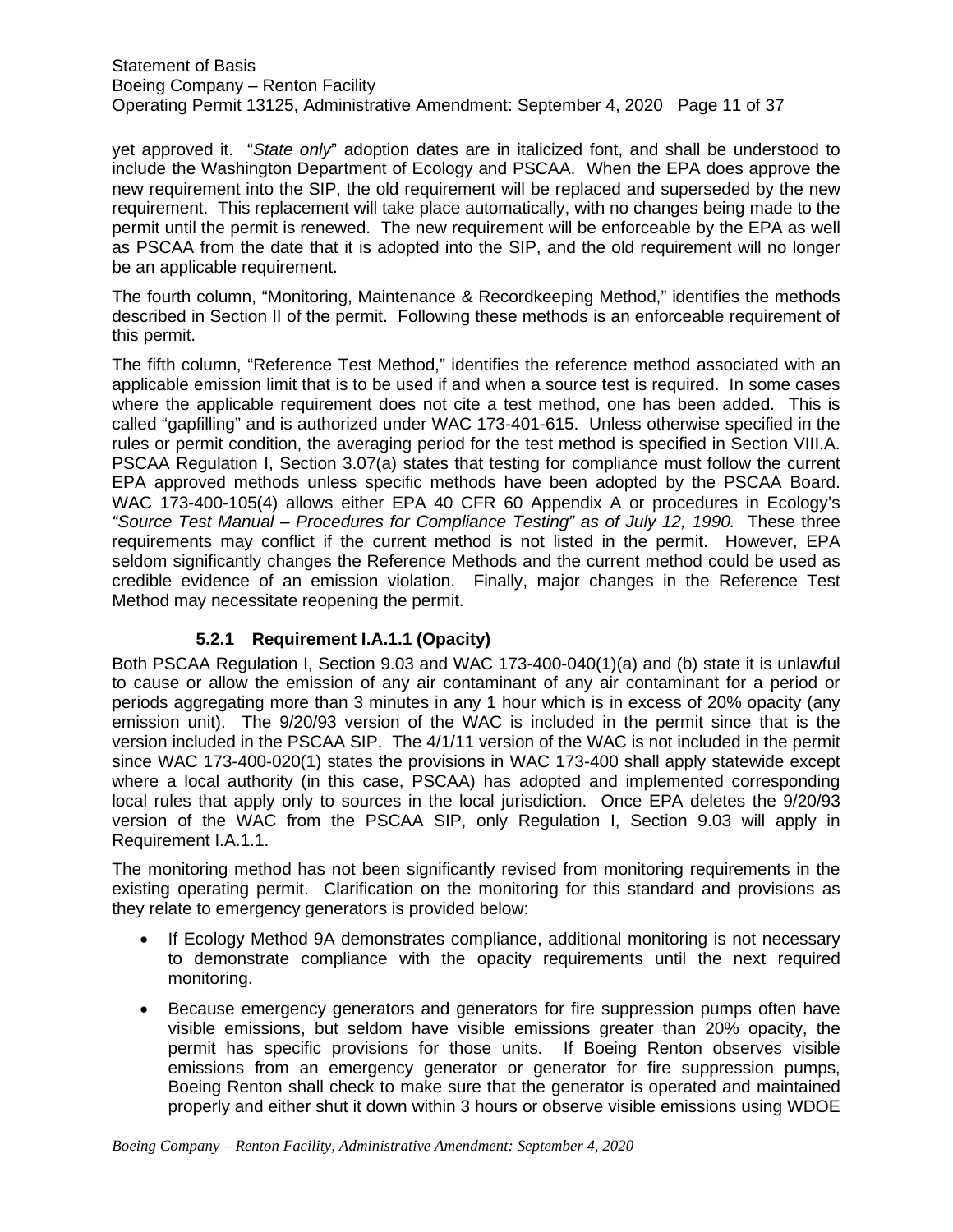Method 9A within 30 days. Three hours was chosen because these units are usually tested once a month for less than three hours. If they have visible emissions and operate for more than three hours, the permit requires Boeing Renton to either determine the opacity during that test or some other test within 30 days. It is not the agency's intention that Boeing Renton would have to startup a generator, solely for the purpose of determining opacity.

• The general opacity limits are "technology-based emission limitations" as they relate to emergency generators. Therefore, Boeing Renton could argue the emergency provisions of WAC 173-401-645 as an affirmative defense for an opacity violation provided that the violation was not caused by improperly designed equipment, lack of preventative maintenance, careless or improper operation, or operator error.

# **5.2.2 Requirement I.A.1.2 through I.A.1.5 (Particulate Matter)**

<span id="page-11-0"></span>PSCAA Regulation I, Section 9.09, WAC 173-400-060 and WAC 173-400-040(1) and (3) set emission limits on particulate emissions. The 3/22/91 version of WAC is included in the permit since that is the version included in the PSCAA SIP. The current version of the WAC is not included in the permit since WAC 173-400-020(1) states the provisions in this chapter shall apply statewide except where a local authority (in this case, PSCAA) has adopted and implemented corresponding local rules that apply only to sources in the local jurisdiction. Once EPA deletes the 3/22/91version of the WAC from the PSCAA SIP, only Regulation I, Section 9.09 will apply.

# **5.2.3 Requirement I.A.1.6 (SO2)**

<span id="page-11-1"></span>The monitoring method has not been significantly revised from monitoring requirements in the existing operating permit. Both PSCAA Regulation I, Section 9.07 and WAC 173-400-040(6) are equivalent requirements  $(SO<sub>2</sub>$  emissions not to exceed 1,000 ppmv), except for the second paragraph of the WAC, which is not in the PSCAA regulation. The second paragraph of WAC 173-400-040(6), which is not federally enforceable, allows for exceptions to this requirement if the source can demonstrate that there is no feasible method of reducing the  $SO<sub>2</sub>$  concentrations to 1,000 ppm. Since the PSCAA rules are more stringent, this exception is not available to Boeing Renton and the second paragraph does not apply to Boeing Renton.

The 9/20/93 version of WAC is included in the permit since that is the version included in the PSCAA SIP. The 4/1/11 version of the WAC is not included in the permit since WAC 173-400- 020(1) states the provisions in this chapter shall apply statewide except where a local authority (in this case, PSCAA) has adopted and implemented corresponding local rules that apply only to sources in the local jurisdiction. Once EPA deletes the 9/20/93 version of the WAC from the PSCAA SIP, only Regulation I, Section 9.07 will apply.

The monitoring method has not been significantly revised from monitoring requirements in the existing operating permit. The basis for this monitoring was described in the Statement of Basis issued with the 2004 operating permit.

# **5.2.4 Requirement I.A.1.7 (Nuisance)**

<span id="page-11-2"></span>PSCAA Regulation I, Section 9.11(a) and WAC 173-400-040(5) are similar requirements that address emissions that may be environmentally detrimental or cause a nuisance. The 9/20/93 version of WAC is included in the permit since that is the version included in the PSCAA SIP. The 4/1/11 version of the WAC is not included in the permit since WAC 173-400-020(1) states the provisions in this chapter shall apply statewide except where a local authority (in this case,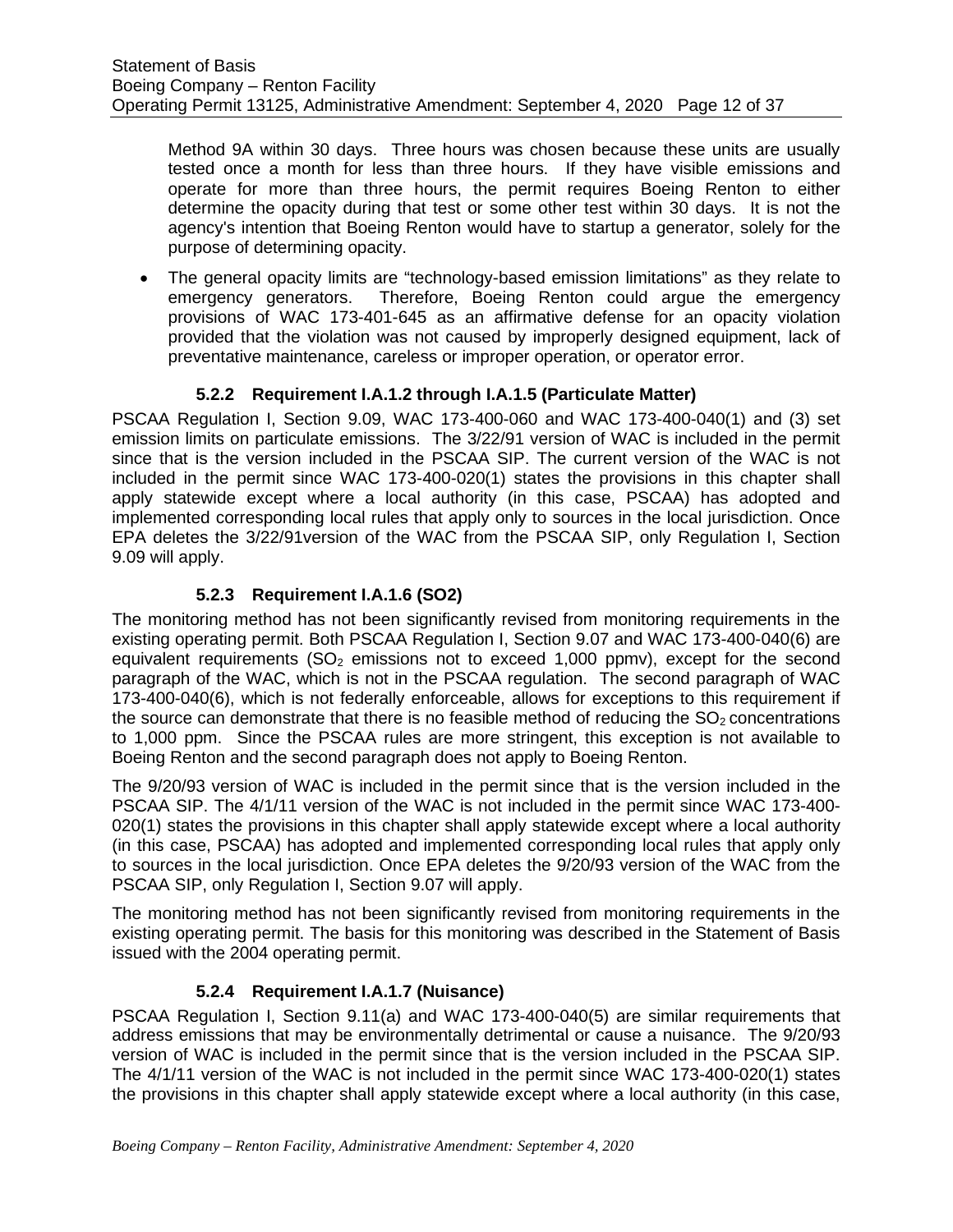PSCAA) has adopted and implemented corresponding local rules that apply only to sources in the local jurisdiction. Once EPA deletes the 9/20/93 version of the WAC from the PSCAA SIP, only Regulation I, Section 9.11(a) will apply.

The monitoring method has not been significantly revised from monitoring requirements in the existing operating permit.

## **5.2.5 Requirements I.A.1.8 and I.A.1.9 (Fugitive Dust)**

<span id="page-12-0"></span>PSCAA Regulation I, Section 9.15 and WAC 173-400-040(3) and (8) are similar requirements that address emissions of fugitive dust. The 9/20/93 version of WAC is included in the permit since that is the version included in the PSCAA SIP. The 4/1/11 version of the WAC is not included in the permit since WAC 173-400-020(1) states the provisions in this chapter shall apply statewide except where a local authority (in this case, PSCAA) has adopted and implemented corresponding local rules that apply only to sources in the local jurisdiction. Once EPA deletes the 9/20/93 version of the WAC from the PSCAA SIP, only Regulation I, Section 9.15 will apply.

The monitoring method has not been significantly revised from monitoring requirements in the existing operating permit.

### **5.2.6 Requirement I.A.1.10 (Maintain Equipment in Good Working Order)**

<span id="page-12-1"></span>PSCAA Regulation I, Section 9.20(b) requires Boeing Renton to maintain equipment or control equipment not subject to Section 9.20(a) in good working order. (Section 9.20(a) applies to sources that received a Notice of Construction OA under PSCAA Regulation I, Article 6. Since it applies to specific emission units, Section 9.20(a) requirements are included in Section I.B of the permit.) In the existing permit, monitoring was based on the minimum monitoring criteria for maintaining equipment in good working order. This monitoring method has been revised to refer to facility-wide monitoring and the facility Operation & Maintenance Plan requirements. The facility-wide inspections provide monitoring of the general effectiveness of Boeing Renton's Operation and Maintenance (O&M Plan). This general monitoring and compliance with the O&M Plan provides sufficient monitoring criteria to certify that the equipment has been maintained in good working order. However, PSCAA reserves the right to evaluate the maintenance of each piece of equipment to determine if it has been maintained in good working order.

#### **5.2.7 Requirement I.A.1.11 (O&M Plan)**

<span id="page-12-2"></span>In accordance with PSCAA Regulation I, Section 7.09(b), Boeing Renton is required to develop and implement an O&M Plan to assure continuous compliance with PSCAA Regulations I, II, and III. The requirement specifies that the plan shall reflect good industrial practice, but does not define how to determine good industrial practice. To clarify the requirement, PSCAA added that, in most instances, following the manufacturer's operations manual or equipment operational schedule, minimizing emissions until the repairs can be completed and taking measures to prevent recurrence of the problem may be considered good industrial practice. This language is consistent with a Washington Department of Ecology requirement in WAC 173- 400-101(4). The PSCAA also added language establishing criteria for determining if good industrial practice is being used. These include monitoring results, opacity observations, review of operations and maintenance procedures, and inspections of the emission unit or equipment. The PSCAA added this wording in response to Washington State court decision, Longview Fibre Co. v. DOE, 89 Wn. App. 627 (1998), which held that similar wording was not vague and gave sufficient notice of the prohibited conduct.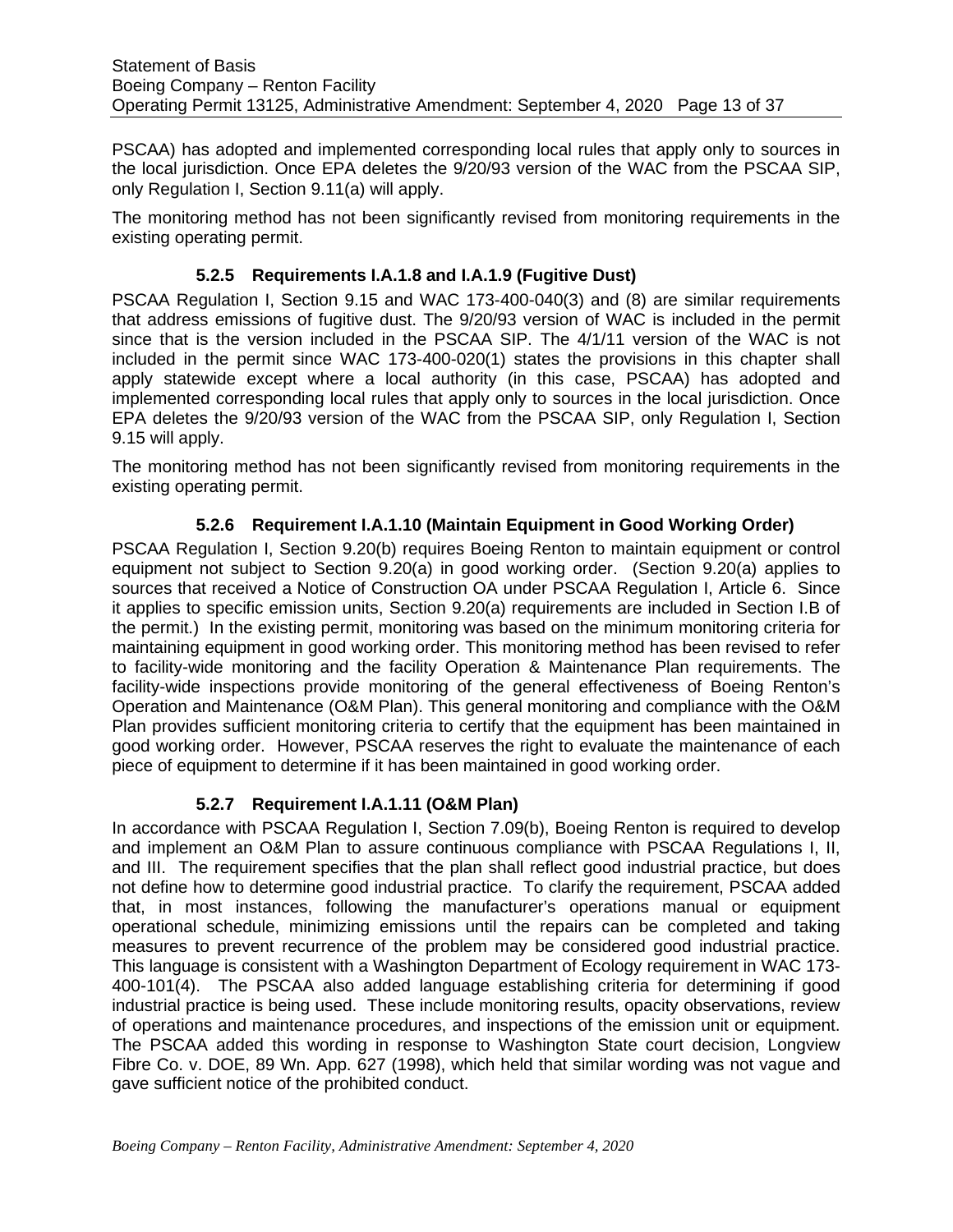#### Statement of Basis Boeing Company – Renton Facility Operating Permit 13125, Administrative Amendment: September 4, 2020 Page 14 of 37

PSCAA Regulation I, Section 7.09(b) also requires Boeing Renton to promptly correct any defective equipment. However, the underlying requirement in most instances does not define "promptly"; hence for significant emission units and applicable requirements that Boeing Renton has a reasonable possibility of violating or that a violation would cause an air quality problem, PSCAA added clarification that "promptly" usually means within 24 hours. For many insignificant emission units and equipment not listed in the permit, "promptly" cannot be defined because the emission sources and suitable pollution control techniques vary widely, depending on the contaminant sources and the pollution control technology employed. However, the permit identifies a means by which to identify if Boeing Renton is following good industrial practice.

As described in Section V.Q, Boeing Renton must report to PSCAA any instances where it failed to promptly repair any defective equipment, both equipment that received approval from the Agency and that which did not. In addition, Boeing Renton has the right to claim certain problems were a result of an emergency (Section V.R) or unavoidable (Section V.S).

Following these requirements demonstrates that Boeing Renton has properly implemented the O&M Plan, but it does not prohibit PSCAA or EPA from taking any necessary enforcement action to address violations of the underlying applicable requirements after proper investigation. However, not following its own O&M Plan is an indication that Boeing Renton was not using good industrial practice.

#### **5.2.8 Requirement I.A.1.12 (Deposition of Particulate Matter Beyond Property Line)**

<span id="page-13-0"></span>WAC 173-400-040(3) prohibits the emission of particulate matter from the facility to be deposited beyond the property line in sufficient quantity as to unreasonably interfere with the use and enjoyment of the property upon which the material is deposited. This is not a federally enforceable requirement. The monitoring method is based on responding to complaints and general inspections of the facility to identify any particulate emissions or deposition of particulate that may unreasonably interfere with the use and enjoyment of property. Receiving complaints does not necessarily mean Boeing Renton is in violation of this requirement, but triggers action by the source to prevent a violation.

In comments submitted during the public comment period, Boeing Renton requested that this requirement be removed as inapplicable. They suggested that this requirement is duplicative of PSCAA Regulation I, Section 9.11 and therefore should be displaced in accordance with WAC 173-400-020(1). The Agency does not concur that these are equivalent regulations, and therefore, both are included in the permit as applicable requirements.

# **5.2.9 Requirement I.A.1.13 (HCl)**

<span id="page-13-1"></span>PSCAA Regulation I, Section 9.10 specifies that hydrochloric acid (HCl) emissions shall not exceed 100 ppm (dry) corrected to 7%  $O<sub>2</sub>$  for combustion sources. This is not a federally enforceable requirement. Since Boeing Renton burns only pipeline grade natural gas, distillate fuel oil, and Jet A and the other processes do not use chlorine in a form likely to emit HCI, it is incapable of violating this standard while complying with the other requirements in the permit. Therefore, the permit does not contain additional monitoring requirements.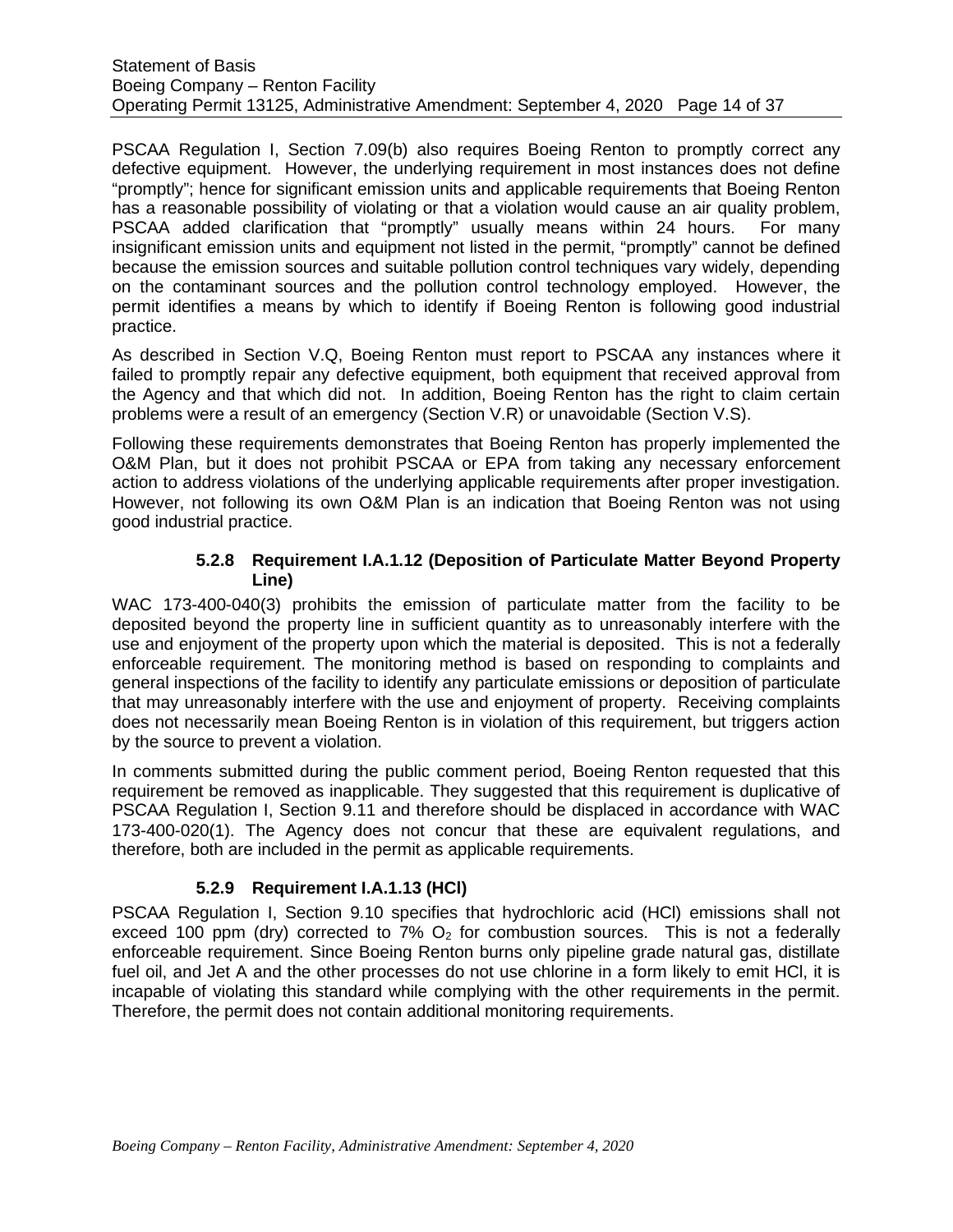#### **5.2.10 RCW 70.94.040**

<span id="page-14-0"></span>RCW 70.94.040 has been deleted from facility-wide applicable requirements. The provisions of RCW 70.94 RCW, or the ordinances, resolutions, rules or regulations adopted thereunder are included in the permit as applicable requirements.

## **5.3 Section I.A.2 (US EPA NSPS General Provisions)**

<span id="page-14-1"></span>Section I.A.2 was added to the operating permit as part of the renewal process. The requirements in section I.A.2 are the general provisions of the federal NSPS. The enforceable requirement is listed in the second column of the table. The requirement number in the first column and the requirement paraphrase in the 3<sup>rd</sup> column are for information only. In the event of conflict or omission between the information contained in the third column and the actual regulation cited in the second column, the requirements and language of the regulation cited shall govern. For more information regarding any of the requirements cited in the second column, refer to the actual requirements cited.

These requirements apply only to NSPS affected facilities. The affected facilities covered by these Subparts are subject to the enforceable requirements listed in column 2 (for example, Subparts Dc or IIII). These Subparts are identified in the fourth column of the table. Section I.A.3 (US EPA NESHAP General Provisions).

# **5.4 Section I.A.3 (US EPA NESHAP General Provisions)**

Section I.A.3 was added to the operating permit as part of the renewal process. The requirements in section I.A.3 are the general provisions of the federal National Emission Standards for Hazardous Air Pollutants (NESHAP). The enforceable requirement is listed in the second column of the table. The requirement number in the first column and the requirement paraphrase in the 3<sup>rd</sup> column are for information only. In the event of conflict or omission between the information contained in the third column and the actual regulation cited in the second column, the requirements and language of the regulation cited shall govern. For more information regarding any of the requirements cited in the second column, refer to the actual requirements cited.

These requirements apply only to NESHAP affected sources. For most of these requirements, the permit identifies which 40 CFR 60 Subparts this includes (for example, Subparts DD, GG, DDDDD, GGGGG). These are identified in the fourth column of the table.

# **5.5 Section I.B. (Emission Unit Specific Applicable Requirements)**

<span id="page-14-2"></span>Section I.B. of the permit lists applicable requirements that are specific to an emission unit or activity. The PSCAA did not repeat the facility-wide requirements listed in Section I.A in Section I.B unless the monitoring method was specific to the listed emission unit. If a requirement in Section I.A. is repeated in Section I.B, then the monitoring, maintenance, and recordkeeping method specified in that section supersedes the monitoring, maintenance, and recordkeeping method specified in Section I.A.

Following the name of each emission unit is a brief description of the emission unit or activity and some identifying information such as location and installation date. Due to the size of Boeing Renton and its complexity, the information is provided as an aid in understanding the permit and as an aid to locate a specific emission point or activity. Following the description are the actual applicable requirement or compliance requirements.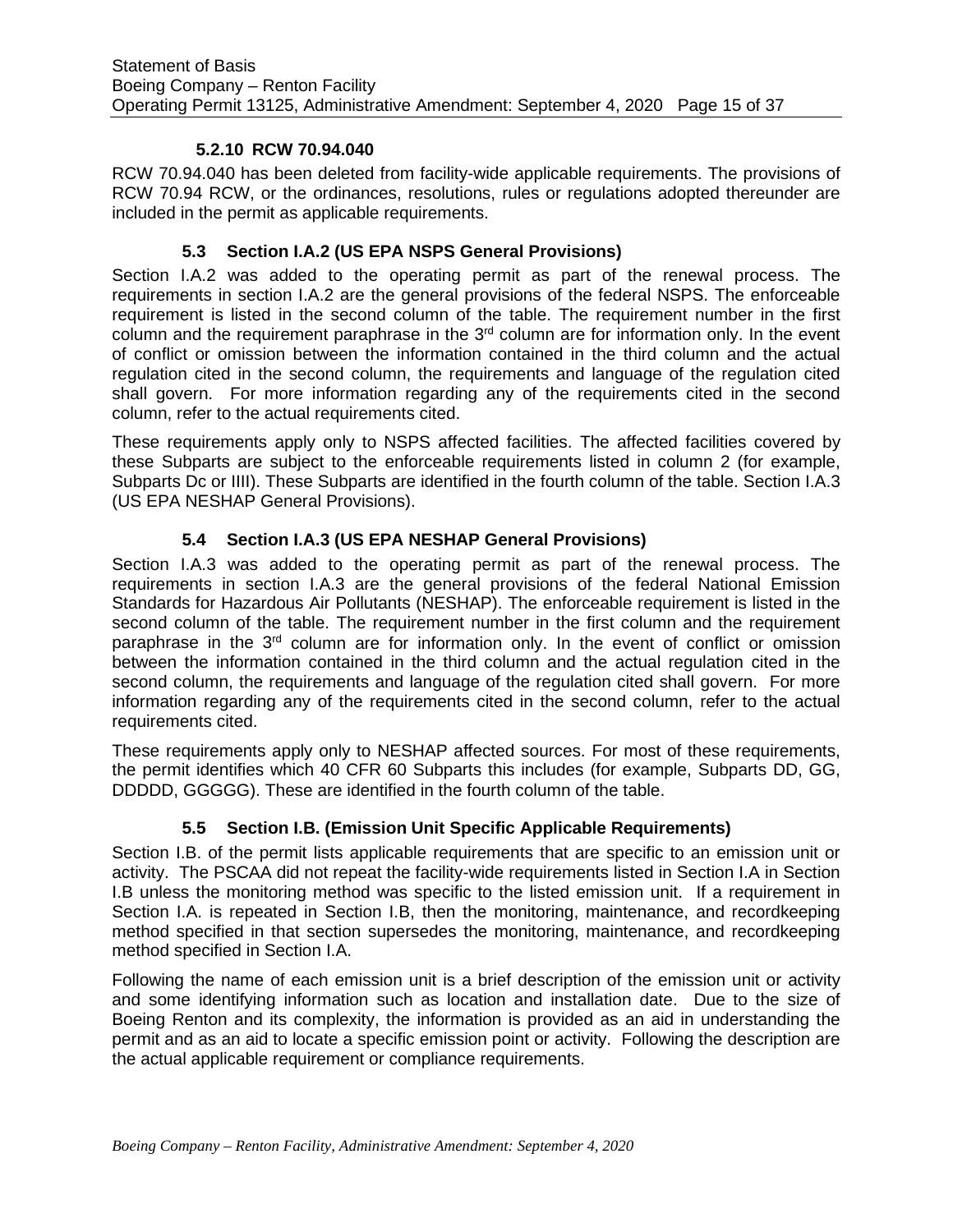The Generally Applicable Requirements of Section I.A. apply to all the emission units listed in Section I.B. and are not repeated in this section. Monitoring Methods and Reference Methods are also identified if they are different or in addition to those listed in Section I.A.

Changes made for AOP Renewal: Several emission units listed in the existing permit have been removed during the renewal process since these operations no longer take place at the facility. This includes the Halogenated Solvent Vapor Degreasing and Cold Solvent Operations unit previously identified as Emission Unit 1, Chemical Tankline Processing Operations previously identified as Emission Unit 2, and Composite Processing Operations previously identified as Emission Unit 8.

### **5.5.1 Coating, Cleaning, and Depainting Operations**

<span id="page-15-0"></span>This section includes all activities and equipment associated with surface coating, cleaning, and depainting operations that have specific applicable requirements other than the general requirements in Section I.A.1. These operations may include coating mixing, application, drying, and curing; spray gun cleaning; solvent wipe and solvent flush cleaning; depainting; and material and waste handling. Examples of equipment involved in these activities may include spray booths, paint hangars, and gun cleaning units.

This table does not necessarily include all activities and equipment that may be subject to the requirements of this section; activities and equipment that have not received an OA or were not previously registered with PSCAA may not be included in the table. The last column in the table indicates whether Aerospace NESHAP (ANESHAP)-regulated coatings containing inorganic Hazardous Air Pollutants (HAPs) may be sprayed at the equipment at the time of permit issuance. However, any of the activities and equipment listed below might have such coatings sprayed in them in the future, and in some cases a modification to the activities and equipment and/or an amendment or modification to the existing OA might be required.

#### **5.5.1.1 ANESHAP**

Boeing Renton conducts several activities that are subject to the ANESHAP. These include the following:

- Applicability and Exemptions are listed in I.B.1.1 through I.B.1.14 (required monitoring in Section II).
- Applicable requirements for ANESHAP cleaning are listed in I.B.1.15 through I.B.1.32 (required monitoring in Section II).
- Applicable requirements for ANESHAP coatings are listed in I.B.1.33 through I.B.1.52 (required monitoring in Section II).
- Applicable requirements for ANESHAP primer, topcoat and specialty coating inorganic HAP application operations are listed in I.B.1.53 through I.B.1.63 (required monitoring in Section II).
- Applicable requirements for ANESHAP waste handling operations are listed in I.B.1.64 through I.B.1.65 (required monitoring in Section II).
- At the time of permit issuance, the Boeing Renton facility depaints six completed aircraft or less each calendar year. However, under the Alternate Operating Scenario, the Boeing Renton facility could depaint more than six completed aircraft in a calendar year and thus be subject to the depainting requirements (required monitoring in Section II).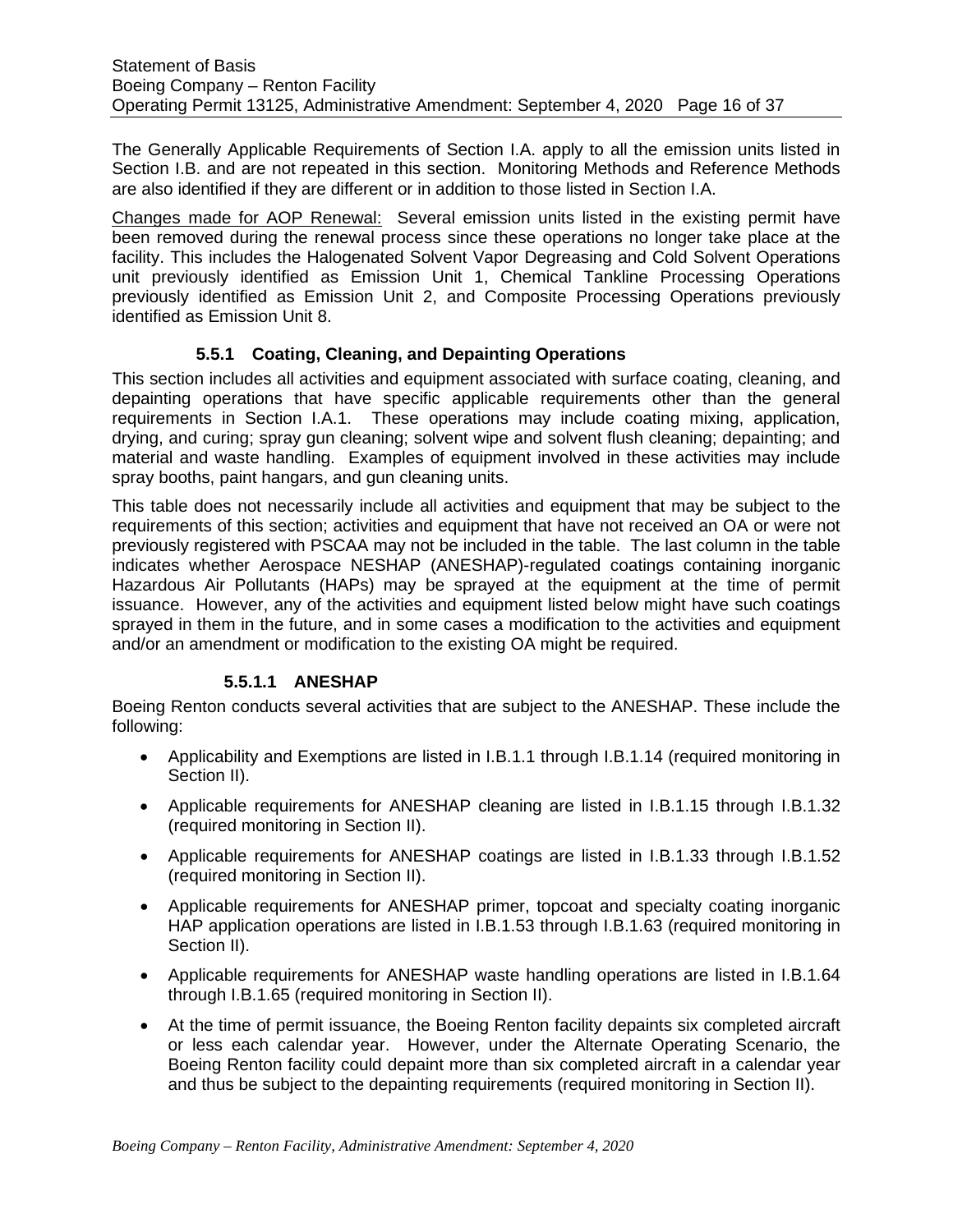Although chemical milling maskant application is regulated in the ANESHAP, Boeing Renton does not conduct chemical milling maskant application so it is not included in the list of general activities and the standards specific to chemical milling maskant application are not included in the permit. However, chemical milling maskant application is included in the regulatory paraphrases in Requirements I.B.1.3 , I.B.1.4 (exemptions), I.B.1.9 (averaging provisions), and I.B.1.63 (waste handling) since this language will be consistent for all Boeing facilities. It is not intended to imply that Boeing Renton is permitted to conduct chemical milling maskant application operations without complying with the requirements in the NESHAP.

Changes made for AOP Renewal: The permit has been updated to reflect revisions to the ANESHAP. This includes the following:

- Added new requirements that apply to specialty coatings. This is considered an existing operation at Boeing Renton so new requirements do not apply until December 11, 2018.
- Updated the exemption list per 40 CFR 63.741.
- Added general duty clause in revised 40 CFR 63.743(e) to replace reference to general provisions.
- Updated paraphrasing to more accurately reflect language in rule.
- Deleted the requirement for Boeing Renton to prepare and implement a startup, shutdown and malfunction plan for spray booths since this requirement has been removed from the NESHAP.
- Added the option to use an interlock system to automatically shut down the coating spray application if pressure drop outside of manufacturer's recommendations since this option was added to the NESHAP.
- Updated language pertaining to HAP-containing wastes to be consistent with revised NESHAP. (Note that the compliance date for these requirements is December 11, 2018, per 51114 Federal Register / Vol. 81, No. 149 / Wednesday, August 3, 2016).

EPA ANESHAP Determinations: The Agency specified in Requirement I.B.1.42 that Preval hand-held aerosol cans with a non-refillable pressurized portion quality for the exemption under 40 CFR 63.745(f)(3)(v). This is based on an applicability determination by EPA Region 10 on October 14, 1998.

EPA issued a guidance document in Fall 2016 regarding the standards for handling and storage of waste in Section 40 CFR 63.748(a)(2). The document provides guidance only and does not impose legally-binding requirements on the EPA, state regulators or the regulated industry. 40 CFR 63.748(a)(2) states all waste that contains organic HAP should be stored in closed containers. According to the guidance, the requirement to store waste in closed containers is only intended for HAP-containing waste that is not subject to the Resource Conservation and Recovery Act (RCRA) requirements in 40 CFR parts 260 through 268. Once a waste is determined to be a RCRA waste, it is not then or subsequently subject to the requirements in the ANESHAP. This appears to be consistent with the requirements in the rule that states the requirements of this section do not apply to spent wastes that contain organic HAP that are subject to and handled and stored in compliance with 40 CFR parts 262 through 268. The guidance also specifies a waste does not contain organic HAP if it meets the criteria of non-HAP material in 63.742 (i.e., waste that contains no more than 0.1 percent by mass of any individual organic HAP that is an Occupational Safety and Health Administration (OSHA)-defined carcinogen as specified in 29 CFR §1910.1200(d)(4) (2011) (currently codified at Appendix A to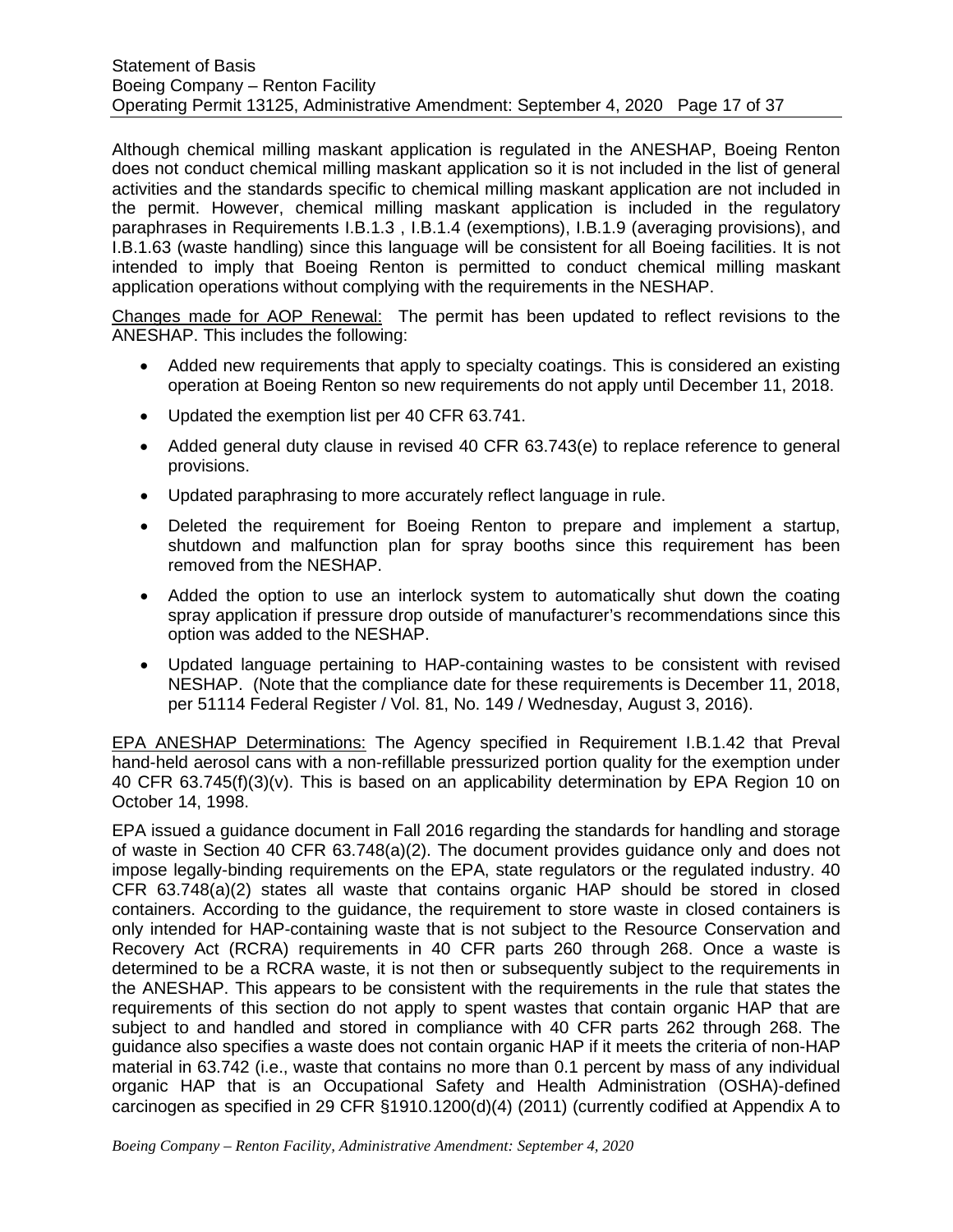29 CFR §1910.1200—Health Hazard Criteria (Mandatory), §A.6.4), and no more than 1.0 percent by mass for any other individual HAP). Note that Section 63.742 of the regulations incorrectly specifies 29 CFR 1200(d)(4), a citation that will be updated in a future technical correction.

A material is not a waste requiring disposal in closed containers:

- If it does not contain "free liquids" (as defined in 40 CFR 260.10)
- If it's within containers or liners rendered "empty" (as defined in 40 CFR 261.7) such as residues remaining in tubes, bottles, cups etc.
- Until such time that it is no longer suitable for its intended purpose. For example, a tube of adhesive that is partially used but has now set up to the point it is no longer useable.

Local Requirements: Changes made during the operating permit renewal process include the following:

- PSCAA Regulation I, Section 9.16 has been updated. Both the 7/12/01 and 10/28/10 versions of the regulation are included in the permit since the 7/12/01 version of the rule is the version in the SIP. Aerospace coating operations subject to the ANESHAP are exempt from the provisions of Regulation I, Section 9.16(c), (d) and (e). Boeing Renton does not conduct mobile spray-coating operations under Section 9.16(e).
- In updating the list of activities and equipment that received an OA or were registered with PSCAA, only two booths are now identified as being registered without an NOC OA. These booths were installed prior to 1987, and PSCAA approved the booths by registration instead of by an NOC OA. These booths are not subject to the standard OA conditions or the state-only requirement in RCW 70.94.152(7). However, they are subject to all applicable PSCAA regulations. Booths identified without an Order of Approval (OA) under PSD 12-01 have not been authorized under the NOC OA program, but will need to be prior to commencing construction.
- Added new Orders or Approval and applicable conditions.

Requirements Included in Original AOP: PSCAA Regulation II, Section 3:09(b) specifies the VOC content for some aerospace primers and topcoats. The monitoring requirement specifies that Boeing Renton maintain manufacturer's information demonstrating compliance with these requirements and initiate appropriate corrective action if a noncompliant situation is observed. PSCAA Regulation II, Section 3.09 also specifies work practice standards including acceptable application methods, cleanup, and storage of VOC-containing material. The ANESHAP has similar requirements; however, it does not require any periodic monitoring of those housekeeping requirements. After considering the compliance history of Boeing Renton for this type of housekeeping requirement, PSCAA has determined that periodic, quarterly, work practice inspections by Boeing Renton are sufficient to assure and monitoring continued compliance.

Boeing Renton requested that aerosol temporary coatings Ardox 327N and Aztec AZ643 GC Aerosol be exempt from PSCAA Regulation II, Section 3.09 and cited a May 25, 1995 letter from the Washington State Department of Ecology (Ecology) as justification. The letter says that WAC 173-490-208, a similar requirement, does not apply. The letter, however, says that Boeing Renton must comply with PSCAA regulations and specifically cites Section 3.09. Therefore, PSCAA has not granted an exemption from the requirements of PSCAA Regulation II, Section 3.09 for aerosol temporary coatings Ardox 327N and Aztec AZ643 GC Aerosol.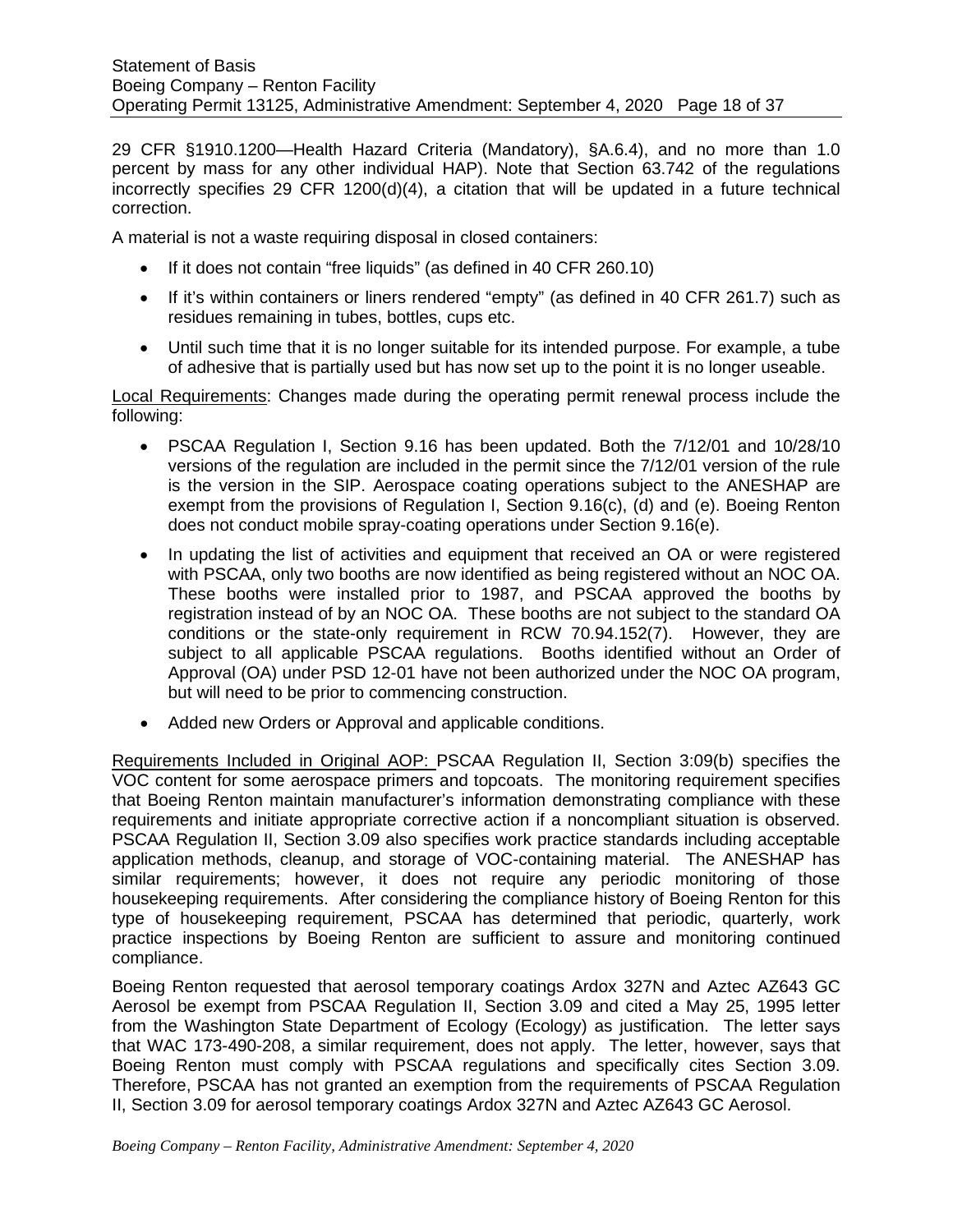Besides coating aerospace parts in spray booths, Boeing Renton sometimes coats parts for motor vehicles and mobile equipment. When Boeing Renton conducts such activity, Regulation II, Section 3.04, which sets limits on the VOC content of the coatings, would apply. The monitoring method requires Boeing Renton to keep records of the VOC content of each motor vehicle coating and verify that the coatings being applied meet the requirements. In a June 30, 2001 letter, the Agency provided concurrence that mobile equipment as it relates to Boeing facilities is intended to mean equipment that is licensed or likely to be licensed to operate on a public roadway. Jigs and carts used to move parts and equipment in and around buildings at Boeing facilities would not be mobile equipment. However, trucks and trailers the move parts between Boeing facilities would be subject to the requirements of the rule.

### **5.5.1.2 PSD Requirements**

Changes made during the operating permit renewal process include the following:

- Revised terms and conditions related to PSD permits to accurately reflect the current version of the PSD permits that apply to Boeing Renton.
- Added terms and conditions from PSD permits issued since 2004.

#### **5.5.1.3 Obsolete requirements**

PSD 97-02 (1/14/98) included a condition which stated that the approval for the project becomes void if Boeing Renton did not commence construction within 18 months. This 18 month period has passed. This condition (No. 6 in PSD 97-02) is obsolete and is not included in the Air Operating Permit.

PSD 88-4 Amendment 1 (5/17/95) includes a condition which states that the approval for the project became void if Boeing Renton did not commence construction within 18 months. This 18 month period has passed. This condition (No. 5 in PSD 88-4 Amendment 1) is obsolete and is not included in the Air Operating Permit.

OA 3142 Condition No. 4 (1/23/89) requires that Boeing Renton submit paint spray gun cleaning system design and schedule for approval before commencing operations in the 4-41 building. Operations have commenced at this building and this OA condition is obsolete.

Order of Approval No. 8703 (3/9/00) states: "Boeing Renton shall comply with the requirements of the draft Boeing Renton Title V Air Operating Permit as proposed on the date this OA is signed, to be superseded by the final Boeing Renton Title V Air Operating Permit when the permit is issued." This condition of OA No. 8703 became obsolete upon adoption of the OA into the Boeing Renton AOP. This requirement has therefore not been repeated in the Boeing Renton AOP.

PSD-11-02 (10/14/11) Condition III states that the PSD Approval will become invalid if construction is not commenced within, or is discontinued for a period of 18 months or more, or is not completed within a reasonable period of time. This 18 month period has passed and booths have been constructed so this condition is obsolete. Condition IX.A sets forth deviation reporting requirements to be used prior to incorporation of the PSD permit into the AOP which becomes obsolete one the AOP is issued.

Several Orders of Approval have become obsolete since the equipment has been removed from the facility or the Order has been cancelled and superseded by another Order. Conditions in these Orders have not been included in the operating permit.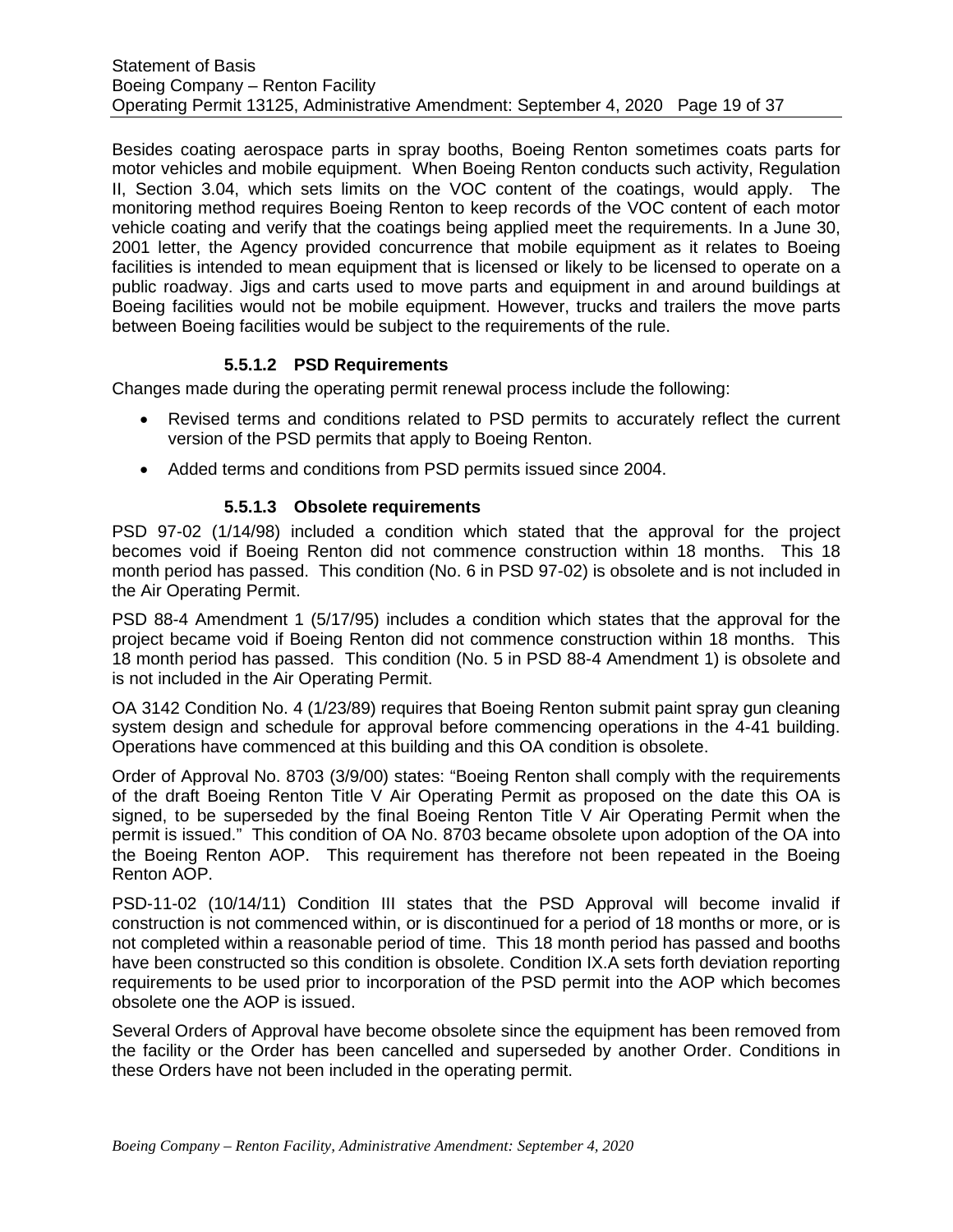## **5.5.2 External Combustion**

<span id="page-19-0"></span>This section includes all boilers and heaters that have specific applicable requirements other than the facility-wide applicable requirements in Section I.A.

BOIL01, BOIL02, BOIL03 and BOIL06 were installed before Notice of Construction Orders of Approval were required (1963 and 1966).

Since the fuel is limited to natural gas with oil back-up the incinerator requirements in WAC 173- 400-050(2) do not apply.

# **5.5.2.1 Boiler NESHAP (40 CFR Part 63, Subpart DDDDD)**

Boeing Renton presently has six boilers and two process air heaters that are subject to Subpart DDDDD of 40 CFR 63. In the renewal permit, this equipment is consolidated into Section I.B.2, External Combustion).

Each of the boilers and heaters listed are "Units designed to burn gas 1" under 40 CFR Part 63, Subpart DDDDD. All boilers except BOIL04 are gas-fired with distillate oil backup fuel. BOIL04 is gas-fired with no liquid fuel backup. Boilers and process heaters designed to burn gas 1 fuels are not subject to emission limits or operating limits in Subpart DDDDD. They are still required to have tune-ups every 5 years. The one-time energy assessment was required by January 31, 2016. Boeing Renton has conducted the one-time energy assessment, so this is not an ongoing requirement. However, Boeing Renton is required to maintain a record of the energy assessment in Section II.B.2.b.ii.

### **5.5.2.2 NSPS Subpart Dc - Applicability**

The NSPS in 40 CFR 60 subpart Dc apply to steam generating units that commenced construction after June 9, 1989 and have a heat input rate of 100 million Btu/hr or less, but 10 million Btu/hour or greater. BOIL04 at Boeing Renton is subject to the NSPS and the requirements that apply to this unit are included in the permit. The applicability of the General Provisions in 40 CFR 60, Subpart A as they apply have been moved to Section A.2 of the operating permit.

BOIL01, BOIL02, BOIL03, BOIL05, and BOIL06 are not subject to the NSPS in 40 CFR 60 Subpart Dc (10 - 100 million Btu/hour) or 40 CFR 60 Subpart Db (>100 million Btu/hour). These boilers were all installed in 1966 or earlier and have not been modified or reconstructed (as defined in 40 CFR Part 60 Subpart A) after the relevant applicability dates.

# **5.5.2.3 Local Regulations**

Both Regulation I, Section 9.03 and WAC 173-400-040(1)(a) and (b) opacity standards apply. The 9/20/93 version of the WAC is included in the permit since that is the version included in the PSCAA SIP. The 4/1/11 version of the WAC is not included in the permit since WAC 173-400- 020(1) states the provisions in this chapter shall apply statewide except where a local authority (in this case, PSCAA) has adopted and implemented corresponding local rules that apply only to sources in the local jurisdiction. Once EPA deletes the 9/20/93 version of the WAC from the PSCAA SIP, only Regulation I, Section 9.03 will apply in Requirement I.B.2.14. The fuel burning equipment at Boeing Renton can only burn natural gas as the primary fuel and very low sulfur distillate oil or residual oil as back up fuel. The monitoring method has not been significantly revised from monitoring requirements in the existing operating permit.

Regulation I, Section 9.08(a) and Revised Code of Washington, RCW Section 70.94.610 (1991) fuel standards apply to these units. Generally, any "new" or non-used distillate or very low sulfur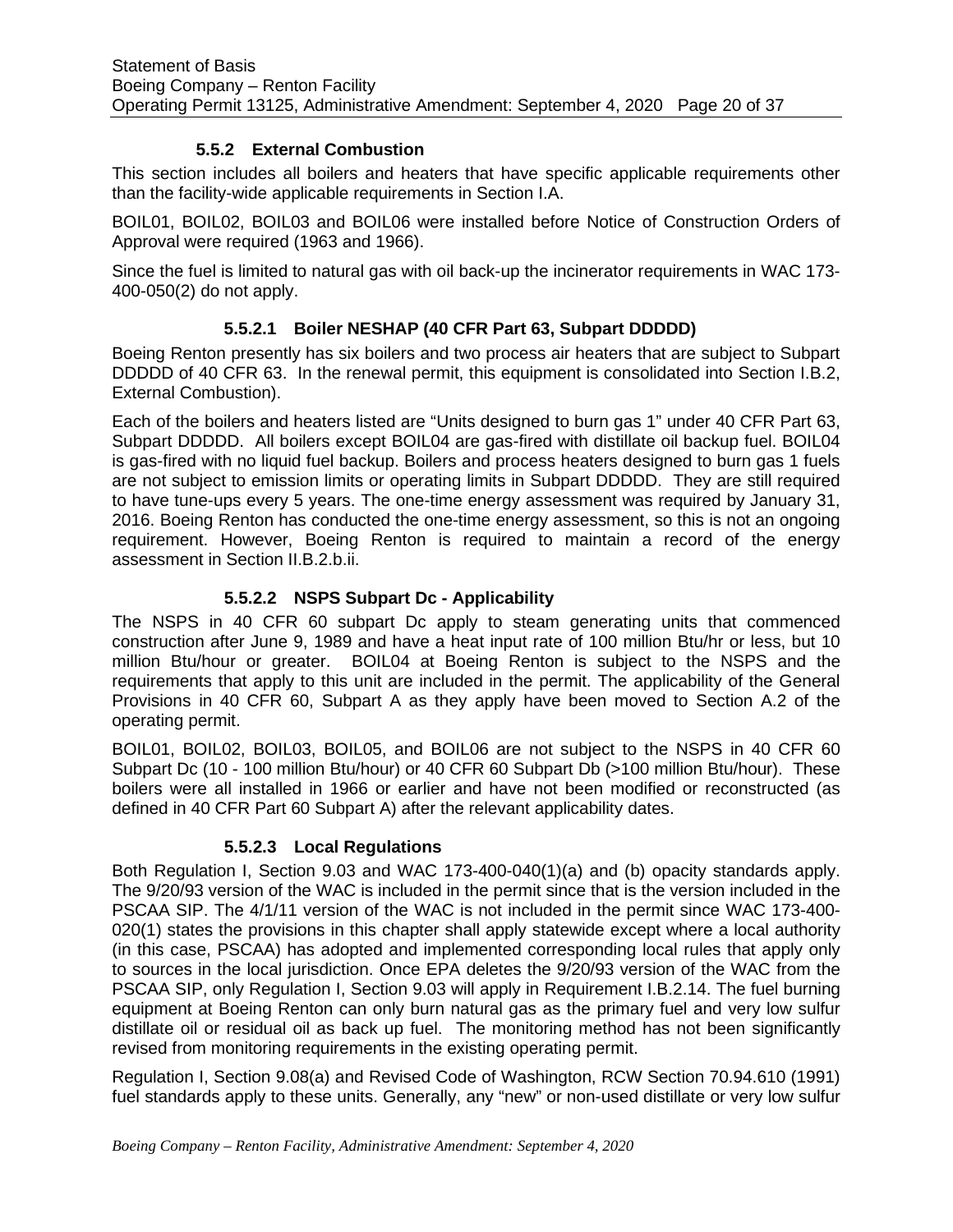oil does not contain any of the listed trace elements at concentrations even approaching the standards in the regulation. Therefore, it has been determined that Boeing Renton can adequately demonstrate compliance with these requirements by filling its oil tanks with and burning only oil that is "new" and is either "very low sulfur" or "distillate" fuel oil.

## **5.5.2.4 OA Conditions**

Boiler BOIL04 was approved in 2004 under OA 9068. This OA will be superseded and replaced by OA 10410 at time of operating permit issuance. The updated Order removes the requirement for annual source testing of NOx and CO using EPA Methods 7E and 10. This requirement was based on an old version of the boiler NESHAP. The current version of the boiler NESHAP does not require annual testing, but it does require routine tune-ups. Boeing is required under the revised Order to service the boiler at least once per calendar year. After servicing, a portable gas analyzer is used to verify emissions are below permitted limits. The conditions in OA 10410 have been added to the permit and the conditions in OA 9068 have been deleted.

#### **5.5.3 Abrasive Blasting, Cyclones, Baghouses, and Other Particulate Control Operations**

<span id="page-20-0"></span>This section has been modified to include all activities and equipment with particulate emissions controlled by cyclones, baghouses, and other control equipment. Activities and equipment with particulate control devices include abrasive blasting operations on production parts, tooling or equipment, carpentry, machining of metal or nonmetal parts, housecleaning, and wood shredding operations. The monitoring method has not been significantly revised from monitoring requirements in the existing operating permit.

The 9/20/93 version of WAC is included in the permit since that is the version included in the PSCAA SIP. The 4/1/11 version of the WAC is not included in the permit since WAC 173-400- 020(1) states the provisions in this chapter shall apply statewide except where a local authority (in this case, PSCAA) has adopted and implemented corresponding local rules that apply only to sources in the local jurisdiction. Once EPA deletes the 9/20/93version of the WAC from the PSCAA SIP, only the PSCAA regulations will apply.

**Obsolete Requirements:** Orders of Approval 5847, 5974 and 7614 are obsolete since the equipment is no longer operating at Boeing Renton.

# **5.5.4 Stationary Internal Combustion Engines**

<span id="page-20-1"></span>This section includes all stationary reciprocating internal combustion engines (RICE) that are affected sources subject to the NSPS requirements in 40 CFR Part 60, Subpart IIII for Stationary Compression Ignition Internal Combustion Engines, and to the NESHAP requirements in 40 CFR 63, Subpart ZZZZ for Stationary Reciprocating Internal Combustion Engines.

Changes made for AOP Renewal: The permit has been updated to reflect the following:

• Revisions to the NESHAP for Stationary RICE in 40 CFR Part 63, Subpart ZZZZ. The NESHAP applies to existing, new, and reconstructed stationary RICE. The regulatory language in the permit is based on the January 30, 2013 regulatory language. However, 40 CFR 63.6640(f)(2)(ii)&(iii) (1/30/13) have been vacated per *Delaware v. EPA* 785 F.3d 1 (D.C. Cir 2015). An emergency stationary RICE may not be operated for the purposes specified in 40 CFR 63.6640(f)(2)(ii)&(iii) (1/30/13) unless it meets the applicable requirements for a non-emergency engine. The permit language reflects this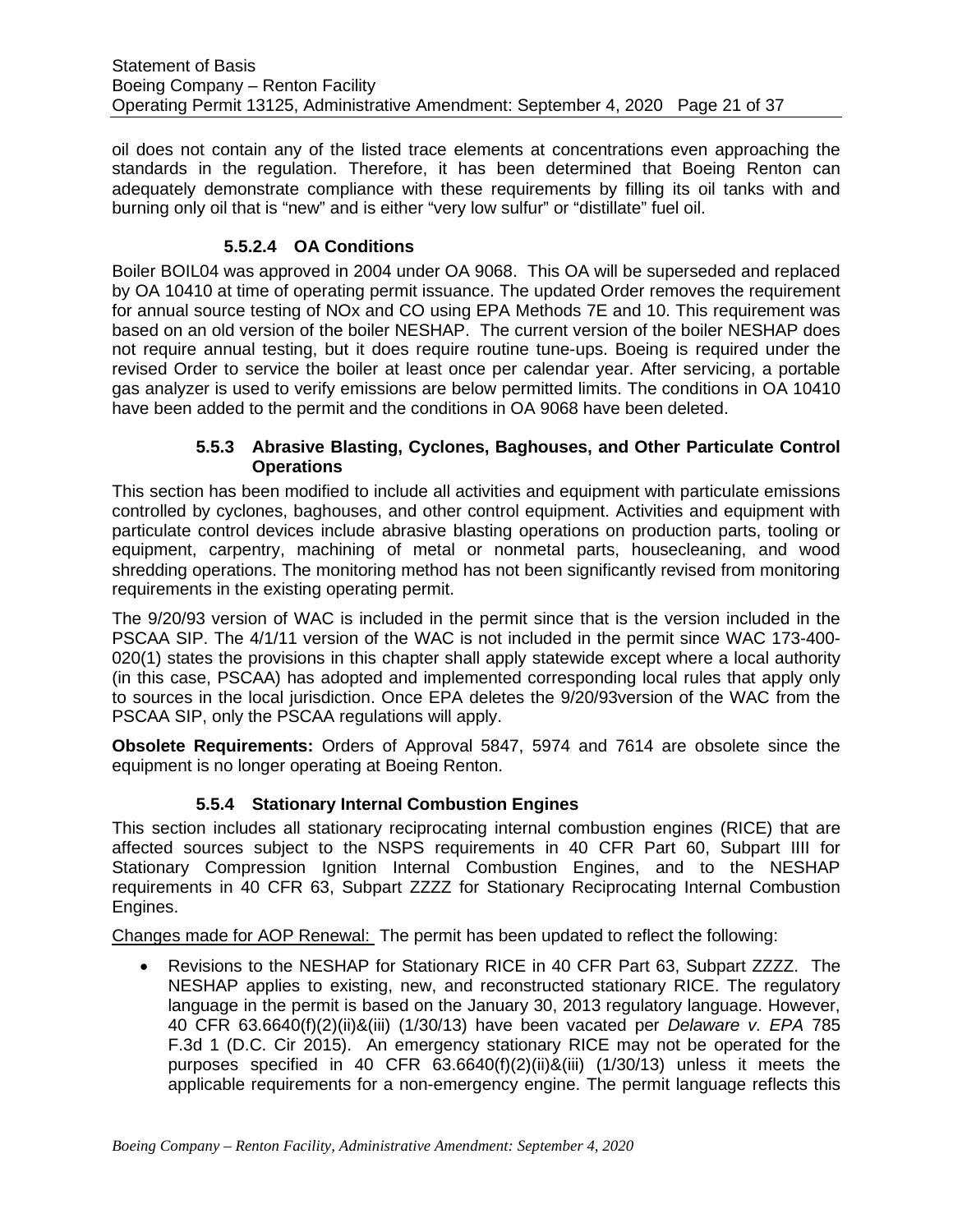vacature. The equipment table specifies whether the engine is an existing or new engine. All engines are emergency engines as defined in the NESHAP.

- The requirements in the NSPS for Stationary Compression Ignition Internal Combustion Engines in 40 CFR Part 60, Subpart IIII have been added since these apply to some engines at Boeing Renton. The NSPS applies to engines at Boeing Renton manufactured after April 1, 2006 (July 1, 2006 for fire pump engines) or modified after July 11, 2005. The regulatory language in the permit is based on the January 30, 2013 regulatory language. However, 40 CFR 60.4211(f)(2)(ii)&(iii**)** (1/30/13) have been vacated per *Delaware v. EPA* 785 F.3d 1 (D.C. Cir 2015). An emergency stationary RICE may not be operated for the purposes specified in 40 CFR 60.4211(f)(2)(ii)&(iii) (1/30/13) unless it meets the applicable requirements for a non-emergency engine. The permit language reflects this vacature. The equipment table specifies NSPS applicability.
- The requirements associated with OA No. 9487 have been deleted since this emergency generator is no longer at the facility. This Order is obsolete.

### **5.5.5 Motor Vehicle Fueling Operations**

<span id="page-21-0"></span>This section consists of all activities and equipment associated with motor vehicle fueling operations, including fuel receiving, fuel storage, fuel dispensing, and material and waste handling. There are two gasoline stations located at Boeing Renton. Gasoline throughput at the stations is less than 600,000 gallons annually. Boeing Renton is required to comply with both the SIP approved version of Reg. II Section 2.07, which is federally enforceable, and the "S*tate Only"* version of the regulation.

Stage 1 requirements apply to the two underground storage tank, but the Stage 2 requirements in Regulation 2, Section 2.07 do not apply since the stations were installed in 1989 and the facility throughput is below 600,000 gallons annually. Stage 2 requirements are not included in the permit. If the throughput increases above 600,000 gallons per year, Stage 2 requirements would apply.

Even though there is no PSCAA requirement to do so, Boeing Renton has chosen to install Stage 2 vapor recovery equipment. This equipment is deemed to be "emission control" equipment, and was required to be permitted under an OA. OA No 6061 was issued for the Stage 2 vapor recovery equipment in 1995. The minimum inspection frequency is monthly. Section 2.07(a)(1) states the provisions of this rule do not apply to any Stage 1 or Stage 2 vapor recovery system that is not required by the rule.

Inspections of the Stage 1 system are required after each product delivery. These inspections can occur any time after a product delivery as long as it occurs before the next delivery. Any equipment found to be defective must be repaired or replaced as soon as possible, but no later than 7 days after the inspection. Boeing Renton does not have to report finding defective equipment as a permit deviation as long as Boeing Renton takes the appropriate corrective action. However, failure to take corrective action as described in the permit must be reported under Section V.M Compliance certifications or Section V.Q Reporting of the permit. Boeing Renton must also, under Regulation I, Section 7.09(b), keep a record of all inspections and actions required by it O&M Plan.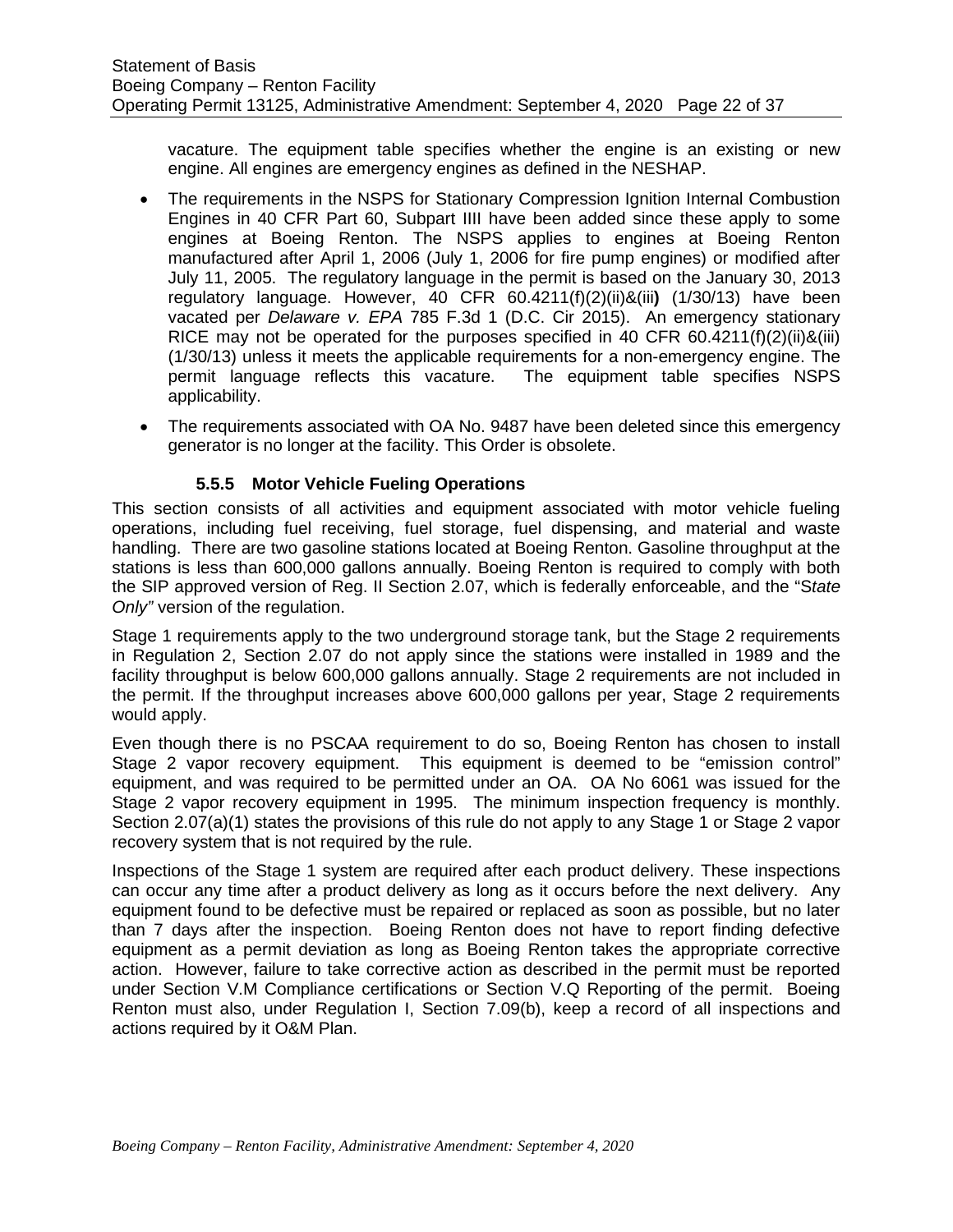## **5.5.6 Storage Tanks**

<span id="page-22-0"></span>This section consists of all activities and equipment associated with storage tank operations (except for gasoline storage) listed below that have been permitted under an OA and/or have specific applicable requirements other than the general requirements in Section I.A. This includes 6 storage tanks.

Changes made for AOP Renewal:The requirements of NSPS in 40 CFR Part 60, Subpart Kb have been removed from the permit. Boeing Renton used to be required to maintain records showing dimensions of the storage vessels and an analysis showing the capacity. This requirement has been removed from the NSPS. All storage tanks are below the applicability criteria in 40 CFR 60.110b(a) and (b) based on storage vessel capacity and the maximum true vapor pressure of the liquid in the storage tank. Storage tanks hold diesel fuel and Jet A fuel. These fuels all have a vapor pressure less than 3.5 kPa.

### **5.5.7 Wood Furniture Operations**

<span id="page-22-1"></span>This section consists of wood furniture manufacturing activities that have specific applicable requirements other than the general requirements in Section I.A, including activities subject to the requirements 40 CFR Part 63, Subpart JJ - National Emission Standards For Wood Furniture Manufacturing Operations.

Wood furniture manufacturing activities are subject to regulation under 40 CFR 63 Subpart JJ. 40 CFR 63 Subpart JJ regulates wood manufacturing activities even if they are done on a small scale, so long as the activities take place at a facility that is a major source as defined by 40 CFR 63.2. Boeing Renton is a major source under this definition.

40 CFR 63.800(a) offers an exemption from all but the recordkeeping requirement of 40 CFR 63 Subpart JJ for facilities that are considered to be incidental wood furniture manufacturers. Incidental wood furniture manufacturers are facilities that use 100 gallons/month or less of finishing material or adhesives in the manufacture of wood furniture or wood furniture components. Renton meets these criteria. An incidental wood furniture manufacturer meets the provisions of 40 CFR Subpart JJ by keeping purchase or usage records demonstrating that the facility uses 100 gallon/month of finishing materials or adhesives for wood furniture manufacturing.

The definition of incidental wood furniture manufacturer does not clearly state what basis (e.g., 1-month average, annual average, 12-rolling month average, etc.) the monthly finishing materials and adhesives records must be averaged on. However, PSCAA has reviewed the applicability criteria in 40 CFR 63.800, and has interpreted the averaging method as being a 1 month basis. It is the belief of PSCAA that if the NESHAP intended that a basis other than a 1 month basis be used for the definition of an incidental wood furniture manufacturer, the alternate basis would have been specified.

Changes made for AOP Renewal: The requirement paraphrase was updated to more accurately reflect regulatory language and include the 100 gallon per month de minimis level.

#### **5.5.8 Site Remediation**

<span id="page-22-2"></span>This section consists of site remediation activities, which include processes used to remove, destroy, degrade, transform, immobilize, or otherwise manage remediation material.

Changes made for AOP Renewal: The requirements in 40 CFR Part 63, Subpart GGGGG were evaluated as part of the renewal process. Based on quantity of HAP that is contained in remediation material excavated, extracted, pumped, or other removed during site remediations,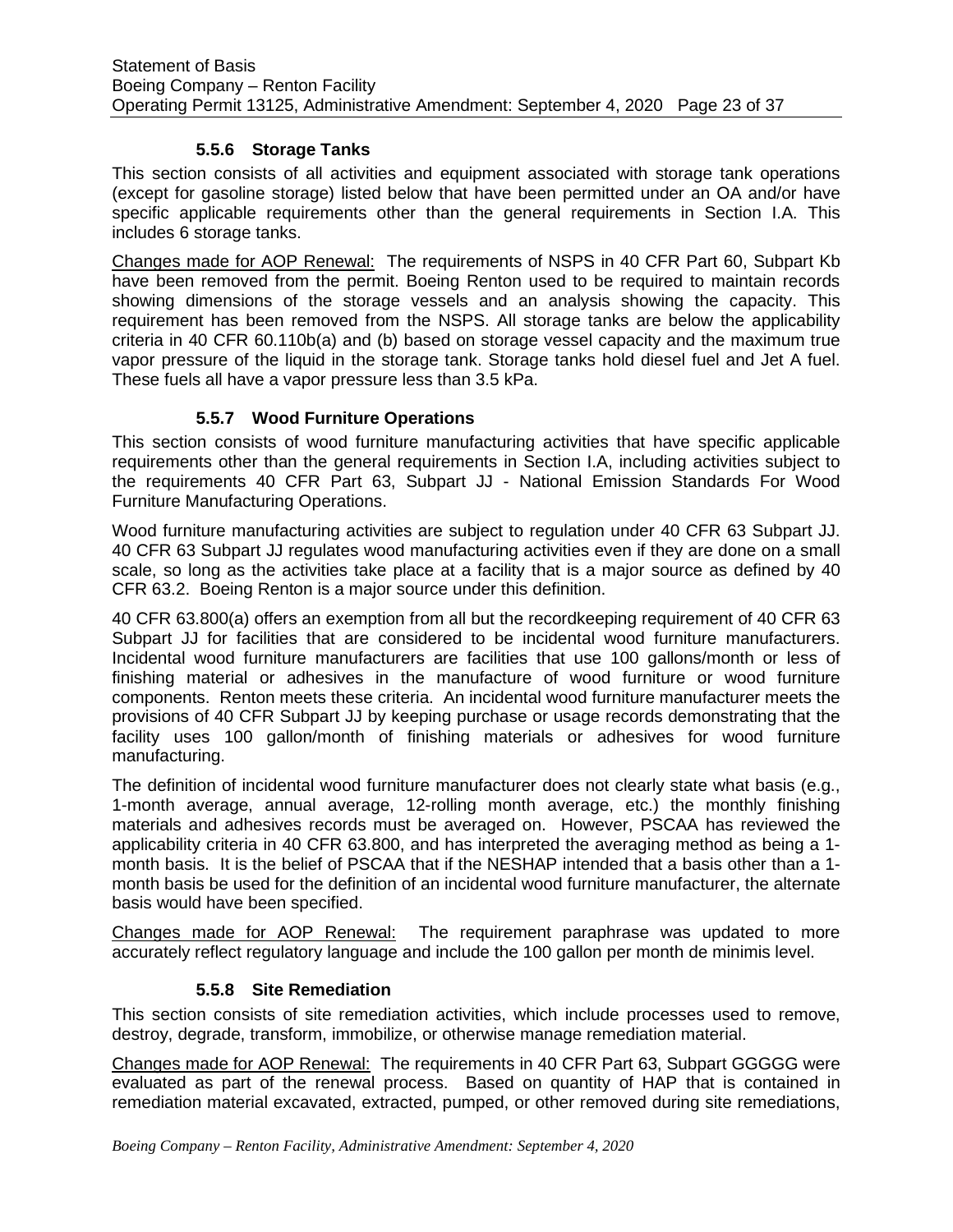Boeing Renton is only subject to the recordkeeping requirement in 40 CFR 63.7881(c). This has been added to the permit.

Note that there is a pending rulemaking with respect to the Site Remediation NESHAP: 81 Fed. Reg. 29,821 (May 13, 2016).

## **5.5.9 Waste Water Treatment Operations**

<span id="page-23-0"></span>This section includes all activities and equipment associated with the industrial waste water treatment operations, including any tank, container, surface impoundment, oil-water separator, organic-water separator, or transfer system used to manage off-site material; chemical and physical treatment methods; waste water storage tanks; sludge drying, material and waste handling; and air emission control equipment that have specific applicable requirements other than the general requirements in Section I.A. This waste water treatment plant (WWTP) may receive off-site waste and is therefore subject to the Off-Site Waste and Recovery Operations NESHAP (40 CFR Part 63 Subpart DD).

Changes made for AOP Renewal: The equipment list was updated to delete the groundwater air stripper permitted under OA 7455 and the process wastewater air stripper permitted under OA 2894 since the equipment has been removed. These Orders are obsolete. Applicable requirements from Subpart DD of 40 CFR 63 have also been added to the permit which allows Boeing Renton to be able to treat wastewater from off-site.

# **5.5.10 Composite Processing Operations**

<span id="page-23-1"></span>This section was deleted during the operating permit renewal. The only product that contains the styrene monomer used at Boeing Renton is a putty used in small quantities for touch-up which is not considered a manufacturing operation. Therefore, the Agency determined that this activity did not meet the applicability criteria in Regulation II Section 3.08(a), and therefore that regulation does not apply. Boeing Renton had previously obtained a Notice of Construction permit for non-spray application of styrene resins based on the assumption that Regulation II, Section 3.08 did apply. Based on our determination, this OA 8085 issued on 4/19/00 is obsolete. No other composite processing operations occur at Boeing Renton.

#### <span id="page-23-2"></span>**6 Monitoring, Maintenance and Recordkeeping Procedures**

Except for the testing required under Section II of the permit, tests performed to satisfy the requirements of any monitoring method under Section II of this permit are monitoring tests and are not considered "compliance tests" for purposes of Section V.N.1(c) of the permit. Hence, Boeing Renton is not required to provide PSCAA with advance notification of most, if any, of its monitoring even if that monitoring is a reference method like Ecology Method 9A. For example, if Boeing Renton observed visible emissions and then performed a Method 9 observation, the results of that observation can be used to demonstrate compliance, even if Boeing Renton did not notify the Agency. Boeing Renton must follow the procedures contained in Section II of the permit, Monitoring, Maintenance and Recordkeeping Procedures. Failure to follow a requirement in Section II may not necessarily be a deviation of the underlying applicable emission standard in Section I. However, not following a requirement of Section II is a deviation of Section II and Boeing Renton must report such deviations, as well as deviations from any other permit condition, as a deviation under Section V.Q.1 of the permit. In addition, all information collected as a result of implementing Section II can be used as credible evidence under Section V.N.2 of the permit. Reporting a permit deviation and taking corrective action does not relieve Boeing Renton from its obligation to comply with the underlying applicable requirement.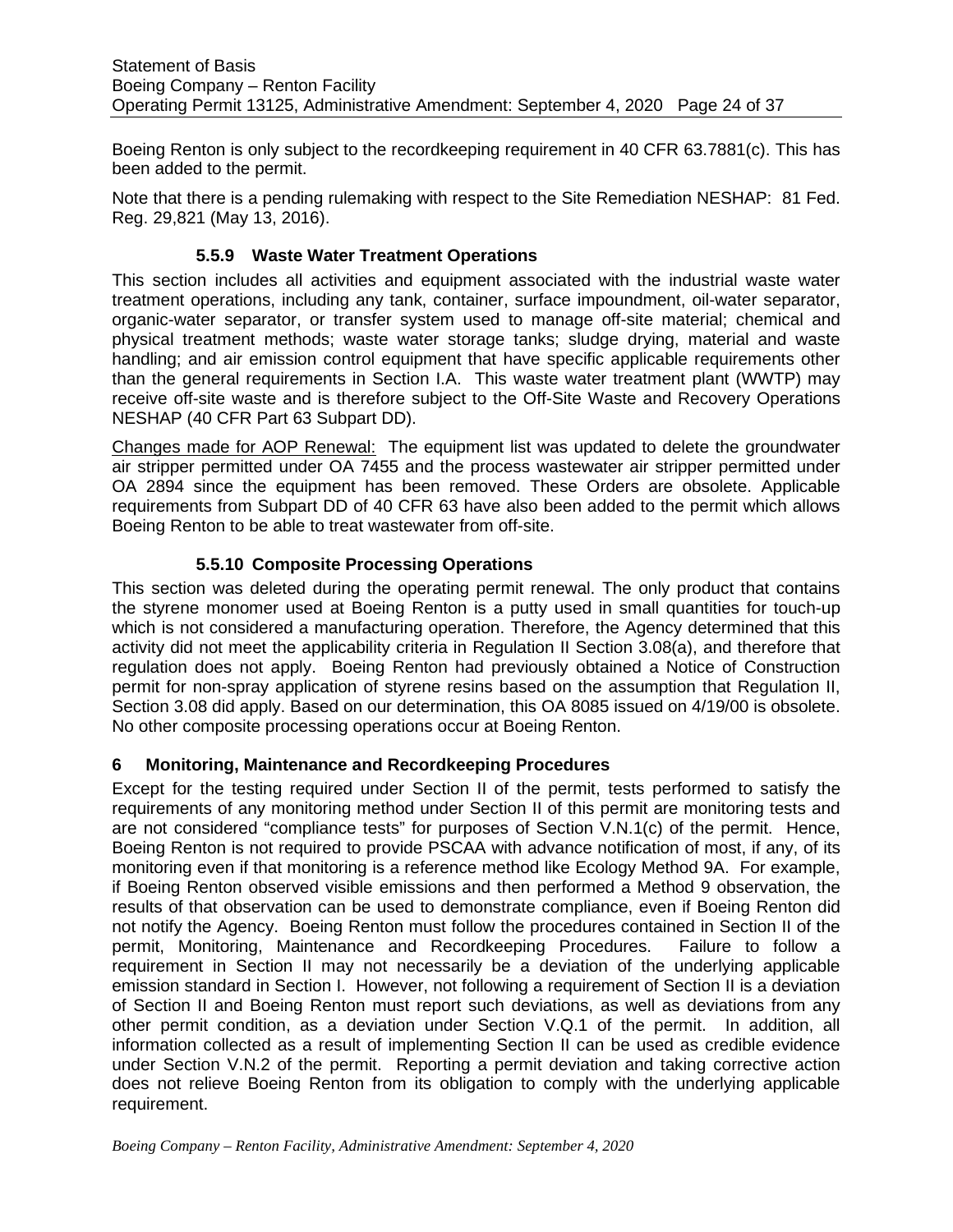Changes made for AOP Renewal: Regulation citations were updated and the following changes were made:

- The section was reformatted.
- The monitoring, maintenance and recordkeeping requirements were revised in accordance with the Boeing Renton 2008 renewal application and work with Boeing staff since that time.
- The section has been updated to reflect any new or modified monitoring, recordkeeping and reporting requirements since issuance of the 2004 permit.

# **6.1 Standard Approval Conditions**

<span id="page-24-0"></span>A standard PSCAA Notice of Construction Approval condition, Condition No. 1, requires that the equipment, device or process be installed according to plans and specifications submitted to PSCAA. Once the equipment is installed, PSCAA requires certification by the applicant that the installation was as approved; this is usually done with a Notice of Completion. Normally within six months to a year after receiving a Notice of Completion, a PSCAA inspector verifies by inspection that the equipment was installed as specified and in accordance with the Approval Order. While the Notice of Completion is a one-time requirement that Boeing Renton has complied with, Boeing Renton cannot change the approved equipment in such a manner that requires an NOC OA without first obtaining an NOC OA which is addressed in Section IV.A of the permit.

Another standard approval condition on some of the NOC Orders of Approval requires the applicant to development and implement an O&M Plan for the equipment approved in the OA. The Clean Air Agency considers that condition obsolete and superseded it with Regulation I, Section 7.09(b) which requires development of an O&M Plan for all equipment.

A third standard approval condition informs the applicant that the approval does not relieve the applicant from complying with other applicable requirement. This is for information purposes only and no monitoring is required, hence the approval condition is not listed in the permit.

# **6.2 Monitoring Frequency**

<span id="page-24-1"></span>In determining the appropriate monitoring frequency, PSCAA considered several factors including the following:

- Boeing Renton's compliance history and the likelihood of violating the applicable requirement;
- The complexity of the emission unit including the variability of emissions over time;
- The likelihood that the monitoring would detect a compliance problem;
- The likely environmental impacts of a deviation;
- Whether add-on controls are necessary for the unit to meet the emission limit;
- Other measures that Boeing Renton may have in place to identify problems;
- The type of monitoring, process, maintenance, or control equipment data already available for the emissions unit;
- The technical and economic considerations associated with the range of possible monitoring methods; and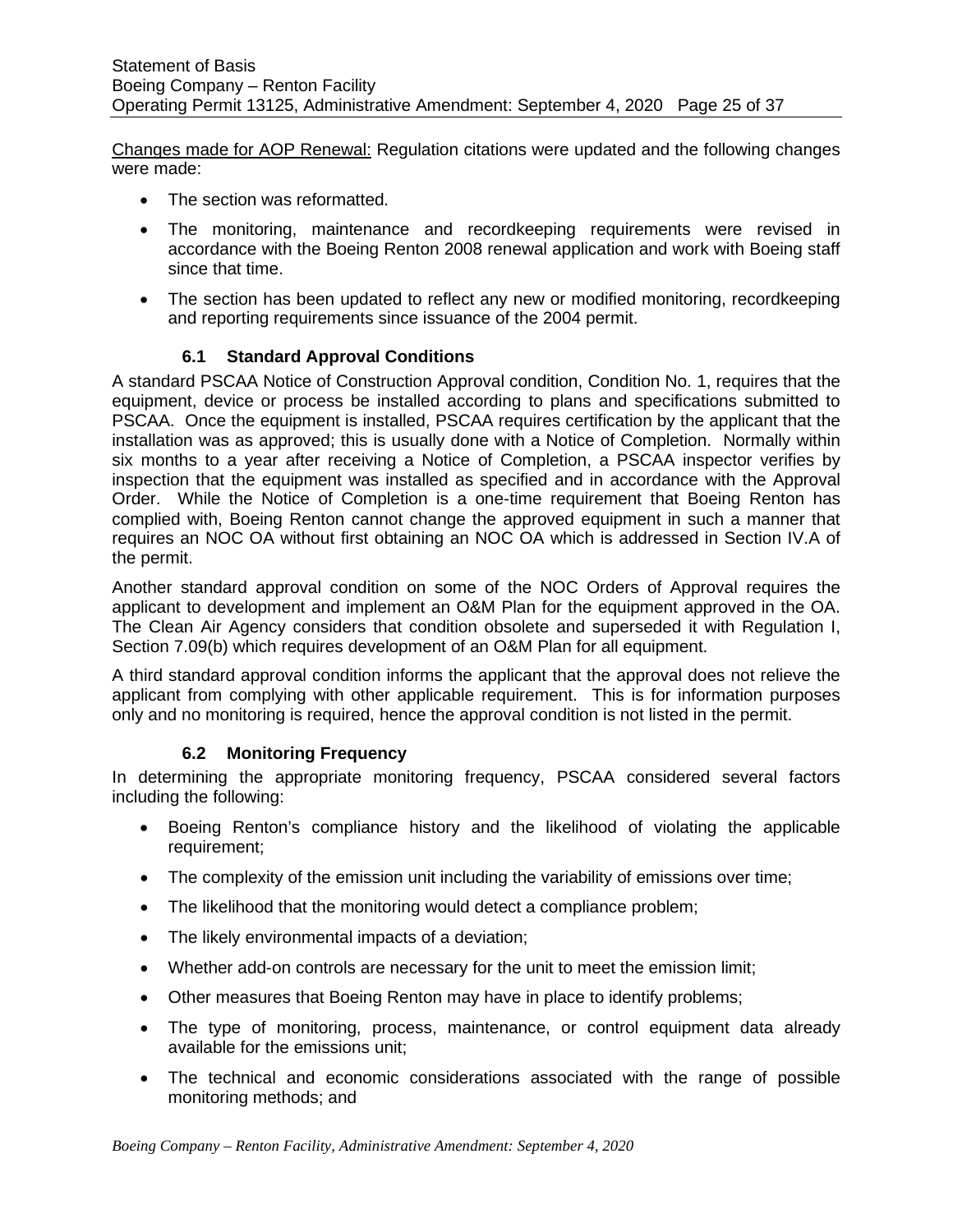• The kind of monitoring found on similar emissions units.

## **6.3 O&M Plan Requirements**

<span id="page-25-0"></span>Boeing Renton's O&M Plan shall include equipment operation and maintenance procedures specifying how Boeing Renton will assure continuous compliance with PSCAA Regulations I, II and III.

#### <span id="page-25-1"></span>**7 Prohibited Activities**

Some of the requirements Boeing Renton identified in the operating permit application are included in Section III as prohibited activities. Since these activities are prohibited, routine monitoring of parameters is not appropriate. Instead, PSCAA has listed these activities in this section to highlight that they cannot occur at the facility. Personnel that perform the facility inspections, required in Section II of the permit, should be aware of these requirements and if they find any evidence that any of these activities are being conducted, they should take appropriate action to investigate them and take corrective action if necessary.

Changes made for AOP Renewal: Regulation citations were updated and requirement paraphrasing was modified to be more consistent with the cited regulation. Concealment and masking requirements in the WAC and PSCAA regulations were combined under one section, but the Part 61 concealment provision was moved to its own section. Provisions that apply to tampering in WAC 173-400-105(8) and false statements in WAC 173-400-105(6) were also included in this section, but are not federally enforceable. Based on comments received during the public comment period, a statement was added specifying compliance with applicable requirements shall be monitored through "Documentation on File" and "Facility Inspections".

#### <span id="page-25-2"></span>**8 Activities Requiring Additional Approval**

Some of the requirements Boeing Renton identified in the operating permit application are included in Section IV as activities that require additional approval.

Changes made for AOP Renewal: Regulation citations were updated and requirement paraphrasing was modified to be more consistent with the cited regulation. Sections to address new source notification requirements and Notices of Completion were added. PSD permitting requirements were also added since this is an applicable requirement although it is implemented through Ecology. The requirements for spray coating in PSCAA Regulation I, Section 9.16 were moved to the emission unit specific requirements. Requirements that apply to nonroad engines in Article 15 were also added to this section. As part of the renewal process, the Agency reviewed these requirements to verify all met the definition of applicable requirement in WAC 173-401-200. Based on comments received during the public comment period, a statement was added specifying compliance with applicable requirements shall be monitored through "Documentation on File" and "Facility Inspections".

#### **8.1 New Source Review**

<span id="page-25-3"></span>For new source review, the Agency has adopted by reference in Regulation I, Section 6.01(a) requirements in WAC 173-400 and WAC 173-460 that apply in our jurisdiction. This includes PSD requirements, but Regulation I, Section 6.03(b) clarifies that Ecology is the permitting agency for the PSD program. Similarly, the Washington State Department of Health is the permitting agency for radionuclides under chapter 246-247 WAC.

PSCAA Regulation I, 6.03(b), notifications and 6.03(c), exemptions, lists sources for which a Notice of Construction application and OA are not required. For notifications, for purposes of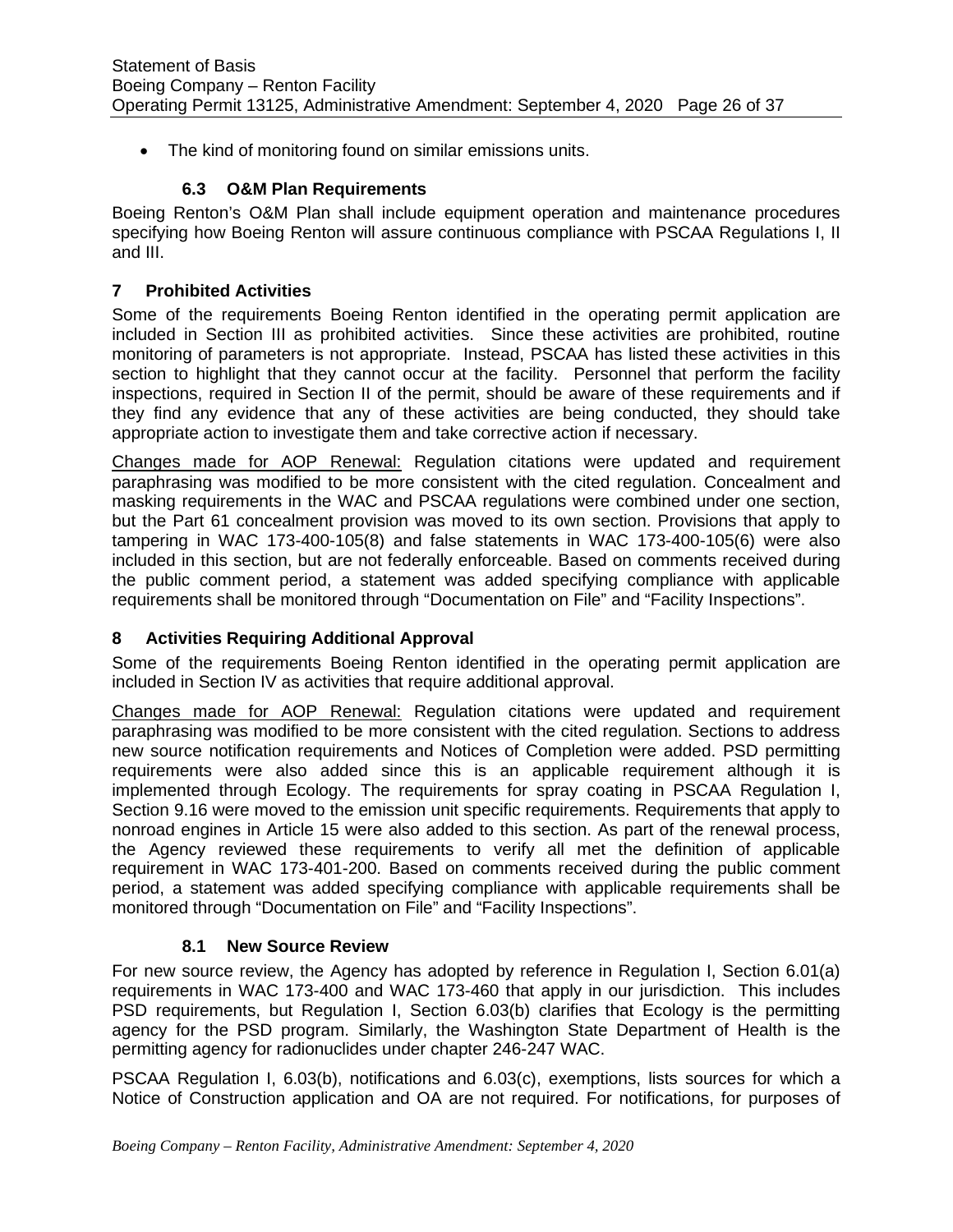complying with the recordkeeping requirement in Regulation I, 6.03(c) for exemptions, Boeing Renton shall provide in a timely manner, upon request by the Agency, any information reasonably necessary to document the exemption. However, physical evidence of the emission unit or activity itself can often fully document the applicability of the exemption. For example, the nameplate on an emission unit can document its rate capacity. Similarly, simply observing an emission unit, such as hand held sanding equipment, can fully demonstrate the applicability of an exemption.

# **8.2 Nonroad Engines**

<span id="page-26-0"></span>This new section IV.F. sets forth requirements of WAC 173-400-035 and PSCAA Regulation I, Article 15 concerning internal combustion engines that are classified as nonroad engines. These meet the requirements of applicable requirement as defined in WAC 173-401-200 which include rules adopted under Chapter 70.94 as they apply to emission units in a chapter 401 source. "Emissions unit" means any part or activity of a stationary source that emits or has the potential to emit any regulated air pollutant or any pollutant listed under section 112(b) of the FCAA.

Reg. I: 15.01 defines a "nonroad engine" as any internal combustion engine that, by itself or in or on a piece of equipment, is portable or transportable, meaning designed to be and capable of being carried or moved from one location to another. Indicia of transportability include, but are not limited to, wheels, skids, carrying handles, dolly, trailer, or platform. An internal combustion engine is not a nonroad engine if:

(1) The engine is used to propel a motor vehicle or a vehicle used solely for competition, or is subject to standards promulgated under section 202 of the Federal Clean Air Act (FCAA); or

(2) The engine is regulated by a NSPS promulgated under section 111 of the Federal Clean Air Act (FCAA); or

(3) The engine remains or will remain at a location for more than twelve consecutive months or a shorter period of time for an engine located at a seasonal source. A location is any single site at a building, structure, facility, or installation. Any engine that replaces an engine at a location and that is intended to perform the same or similar function as the engine replaced will be included in calculating the consecutive time period. An engine located at a seasonal source is an engine that remains at a seasonal source during the full annual operating period of the seasonal source. A seasonal source is a stationary source that remains in a single location on a permanent basis (i.e., at least two years) and that operates at that single location approximately three months (or more) each year. This paragraph does not apply to an engine after the engine is removed from the location.

Reg. I: 15.03 requires Boeing Renton to file a Notice of Intent to Operate prior to commencing operation of a nonroad engine(s), except for nonroad engines that are self-propelled or intended to be propelled while performing its function. Reg. I: 15.05(a) requires nonroad engines to use ultra-low sulfur diesel or other relatively clean-burning fuels.

# <span id="page-26-1"></span>**9 Standard Terms and Conditions**

Some of the requirements Boeing Renton identified in the operating permit application are included in Section V, Standard Terms and Conditions. This section also contains the standard terms and conditions specifically listed in WAC 173-401-620.

Changes made for AOP Renewal: Regulation citations were updated and requirement paraphrasing was modified to be more consistent with the cited regulation. The regulatory language for compliance determinations in Section V.N.1 was updated to be consistent with the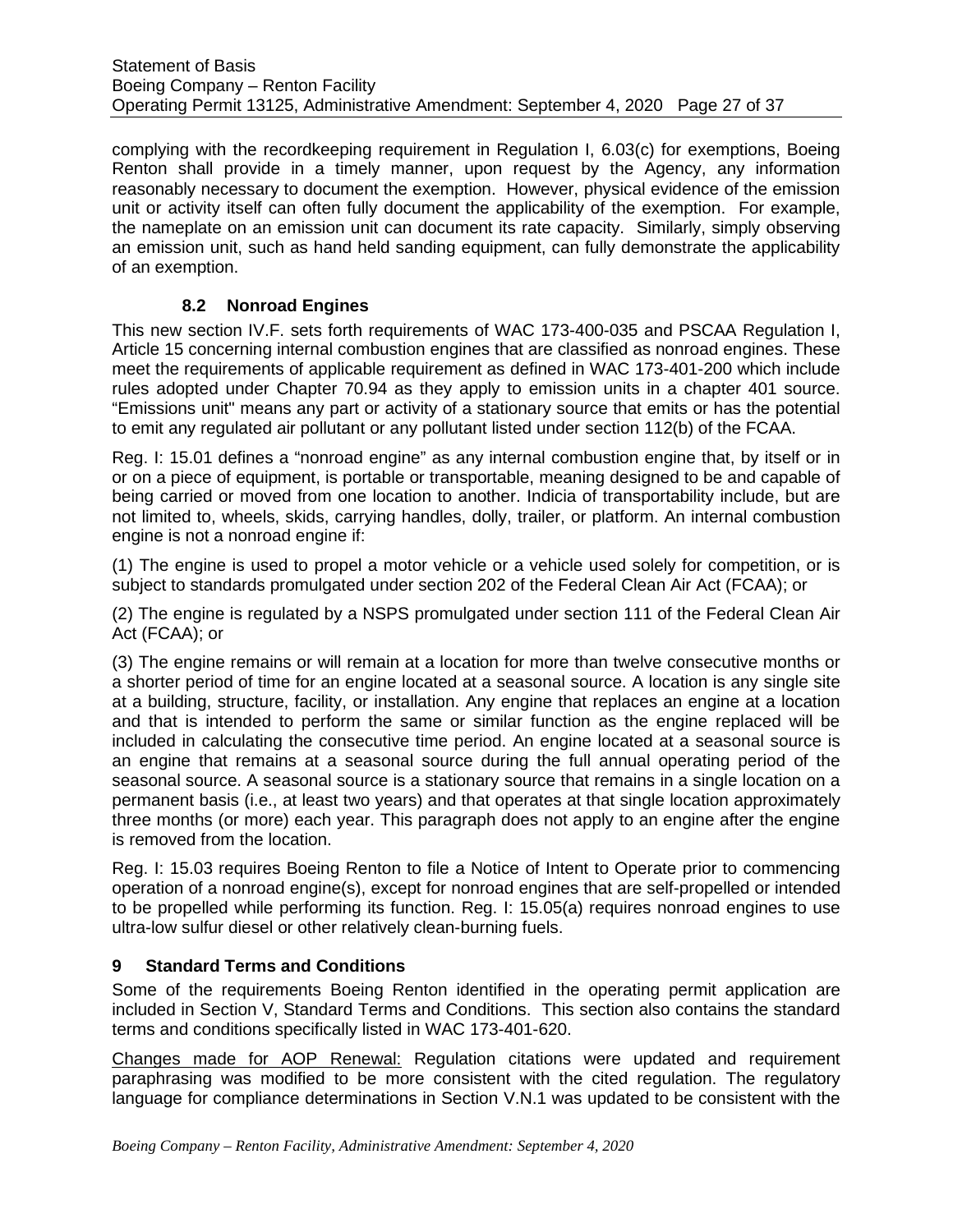3/23/06 regulation. The language in V.O. General Recordkeeping was updated and NESHAP and NSPS recordkeeping requirements were moved into Sections I or II, as appropriate.

#### **9.1 Reporting**

<span id="page-27-0"></span>Section V.Q of the Operating Air Operating Permit lists the reports that Boeing Renton must submit, and the responsible official must certify the report.

Changes made for AOP Renewal: The reports listed in this section have been updated. The requirement to report emissions of greenhouse gases to Ecology has been added. The reporting requirement in 40 CFR 63.9(j) has been moved to Section I.A.3, NESHAP General Provisions. Obsolete reporting requirements have been removed. Reporting requirements for the Aerospace, Boiler and RICE NESHAPs have been updated to reflect the regulation at time of permit issuance. The requirement for submitting compliance reports in electronic format in accordance with Regulation I, Section 7.09(c) was added.

The language in Section V.Q.1.c, Certification by Responsible Official, has been updated to reflect the language in WAC 173-401-520. In addition, the applications forms, reports, and compliance certifications that must be certified upon submittal are listed. The only change made to this list as part of the renewal process was to add the Permit Renewal (WAC 173-401-710) and the Boiler NESHAP compliance report (40 CFR 63.7550) since these reports need to be certified upon submittal. For all other applications forms, reports and compliance reports, the responsible official's certification needs only to be submitted once every six months, covering all required reporting since the date of the last certification, provided that the certification specifically identifies all documents subject to the certification. This is consistent with the language in WAC 173-401-615(3) and (3)(a) which requires the permit incorporate all applicable reporting requirements and submittal of any required reports at least once every six months.

To clarify which submittals need to be certified by a responsible official, the table in Section V.Q.3. was updated. The determination of which submittals need to be certified by the responsible official was based on WAC 173-401-520 and WAC 173-401-600(1). WAC 173-401- 520 requires that, "Any application form, report, or compliance certification submitted pursuant to this chapter shall contain certification by a responsible official of truth, accuracy and completeness." WAC 173-401-600(1) requires that "each permit shall contain terms and conditions that assure compliance with all applicable requirements at the time of permit issuance." The permit contains all terms and conditions required by WAC 173-401-600(1), including requirements to submit application forms, reports and compliance certifications. Because these applications forms, reports and compliance certifications are required to be submitted by WAC 173-401-600(1), the requirement to certify these submittals in WAC 173-401- 520 applies. Therefore, all application forms, reports and compliance certifications submitted pursuant to this permit as specified in Section V.Q.3. must be certified by a responsible official.

The table in Section V.Q.3 also identifies which reports must be submitted in electronic format in accordance with Regulation I Section 7.09(c). Boeing Renton is required to submit complete copies of all required compliance report in electronic format as an attachment to an e-mail message, in addition to the original written document. The date the document is received by email is considered the submitted date of the report.

# <span id="page-27-1"></span>**10 Unconstrained Activities**

Certain activities that occur at Boeing Renton do not lend themselves to be clearly identified as "administrative changes", "off permit changes", "changes not requiring a permit modification", or "minor/major modifications" as defined in WAC 173-401. These activities may be considered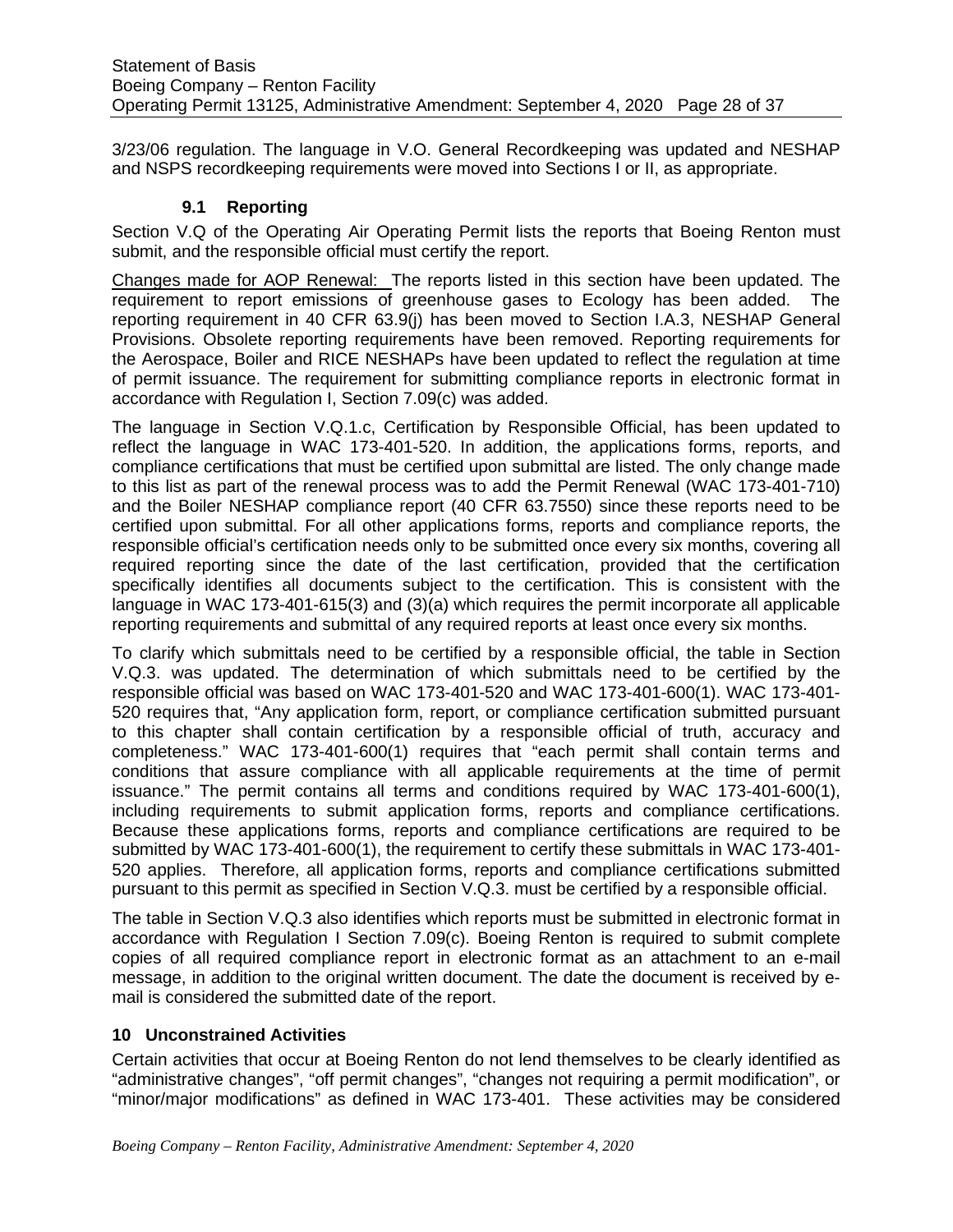"unconstrained". The term "unconstrained activities" comes from the 1994 preamble to 40 CFR Part 70, which states that 40 CFR Part 70 "is not concerned with changes in those activities that have no bearing on regulated air pollutant emissions. Such activities do not give rise to permit terms, and thus changes to those activities cannot require a revision of permit terms. Examples of such 'unconstrained activities' could include moving process equipment and conducting routine maintenance activities. Changes to activities that only insignificantly affect regulated air emissions are also not at issue here."

The following activities that have occurred at Boeing Renton fit into the unconstrained activities category. These activities are just examples of the types of activities that could be considered unconstrained. The world of unconstrained activities is broad and can include many other activities besides those listed below.

- Moving a spray booth without making changes to the booth itself or to the activities taking place in the booth
- Adding or replacing stackers at one of the paint hangars
- Adding or replacing tools used to hold aircraft parts in place during the manufacturing process
- Adding or replacing small unheated cups or cans of non-chlorinated solvents used for cleaning
- Adding, replacing, or removing equipment used for mechanical cutting, drilling, or machining of metal, wood, composite, or plastic parts
- Adding a portable diesel generators that meet the definition of a "nonroad engine" in Title II of the CAA and in 40 CFR Part 89 that will be on site for 12 months or less

Removing emission units from the Boeing Renton site such as paint booths, boilers, or dust collectors. It should be noted that there is no discussion of unconstrained activities in the air operating permit.

# <span id="page-28-0"></span>**11 Permit Shield**

The permit shield applies to all requirements contained in Sections I through VI of the permit, including a monitoring, maintenance, recordkeeping, and reporting requirements.

#### <span id="page-28-1"></span>**12 Public Comments and Responses**

Comments were received from Blake Boling, Boeing Renton, on April 24, 2017. The commenter provided a redline version of the draft Operating Permit and Statement of Basis which included both comments and edits to the document. The commenter also requested additional attachments be added to the Statement of Basis. All comments have been reviewed and responses are provided below:

- Edits on wording and regulatory references were checked for accuracy and updated if appropriate.
- Mailing address was updated (Administrative Amendment 8/2/17)
- Contact information on page 1 was updated.
- Table of Contents was updated.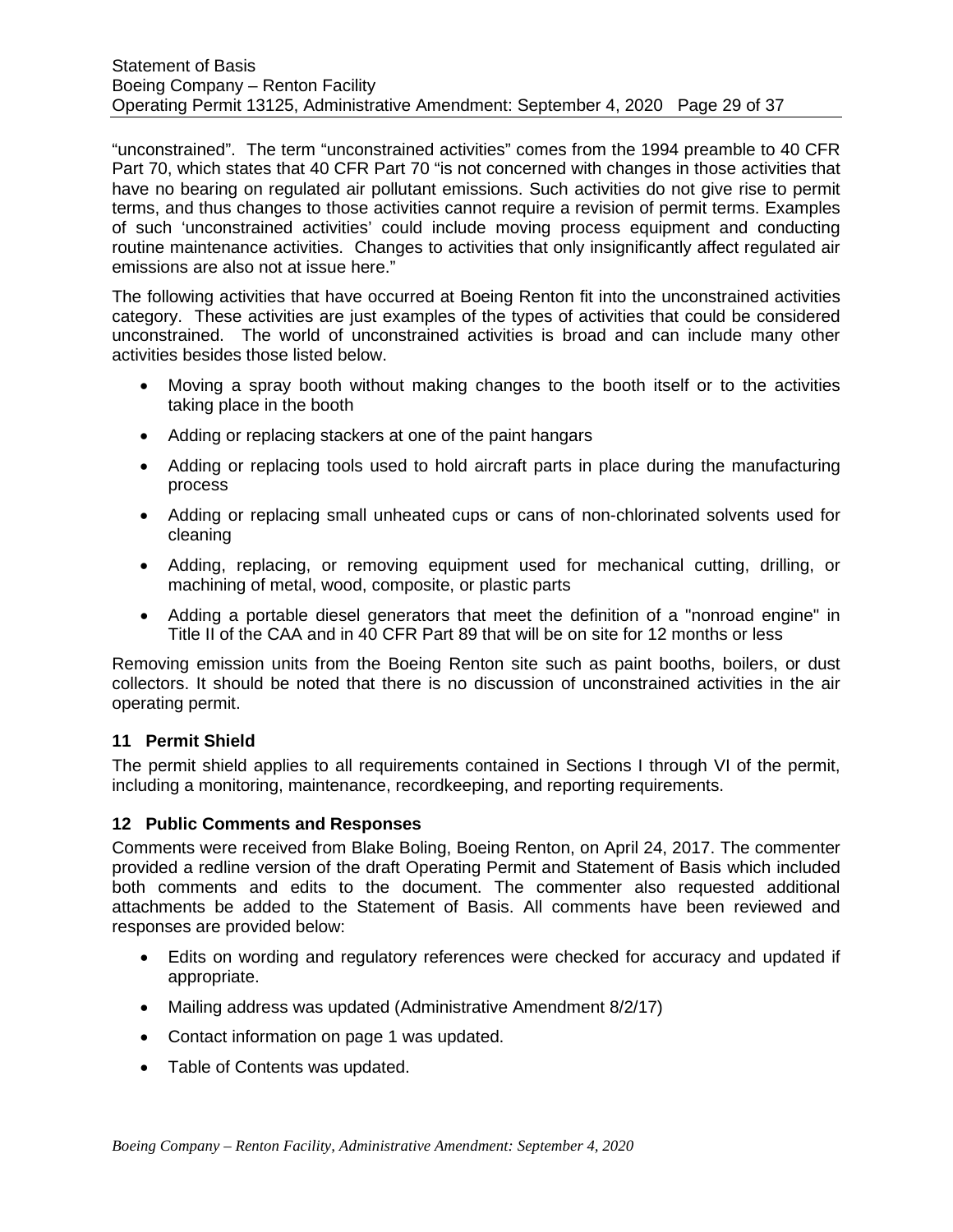- There was a request to add the statements "Once EPA deletes the 9/20/93 version of the WAC from the PSCAA SIP, only <*local regulatory citation*> will apply" for several requirements in Section I.A.1. In the introductory language to Section I, the Agency included language that specifies requirements that are currently "state only" enforceable requirements will immediately convert to federally-enforceable requirements upon incorporation into the PSCAA SIP. Additional language was added to specify if the WAC 173-400-040 language is deleted from the PSCAA SIP, only the corresponding local rule will apply. This is consistent with the language in the 12/29/12 version of WAC 173-400- 020(1) which states "The provisions of this chapter shall apply statewide, except for specific subsections where a local authority has adopted and implemented corresponding local rules that apply only to sources subject to local jurisdiction as provided under RCW 70.94.141 and 70.94.331." The commenter has also requested this language be included with specific requirements. The Agency has included this language where applicable.
- The commenter requested that we specify that once EPA deletes the 9/20/93 version of WAC 173-400-040(3) and (8) from the PSCAA SIP, only Reg. I. Section 9.15 will apply. The Agency concurs that the 7/1/16 version of WAC 173-400-040(9)(a) has a corresponding local rule, but the 7/1/16 version of WAC 173-400-040(4) does not have a corresponding local rule since it applies broadly to fugitive emissions. Therefore, the 7/1/16 version of WAC 173-400-040(4) will become federally enforceable upon adoption into the SIP and will replace the 9/20/93 version of WAC 173-400-040(3). (Note: Renumbering of WAC 173-400-040 occurred between these versions.)
- The commenter requested that we remove WAC 173-400-040(3). However, the Agency does not concur that PSCAA Reg. I, Section 9.11 is a corresponding local rule that displaces WAC 173-400-040(3). This rule is not currently in the SIP so it is identified in the permit as a "State Only" requirement.
- The commenter requested that Reg. I, Section 6.11 and Reg. III, Section 2.02 be deleted from the permit. These are applicable requirements that require Boeing Renton to comply with NSPS and NESHAP standards in 40 CFR Parts 60, 61 and 63. However, we concur with the commenter that including this general prohibition from PSCAA regulations implies that the violation of an NSPS or NESHAP not included in the permit would be a violation of the operating permit. If additional NSPS or NESHAP become applicable to the facility with a remaining permit term of three or more years, WAC 173- 401-730(1)(a) specifies the permit shall be reopened and revised to incorporate these new requirements into the permit. Until that time, the standard would be directly enforceable under the Agency regulations. However, these regulations do apply for NSPS or NESHAP requirements that are already incorporated into the permit. The citations have been included whenever there is a reference to these federal requirements. The Agency has also added Regulation I, Section 3.25 to the citation.
- The commenter requested we specify that several requirements in the 40 CFR Part 60 and 63 provisions be identified as applicable only to affected facilities/sources at the date of issuance. The table has been updated to include requirements that apply to affected facilities/sources that are subject to specific NSPS or NESHAP requirements in Section I.B of the permit. For other requirements, it did not make sense to limit applicability to sources that were already subject to a NESHAP. These requirements have been deleted or moved to other sections of the permit as summarized below: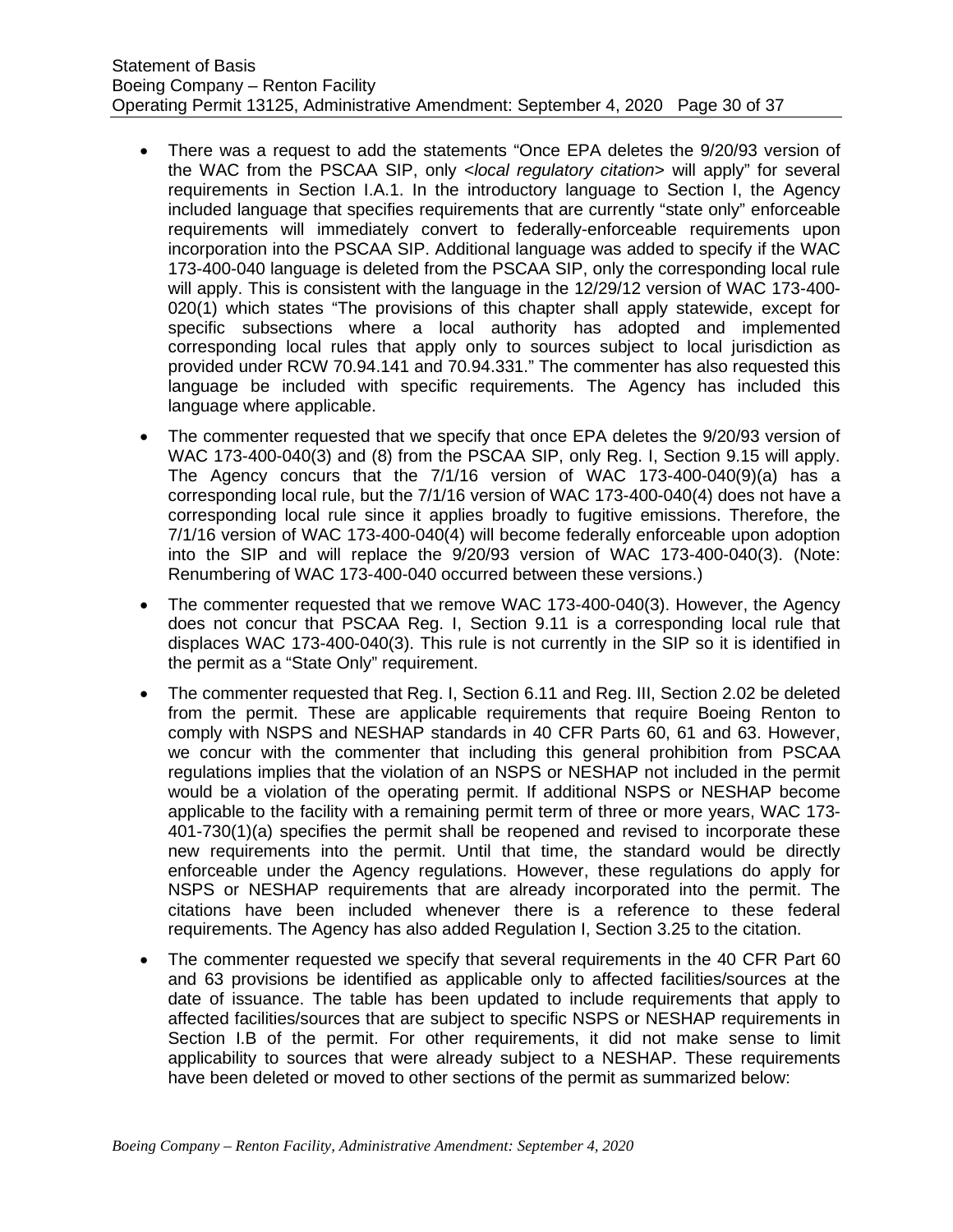- o 40 CFR 60.1 which requires Boeing Renton to comply with any new or revised standard of performance that applies has been deleted since including this general prohibition implies that the violation of an NSPS not included in the permit would be a violation of the operating permit. If a new NSPS standard became applicable, the Agency would reopen and revise the operating permit. Until that time, the standard would be directly enforceable through Reg I, Section 6.11.
- $\circ$  40 CFR 60.7(a)(1), (a)(3) and (a)(4): Required notification of the date of construction (or reconstruction as defined under 40 CFR 60.15), date of initial startup of an affected facility, or date of physical change are included in the table of required submittals under notifications (Section V.Q.3 of the permit).
- o 40 CFR 60.12: NSPS concealment provisions have been moved to Section III of the permit which is consistent with the existing operating permit.
- o 40 CFR 60.14: NSPS modification requirements are now referenced with New Source Review in Section IV.A since modification of a source would trigger new source review under PSCAA Reg I, Article 6.
- o 40 CFR 60.15: NSPS reconstruction requirements are now referenced with New Source Review in Section IV.A since reconstruction of a source would trigger new source review under PSCAA Regulation I, Article 6. The notification requirement is also included in the table of required submittals under notifications (Section V.Q.3 of the permit) since this is a separate applicable requirement. The required notification can be satisfied through submittal of a Notice of Construction application.
- $\circ$  40 CFR 60.19: Commenter requested this be updated to apply to NSPS affected sources. This change has been made.
- $\circ$  40 CFR 63.1(a)(4) and (c)(1): Commenter requested that language be clarified to state Boeing Renton must comply with general provisions to the extend they are explicitly identified in the NESHAP standards. This change has been made.
- $\circ$  40 CFR 63.4(b): Concealment provisions have been moved to Section III of the permit.
- $\circ$  40 CFR 63.5: Preconstruction review requirements have been incorporated into Section IV.A since modification of a source that would trigger NESHAP requirements would trigger new source review under PSCAA Regulation I, Article 6.
- $\circ$  40 CFR 63.9(b): Required initial notification requirements are included in the table of required submittals under notifications (Section V.Q.3 of the permit).
- $\circ$  40 CFR 63.10(b)(3): Inapplicability determinations record retention requirements have been limited to determinations made for affected NESHAPs.
- The commenter requested removal of the requirement in I.B.1.1. These are applicable requirements in the regulation and in PSD permits and have not been removed.
- The commenter requested we update regulatory language in I.B.1.3. I.B.1.16, I.B.1.65, I.B.1.77 to reflect EPA guidance released in the Fall 2016. The document provides guidance only and does not impose legally-binding requirements on the EPA, state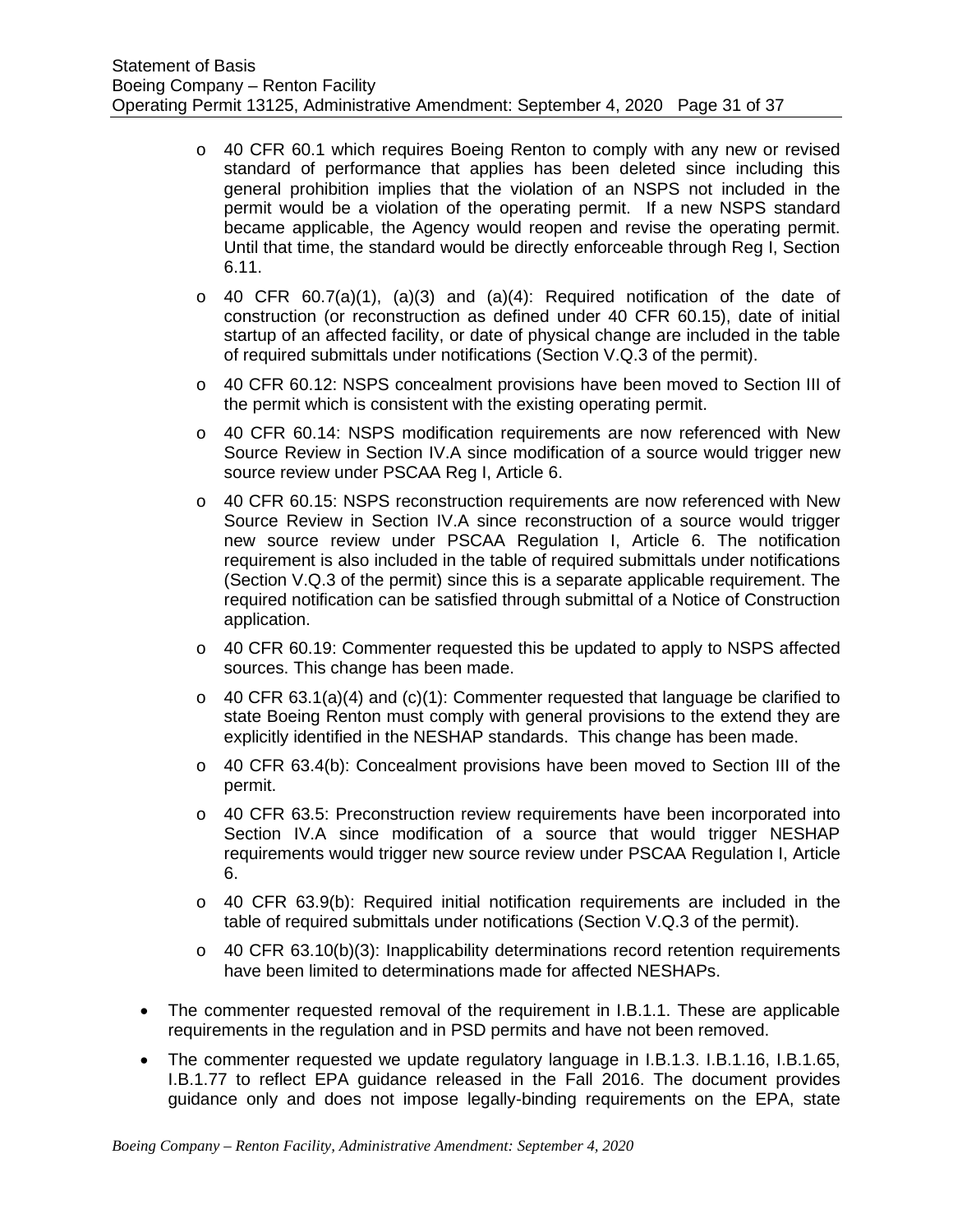regulators or the regulated industry. We have not updated the regulatory language, but we have added discussion in this document regarding this guidance if it applies to operations at the facility.

- The citation with compliance date for specialty coating applications has been added as enforceable requirement for clarity. In addition, the language in the regulatory paraphrase has been updated to be more consistent with the language in 40 CFR 63.749(a)(3).
- The commenter requested the clarification of "completing their use" in Requirements I.B.1.17, I.B.1.65, I.B.1.87 be updated based on EPA guidance released in the Fall 2016. The guidance is specific to 40 CFR 63.748(a)(2). The Agency believes the language included in the draft permit adequately defines the phrase and the expectation is that if an employee is no longer at the location where the activity occurs, this use would be complete. No change made.
- The commenter requested inclusion of an alternative to 40 CFR 63.744(b)(1) and (2). The Agency has not included this alternative since we would need to reopen to permit to include any approved baseline. Not including does not preclude Boeing Renton from using this alternative if approved by Agency and included as part of an amended operating permit.
- The commenter requested the inclusion of 40 CFR  $63.749(c)(1)$ . This was included as a separate requirement.
- The commenter requested an update to the language used to identify the compliance date for specialty coatings. The language in the regulatory paraphrase has been updated to be more consistent with the language in 40 CFR 63.749(a)(3).
- The commenter requested we remove the requirement for one-time energy assessment required under 40 CFR 63, Subpart DDDDD (Boiler NESHAP) and the notification of compliance status since the compliance dates have already passed. The Agency has removed from this table but retained the requirement to maintain records of the energy assessment in Section II.B.2.b.ii.
- The commenter requested that the Agency remove the applicable requirements that reference 40 CFR Part 60, Dc and 40 CFR 63, Subpart DDDDD. These are applicable requirements and are retained.
- The commenter requested DUC201 unit be removed from the table identifying abrasive blasting, cyclones, baghouses, and other particulate control operations since it is not required to have an NOCOA, and it is not subject to the monitoring method in Section II.B.3. This equipment has been removed.
- The commenter requested we clarify that 40 CFR  $63.6640(f)(2)(ii)$  & (iii) have been vacated per Delaware v. EPA 785 F.3d 1 (D.C. Cir 2015). An emergency stationary RICE may not be operated for the purposes specified in 40 CFR  $63.6640(f)(2)(ii)$ &(iii) (1/30/13) unless it meets the applicable requirements for a non-emergency engine. We have included this statement at the top of the applicable requirements table and deleted references to the vacated requirements.
- The commenter requested that the Agency remove the applicable requirements that reference 40 CFR Part 63, Subpart ZZZZ in I.B.4.9. This is an applicable requirement and is retained.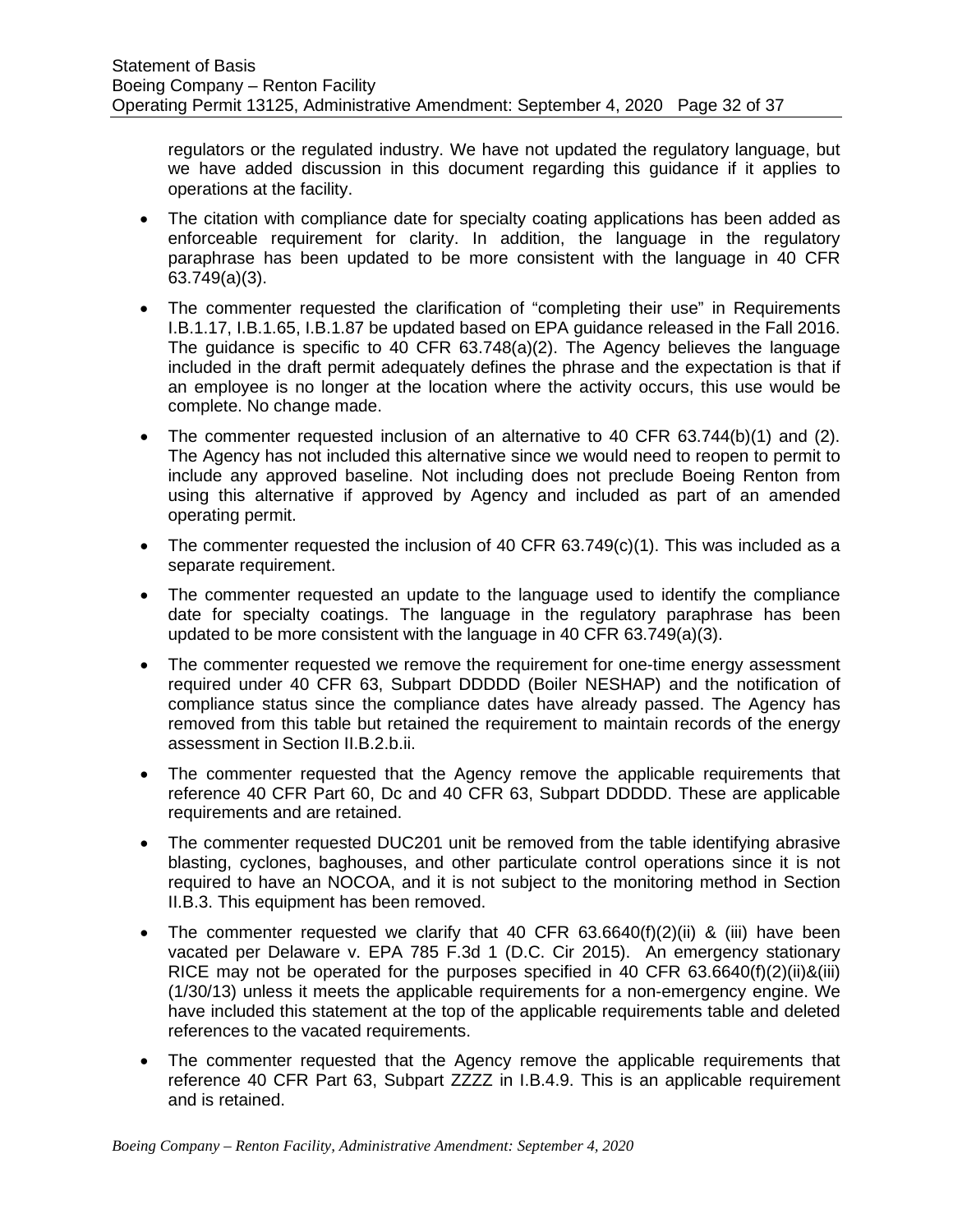- The applicant requested the requirements in 40 CFR 63.6640(a) are unnecessary and redundant since it requires continuous compliance with Table 2c according to methods specified in Table 6 to 40 CFR, Subpart ZZZZ. The Agency has included this citation with applicable requirements and deleted as a separate requirement.
- The commenter requested that the requirements in 40 CFR 60.4211(a) not be repeated in the monitoring section. The applicable requirements in 40 CFR 60.4211(c) have been added to the applicable requirements and the duplicative requirements have been deleted from the monitoring section.
- The commenter requested that the Agency remove the applicable requirement requiring continuous compliance with each requirement in Table 2c according to methods specified in Table 6. This is retained as an applicable requirement.
- The commenter requested that requirements in Section I.B.4.25 not be repeated in the monitoring method. The requirements in 40 CFR 60.4211(a) have been removed from the monitoring section and added as an applicable requirement to Section I.B.4.
- The commenter requested we add language to the facility-wide monitoring in Section II.A.1.a that specifies it is not the Agency's intent that Boeing Renton startup an emergency generator for the purpose of determining opacity. Since the emergency generator should be tested monthly, it is assumed that any observation will be done within the 30 day period noted in the permit. This is consistent with the existing permit.
- For work practice inspections in Section II.A.1.d, the commenter requested we restore the language from the current permit as originally negotiated between PSCAA and Boeing approximately 15 years ago. The Agency reviewed the language in the current permit and the regulatory language in 40 CFR 63.749(c) and (i), and we do not have the authority to provide a grace period for noncompliance events identified in a federal rule. If Boeing observes noncompliance events as defined in 40 CFR 63.749(c), or a violation as defined by 40 CFR 63.749(i), they must be reported as a deviation of applicable permit term. The commenter raised concerns about the amount of pollution prevention resources available and the amount of resources that would be directed to investigations and reporting, instead of finding and fixing potential problems. The Agency would not expect extensive resources be put into this effort. For example, if a cleaning rag with VOC solvent is observed unattended after completion of use during the quarterly inspection (employee on break or after end of shift), we would expect the person observing the rag to place the rag in a close container, document the noncompliance event, and remind employees in this location of this requirement. Based on our inspections of the facility, the type of solvent used is always well marked and there are already practices in place to prevent noncompliance.
- Agency clarified the alternative operating scenario language in II.B.1.h based on comments received.
- The commenter requested the Agency add a statement in Section II.B.5.b stating that the required visual inspections of the Stage 1 system after each gasoline delivery can occur any time before the next delivery. The Agency concurs and has added this clarifying language to the permit.
- The commenter recommended changes to the PSD 11-02 monitoring, reporting and recordkeeping requirements to reflect that the 737 wing panel spray booths, the new in-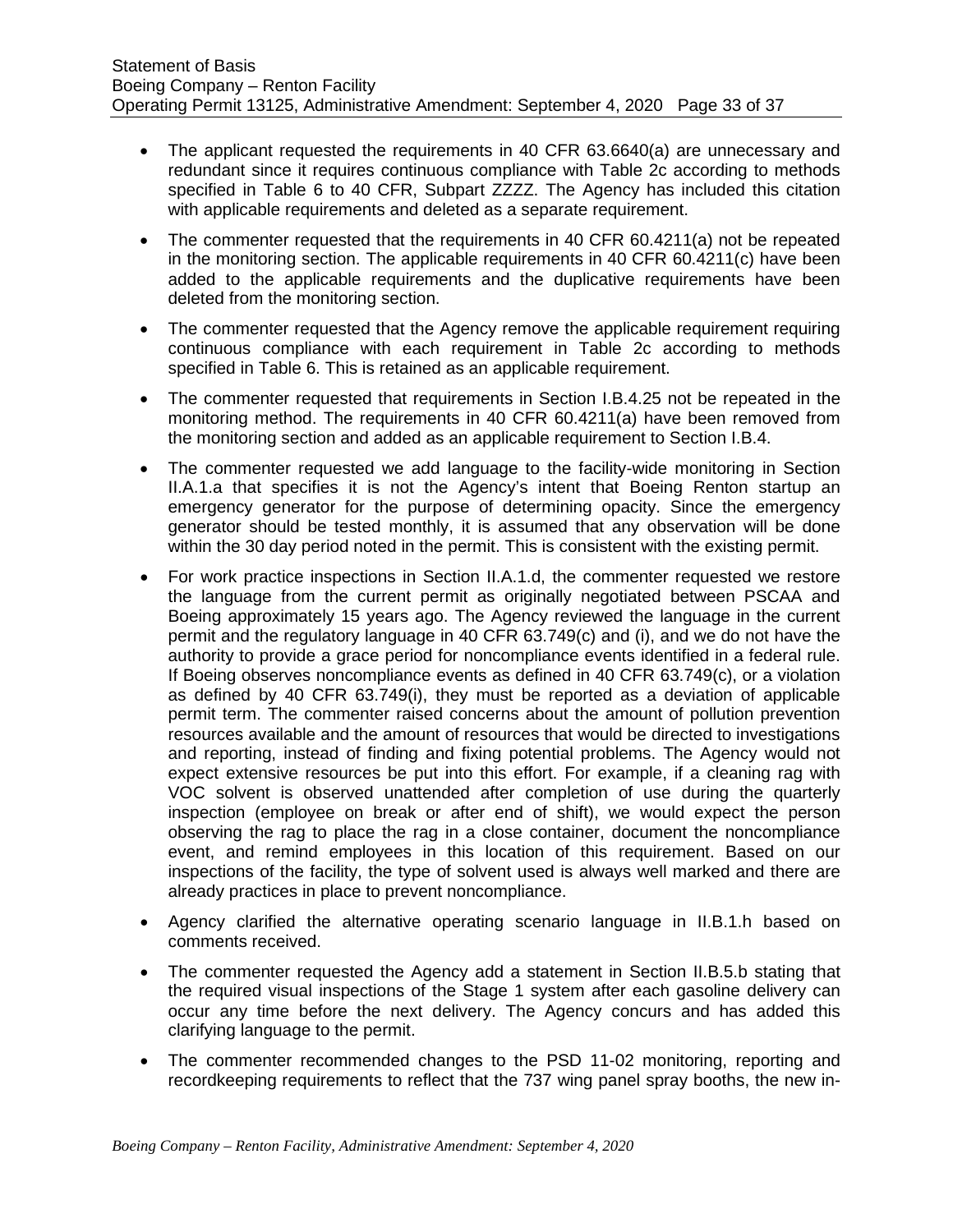spar wing spray booth (PB-4) and the modified in-spar wing spray booth (PP-8) started operation in 2012. These changes have been accepted.

- An applicable requirement in PSD-11-02, Condition V.A.8 was omitted. It was added to the applicable requirements table.
- The commenter requested updates to the citations for outdoor burning in Section III.B. These changes have been made.
- The commenter requested we add 40 CFR 60.14, 40 CFR 63.15(d), and 40 CFR 63.5 to Section IV.A (New Source Review).
- These have been added since the Agency incorporates review of these requirements into our New Source review in Regulation I, Article 6.
- The commenter requested we clarify that a Notice of Completion required by Section IV.C is only required for sources subject to New Source Review requirements in Section IV.1. This clarification has been added.
- The commenter requested that each specific provision of Regulation III, Article 4 be itemized separately in the permit. This change has not been made.
- The commenter asked why the requirements for nonroad engines are included in Section IV.F since these are non-stationary sources. The Agency has determined that this is an applicable requirement as defined in WAC 173-401.
- The commenter requested changes to language in Section V.J regarding federal enforceability. These changes have been accepted. It clarifies that although WAC 173- 401 regulation is not considered federally enforceable since it is not in the Washington State SIP; the required monitoring, maintenance and recordkeeping provisions are federally enforceable in the context of the federally enforceable applicable requirement to which the provisions apply (i.e. gap-filling monitoring requirements).
- The commenter requested we add additional language in general recordkeeping Section V.O.3. This is not consistent with the language in the regulation and has not been changed from the current permit. No change made.
- The commenter requested language additions to the ANESHAP Notification and Reporting requirements, Semiannual Compliance Reports. The language included in the permit is consistent with the regulation, but cross referencing to applicable requirements table have been accepted.
- The commenter requested several reports listed in Section V.Q.3. Summary of Required Submittals, not require certification. The Agency has reviewed this list and determined the following:
	- o NESHAP Application for Approval of Construction or Reconstruction (40 CFR  $63.5(d)(1)$ : Requires certification. This is an application form required by this permit.
	- o Administrative permit amendment request (WAC 173-401-720): No certification required.
	- o PSD Permit Applications (WAC 173-400-141): Requires certification. This is an application form required by this permit.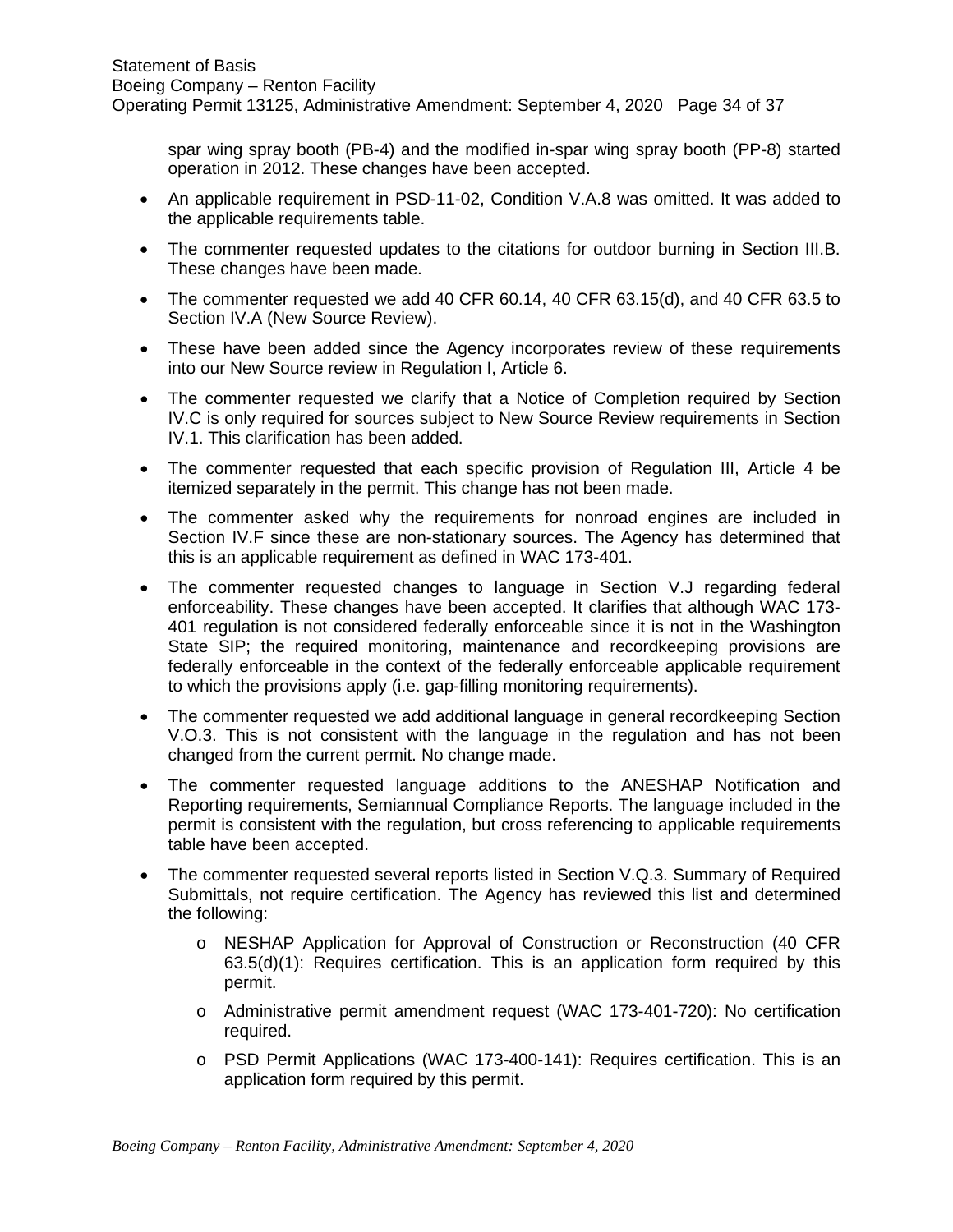- o NOC Application (PSCAA Regulation I, Section 6.03): Requires certification. This is an application form required by this permit.
- o NESHAP Notice of Compliance Status (40 CFR 63.9(h): Moved to notifications.
- o Emergency provisions (WAC 173-401-645): Requires certification. This report documents an affirmative defense to an action brought for non-compliance and therefore would be considered a report required by this permit.
- o Unavoidable Excess Emissions (WAC 173-400-107): Requires certification. This report documents unavoidable excess emissions for compliance purposes.
- o Greenhouse Gas Emission Report (WAC 173-441): Certification as required by WAC 173-441 only.
- o Emission Inventory (PSCAA Regulation I, Section 7.09(a)): Requires certification.
- o Reports of Problems not Corrected within 24 hours: Requires certification. Compliance report required by the permit.
- o Added Notice of Completion Notification requirements.
- o Added NSPS Reconstruction Notification requirements.
- o Updated Asbestos Project Notification to specify submitted through Agency website.

#### **Statement of Basis:**

- The Statement of Basis has been updated to reflect changes made to the permit based on the comments received. Other substantive comments are discussed below:
- The commenter requested that several additional attachments be added to the Statement of Basis. Many of the attachments included in the draft Statement of Basis and requested for addition were made when the operating permit program and ANESHAP were first implemented so Agency clarification was appropriate. Because most of these attachments are over ten years old, we reviewed all attachments and determined the Agency clarification or interpretation in these attachments is no longer needed either because the permit specifically addresses or the regulations have been amended making the attachment obsolete. The exclusion of these attachments does not preclude the attachment from being used in a later interpretation. A discussion of each attachment is provided below:
	- o Attachment 1: EPA Region 10 applicability determination made in 1998. Since the requirement specifically states Preval hand-held aerosol cans are exempt, this attachment is unnecessary and has been deleted.
	- o Attachment 2: New source requirements for spray gun cleaning operations dated 1/18/02. The Agency has not required spray gun cleaning operations to obtain a separate Notice of Construction OA, although we would expect solvents used to be included in emission estimates with spray operations that are permitted by the Agency. This attachment has not been included.
	- o Attachment 3: 1998 Agency determination for determining solvent composition limits. The Agency believes language in the rule is clear and the attachment has been deleted.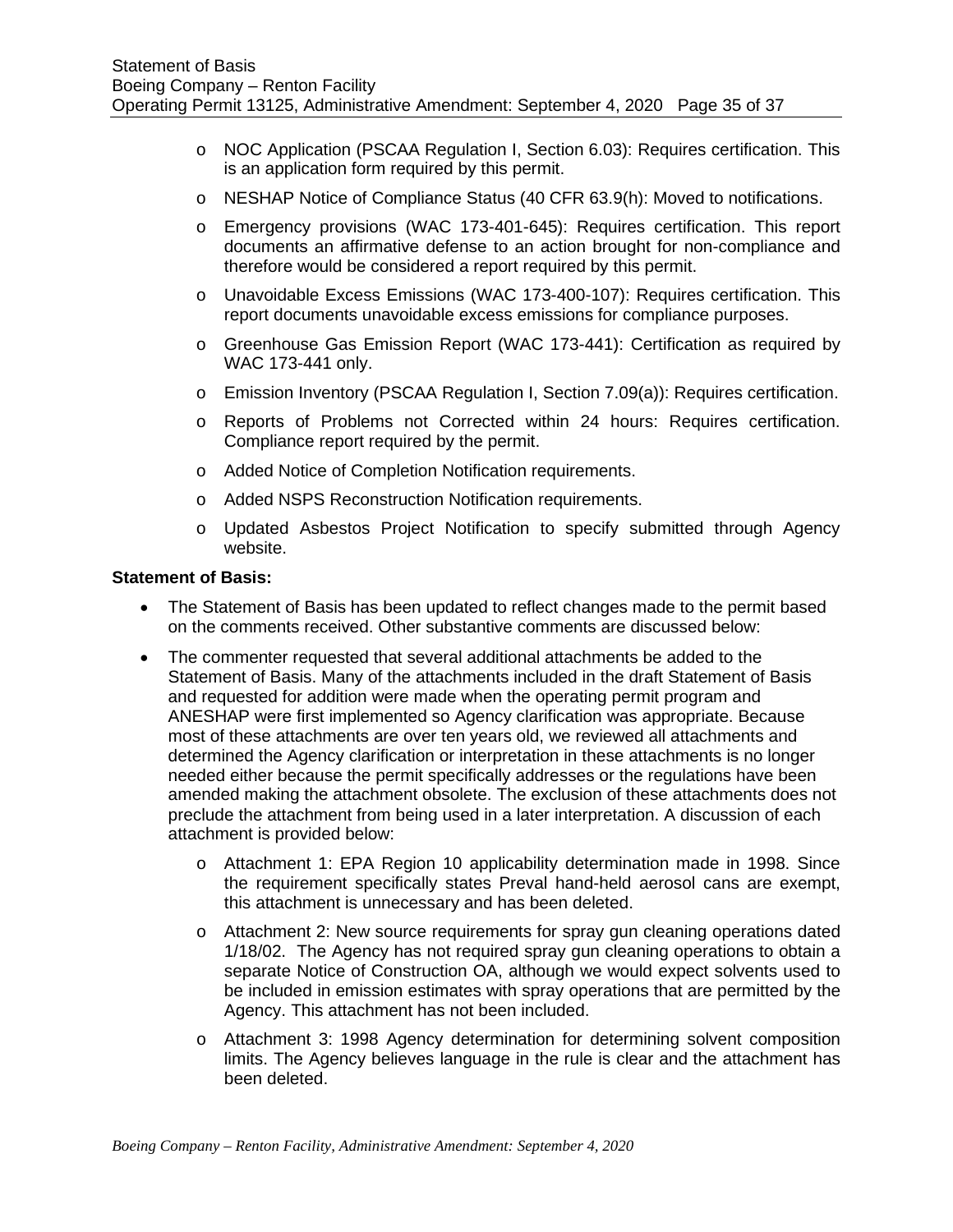- o Attachment 4: The Agency reviewed a specific operation in 1996 and determined not flush cleaning. The Agency will continue to use the regulatory language in the NESHAP. The attachment has been deleted. This exclusion does not preclude the attachment from being used in later interpretation.
- o Attachment 5: 2000 determination that Safety Kleen Models 1107 and 1111 gun cleaning systems meet requirements in NESHAP. The Agency will continue to use the regulatory language in the NESHAP to make these determinations. The attachment has been deleted. This exclusion does not imply that the determination made is not valid.
- o Attachment 6: Agency concurrence of definitions of mobile equipment (2001). This was consistent with regulatory definition of mobile equipment in Regulation II, Section 1.05 (6/13/91). The definition was removed in the 7/24/03 revision to the regulation since it was considered unnecessary, but the original language has been added to the emission unit description in the operating permit. Jigs and cars used to move parts and equipment in and around buildings at Boeing facilities would not be mobile equipment. However, trucks and trailers the move parts between Boeing facilities would be subject to the requirements of the rule. The attachment has been removed, but this exclusion does imply that the determination made is not valid.
- o Attachment 7: Guidance on O&M requirements (2/26/93). This letter clarified record keeping regarding operation and maintenance of fume hoods or ovens is not required, unless special conditions or other regulatory requirements are imposed on the specific fume hood or oven operation. The Agency's decision remains in effect.
- $\circ$  Attachment 8 (9/14/01): The information in this attachment is included in Section 8.1 above. Inclusion of the attachment is unnecessary.
- $\circ$  Attachments 9 (1/9/98) and 10 (10/10/01): The Agency clarified in the 1/9/98 letter that a Notice of Construction is required for major changes in control technology or changes that increase emissions. Major changes include changing control technology from waterwash to dry filters and increasing airflow by more than 10 or 15% over originally permitted levels as it pertained to spray booth. This criteria was extended to scrubbers and baghouses in 10/10/01 letter provided the alteration does not expand or increase the emission generation activity which the control equipment is supporting. Minor changes include adding an additional stage to a dry filter to meet the ANESHAP and moving an existing booth to a new location within the same facility and conducting the same activity. These attachments were not included, but exclusion does not does imply that the determination made is not valid.
- The commenter requested we add the following attachments:
	- o EPA National Emissions Standards for Aerospace Manufacturing and Rework Facilities (Subpart GG) – Guidance Document, Fall 2016. This is a guidance document. The Agency will use this as guidance as appropriate, but we do not believe it should be included in the Statement of Basis.
	- o An attachment stating we agreed that low end of paint booth pressure drop ranges may be zero (1999). This range is included in the permit so there is no